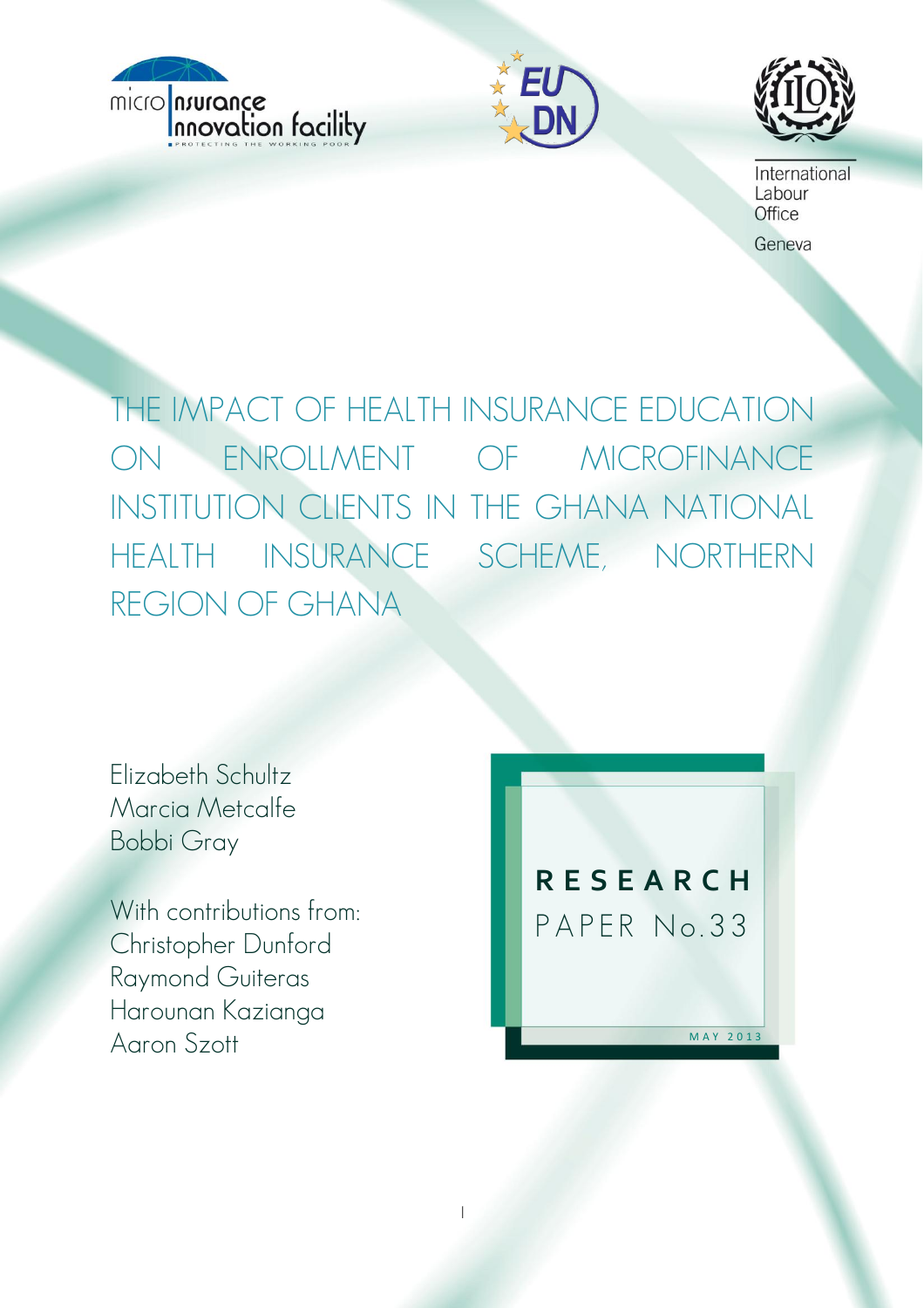**THE IMPACT OF HEALTH INSURANCE EDUCATION ON ENROLLMENT OF MICROFINANCE INSTITUTION CLIENTS IN THE GHANA NATIONAL HEALTH INSURANCE SCHEME, NORTHERN REGION OF GHANA1**

**ELIZABETH SCHULTZ<sup>2</sup> , MARCIA METCALFE3 \*, BOBBI GRAY³**

# **WITH CONTRIBUTIONS FROM: CHRISTOPHER DUNFORD³, RAYMOND**  GUITERAS<sup>4</sup>, HAROUNAN KAZIANGA<sup>5</sup>, **AARON SZOTT6**

## **ABSTRACT**

 $\overline{a}$ 

Despite the fact that national health insurance has been available in Ghana since 2003, the coverage is far from universal, especially in rural areas. This study evaluates a consumer education intervention for microfinance clients by Freedom from Hunger and Sinapi Aba Trust designed to increase awareness, knowledge and eventually take-up rates of the National Health Insurance Scheme (NHIS).

Designed as a randomized control trial, the study looked at two methods of providing health education to clients of microfinance institutions (MFIs) as well as a "reminder" session provided one year later. While health insurance education appeared to increase knowledge of health insurance among those who received it, the research indicated no significant differences in health insurance enrollment rates between the treatment groups and control group, by type of education or for those who got reminder sessions. The education may not have had a large impact because baseline enrollment and knowledge

of insurance was already high, suggesting that knowledge was not a barrier to enrollment. Rather, it appears that convenience of registration and clients following through on stated intent to enroll, and the timing of making the premium payments are more common challenges for enrollment. In environments where knowledge and enrollment are low, educational programs may have more impact.

Enrollment increased for the studied groups at a higher rate than the general population. It is possible that the repeated surveys, along with the treatment activities, might have served as "touch points" that prompted clients to take action to register or enroll in insurance.

There are several important opportunities for greater engagement of MFIs and similar organizations to increase uptake of health insurance enrollment among the poor that emerge from this study and its findings. Governments seek sustained methods to enroll and retain informal-sector families in health insurance schemes. MFIs that have field agents who meet regularly with clients are well positioned to partner with public schemes to promote insurance, deliver education about client-value and provide needed prompts and reminders regarding enrollment and reenrollment. MFIs also have the capacity to provide financing products (small loans) to mitigate enrollment barriers related to having cash on hand at the time of enrollment.

## **1. BACKGROUND**

Although Ghana introduced a national health insurance program in 2003, enrollment rates of families in the informal sector remain low, particularly in rural areas. In 2010, Freedom from Hunger entered into a partnership with Sinapi Aba Trust (SAT), a Ghanaian microfinance institution (MFI), and Innovations for Poverty Action (IPA), a nongovernmental organization (NGO) specializing in impact evaluation, to design, implement and evaluate a program to teach microfinance clients about health insurance. The key questions of this evaluation are to determine whether the program increases up-take of insurance, and how insurance enrollment affects use of health services, health spending, and financial security indicators.

This report presents and analyzes final key indicators from the endline survey and qualitative studies and summarizes overall findings and conclusions from the project. We are grateful to the ILO's Microinsurance Innovation Facility and to an anonymous donor who provided funding for the development of the education module and the test of the impact of the education in a randomized control trial in Ghana. We also are grateful to SAT and the suppor t of their

<sup>&</sup>lt;sup>1</sup> This project was funded by the Microinsurance Innovation Facility, ILO and an anonymous donor. The education intervention was designed and developed by Freedom from Hunger, implemented by SAT and the research and evaluation as well as field support was provided by Innovations for Poverty Action–Ghana.

<sup>2</sup> Innovations for Poverty Action-Ghana, Osu PMB 57, Accra, Ghana

<sup>&</sup>lt;sup>3</sup> Freedom from Hunger, 1644 Da Vinci Court, Davis, CA, 95618, USA.

<sup>4</sup> Department of Economics, University of Maryland

<sup>5</sup> Department of Economics, University of Oklahoma

<sup>6</sup> Development Impact Evaluation Initiative, World Bank

<sup>\*</sup> Corresponding author: Tel.: 001 530 758 6200; E-mail address: mmetcalfe@freedomfromhunger.org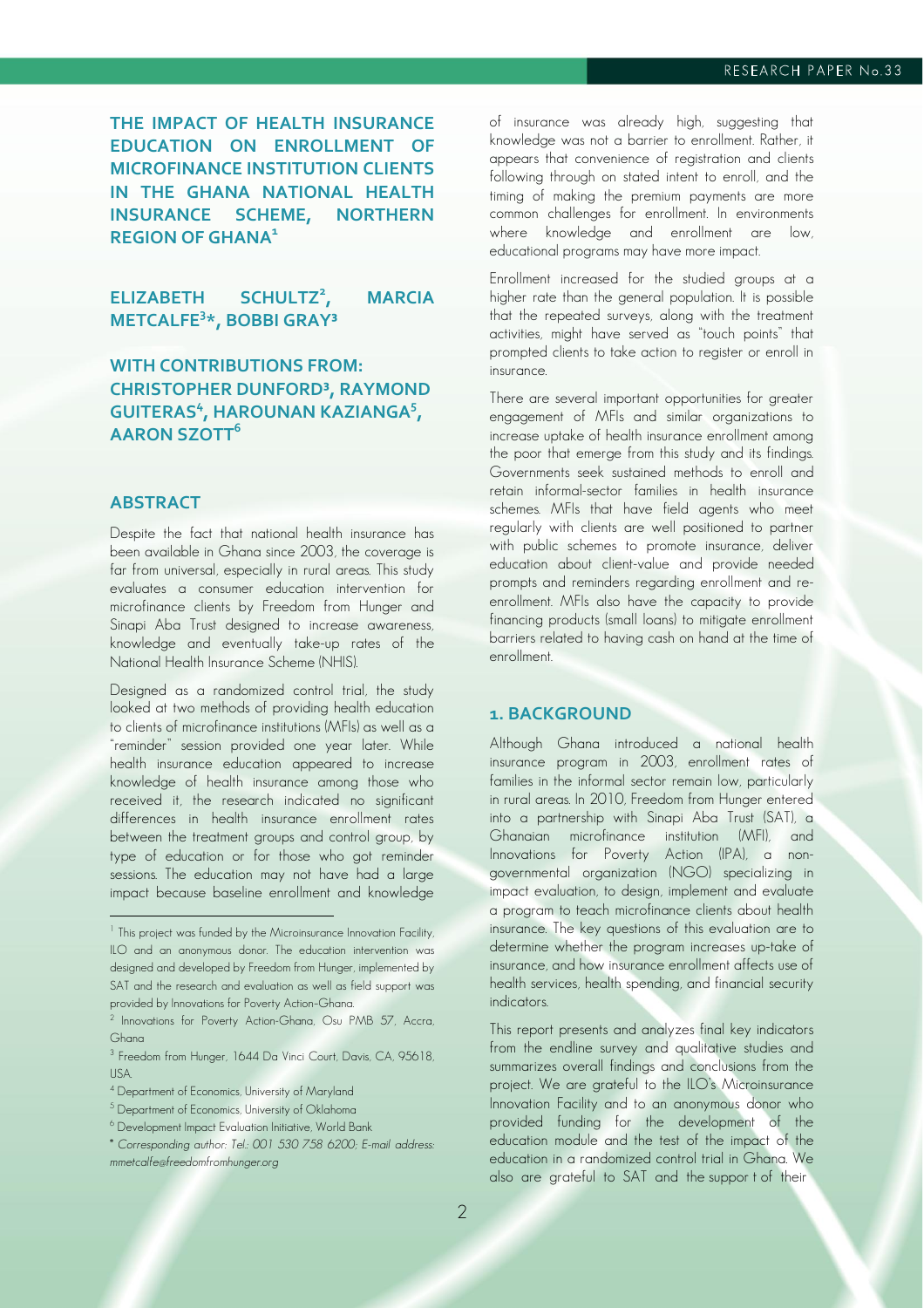Table 1. Insurance premiums and fees\* reported by NHIS districts serving clients of the Tamale, Bole, Salaga, and Walewale SAT

| branches             |                               |                   |                                         |  |
|----------------------|-------------------------------|-------------------|-----------------------------------------|--|
| <b>NHIS District</b> | Registration fee for<br>adult | Premium for adult | Total cost of registration for<br>adult |  |
| Talon                | 5.00                          | 7.20              | 12.20                                   |  |
| Save uGu             | 4.00                          | 7.20              | 11.20                                   |  |
| Tamale               | 4.00                          | 7.20              | 11.20                                   |  |
| West Manipuri        | 4.00                          | 10.00             | 14.00                                   |  |
| Bole                 | 5.00                          | 8.00              | 13.00                                   |  |
| East Gonja           | 2.00                          | 10.00             | 12.00                                   |  |
| <b>AVERAGE</b>       | 3.67                          | 7.80              | 11.47                                   |  |

\* All currency in Ghana Cedi (GHC; exchange rate a.o. August 2012 was 1.94 GHC to US\$1)

management team and staff as well as SAT's clients who participated in this study.

## Health insurance in Ghana

Ghana's national health insurance program (NHIS) enables individuals in the informal sector to register for health insurance by paying an insurance premium and registration fee (see Table 1), and after a three-month period, receive a comprehensive set of covered health services for no fee. Pregnant women, children under age 18 (of registered parents) and persons age 70 and older are not required to pay the annual premium, but may need to pay a small annual registration fee.

The health services covered by the NHIS are extensive and laid out in the minimum basic benefits package and purports to cover 95 percent of all health problems reported in Ghanaian healthcare facilities. A prescribed-medicines list is also delineated. Expensive, highly specialized care such as dialysis for chronic renal failure and organ transplants are not covered, nor are antiretroviral drugs for the treatment of HIV/AIDS, which are supplied by a separate government program.

There is a notable emphasis on female reproductive health in the benefits package. Benefits for maternity care include antenatal care, normal delivery, caesarean sections, and postnatal care for up to six months after birth. Treatments for breast and cervical cancer are included in the package, although treatment for other cancers is not.

While the program has dramatically increased access to healthcare services, there are still a large number of Ghanaians, particularly informal-sector workers and the indigent, who are not registered in the health insurance program. At the end of 2010, the Ghanaian National Health Insurance Authority (NHIA), which manages the NHIS, estimated 34 percent of the population was actively enrolled. The NHIA estimates of active membership by region showed considerable variation ranging from a low of 23 percent in the Central Region of Ghana to a high of 53 percent in the Upper West. In the Northern Region, where the study was located, active enrollment was estimated at 31 percent of the population.

The insurance program is run at the district level by local NHIS offices, and overseen at the regional and national level by the NHIA. The NHIS districts have operated largely as independent franchises, with discretion to set their own registration fees and other policies. Reform of the health insurance program is an ongoing topic of political debate, and it appears that NHIA has made some attempts to take a larger role in coordinating policies across NHIS offices.

While NHIS offices can set their own registration fees, which usually range from 2 to 5 Ghanaian cedis (GHC) (US\$1.32–\$3.30), NHIA sets annual premiums. Because fees (and sometimes premiums) vary by NHIS office, the total cost of annual insurance coverage varies, but is typically between 11 and 14 GHC (\$5.57–\$7.22) for adults in the Northern Region. See Table 1 for a list of premiums and fees charged by the NHIS districts serving participants as of January 2012. Children under the age of 18 are exempt from the premium payment, but usually must pay the registration fee.

Once a person registers with NHIS and pays applicable fees and the annual premium, there is a three-month waiting period before the insurance can be used to access healthcare services, except for pregnant women who can immediately access prenatal and maternity care. By the end of the threemonth waiting period, individuals are supposed to receive a health insurance card from NHIS that covers a five-year period. In some cases, the card arrives late and people are told to obtain a temporary card from NHIS. The insurance remains in effect for one year, after which the individual must re-enroll and pay the annual premium and applicable registration fees. The annual expiration date is printed on the NHIS card and stickers are added to the card at the time of annual re-enrollment to indicate current enrolled status. However, the onus falls on the client to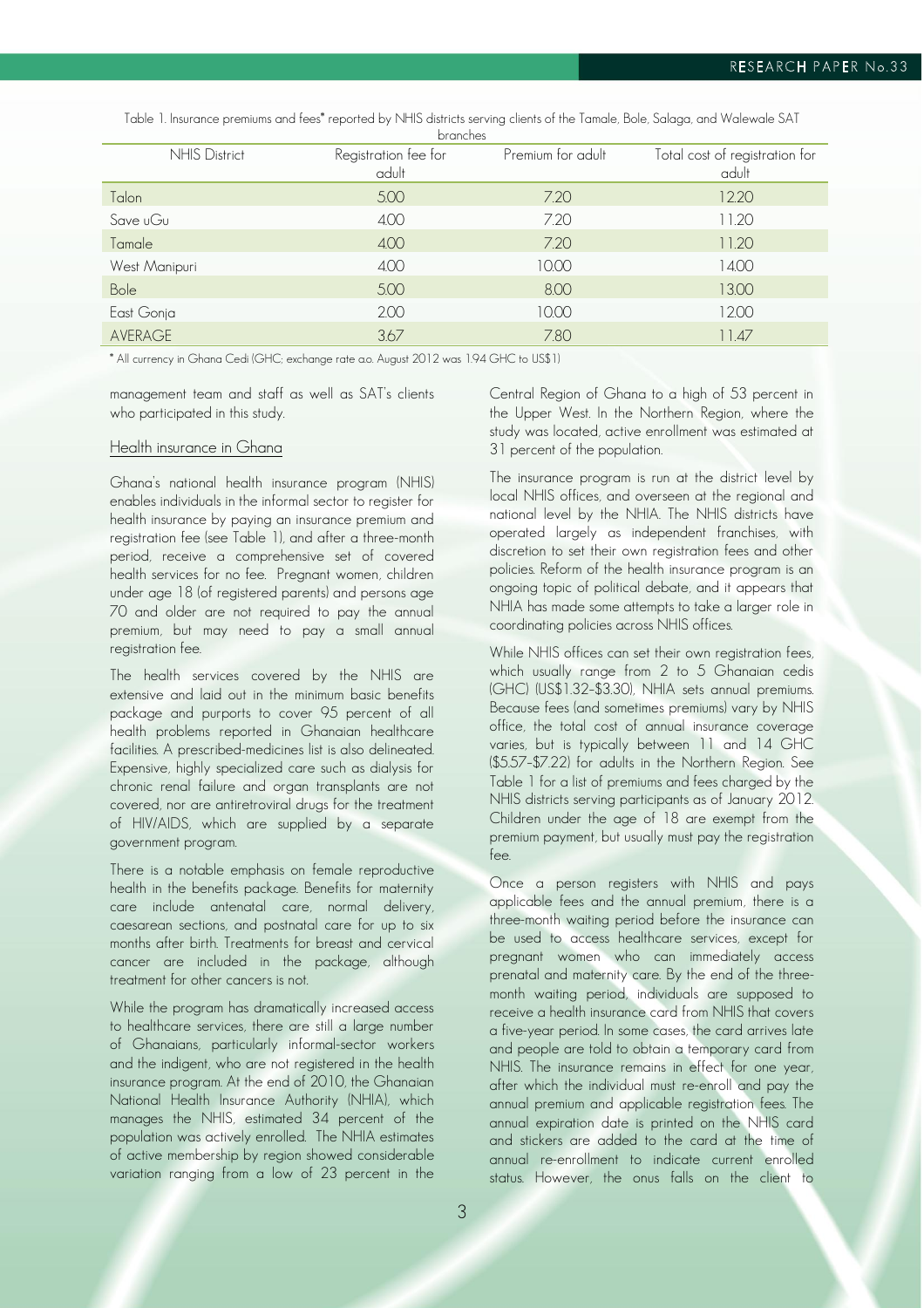remember to re-enroll; this poses a particular challenge for illiterate clients who cannot read the expiration date on the card, and who may not understand that they need to pay once a year.<sup>7</sup>

After the expiration date, covered individuals have a three-month grace period during which the insurance can be renewed. If an individual fails to re-enroll within that period, NHIS policy dictates that the individual must go through another three-month waiting period. At the start of this study, NHIS offices serving the SAT clients in our sample were not enforcing this rule. Rather, they allowed individuals to access care immediately after re-enrolling, even if the policy had expired. If the insurance had been expired for more than one year, clients were required to pay the premium for every year that they have missed in order to use insurance immediately. In 2011, local NHIS officers reported a change in the enforcement of the expiration policy, indicating that if registrants did not pay the annual premium and fees within threemonth grace period, that they would lose eligibility for services and be required to wait three months to access services once premiums and fees were paid for the year.

NHIS offices report that re-enrollment is a particular challenge. While registration rates have increased, many of the registered individuals fail to re-enroll each year. For example, in 2010 the Tolon NHIS office, which serves a rural area near the city of Tamale in Northern Ghana,<sup>8</sup> estimated that about one-half of the population in its district is registered and has a current policy, but another 30 percent has registered but not renewed their insurance, allowing it to expire. This is consistent with findings from our sample at baseline where 70 percent of the respondents report being registered for insurance, but only about 32.6 percent of the total could be either confirmed as currently enrolled from visual inspection of the insurance card or through extrapolation based on their reported use and ways of paying for health services.

There are a number of potential barriers to registration and enrollment in the health insurance program. Individuals may not know about the program,

 $\overline{a}$ 

may not understand how insurance works or what is covered or may not know how to go about registering. Some individuals may also be unable to afford the premium at the time it is due. While an 11 to 14 GHC payment is not a particularly high amount even in rural Ghana, a large family may find it a challenge to put together the money to cover every adult household member under age 70, and particularly at a set time each year as there is no flexible payment option. Individuals may also believe that insurance is not a good value for them because of lack of availability of providers, benefit limitations, because they do not think they will need health services, or because they perceive the quality of services available to be low as compared to those who pay for health expenses outof-pocket, or "cash and carry" care. Lastly, individuals may have every desire and intention of registering, but simply do not get around to doing it. Each of these, with perhaps the exception of lack of knowledge, was observed in our sample either in the quantitative or qualitative surveys and will be discussed more in greater detail.

## **2. METHODS**

#### Health microinsurance education

For this study, we hypothesized that low knowledge about Ghana's health insurance program or about insurance in general was a barrier to registration or re-enrollment, and that education, therefore, may be an effective means of increasing insurance uptake and access to healthcare services. We theorized that education could be effective in increasing awareness, knowledge and interest and stimulating greater demand for the health insurance program, pushing those who want to register but have not yet done so, increasing annual re-enrollment, and increasing total active enrollment (those who are current with premium and eligible for benefits) in the sample population.

The Health Microinsurance Education (HME) project aimed to provide education about health insurance to clients of SAT in Northern Ghana. The education sessions were designed to be provided at meetings of the clients' microfinance groups. Two different education treatments were tested and half of each treatment group was also offered a follow-up reminder session after one year as described in Table  $\mathcal{P}$ 

 $7$ When a client's insurance expires at the end of one year, the client is still considered to be "registered" with NHIS—her information is stored in NHIS databases. If she re-enrolls, a new sticker is provided for her membership card that indicates the new expiration date. In order to be considered "enrolled" or "active" and eligible for covered services, the client must be current on premium payment. If the client fails to pay the annual premium, the client may be termed "unenrolled," "inactive" or "expired."

<sup>&</sup>lt;sup>8</sup> Some of SAT's groups served by its Tamale branch are located in the areas served by the Tolon NHIS office. People may register at any NHIS office, so the Tolon NHIS office possibly serves some people living within the city of Tamale as well.

The education sessions were delivered by financial service officers (FSOs) who serve the microfinance clients. After completing the education program, FSOs were to arrange for an NHIS agent to visit the group to provide an opportunity for clients to register or reenroll in health insurance.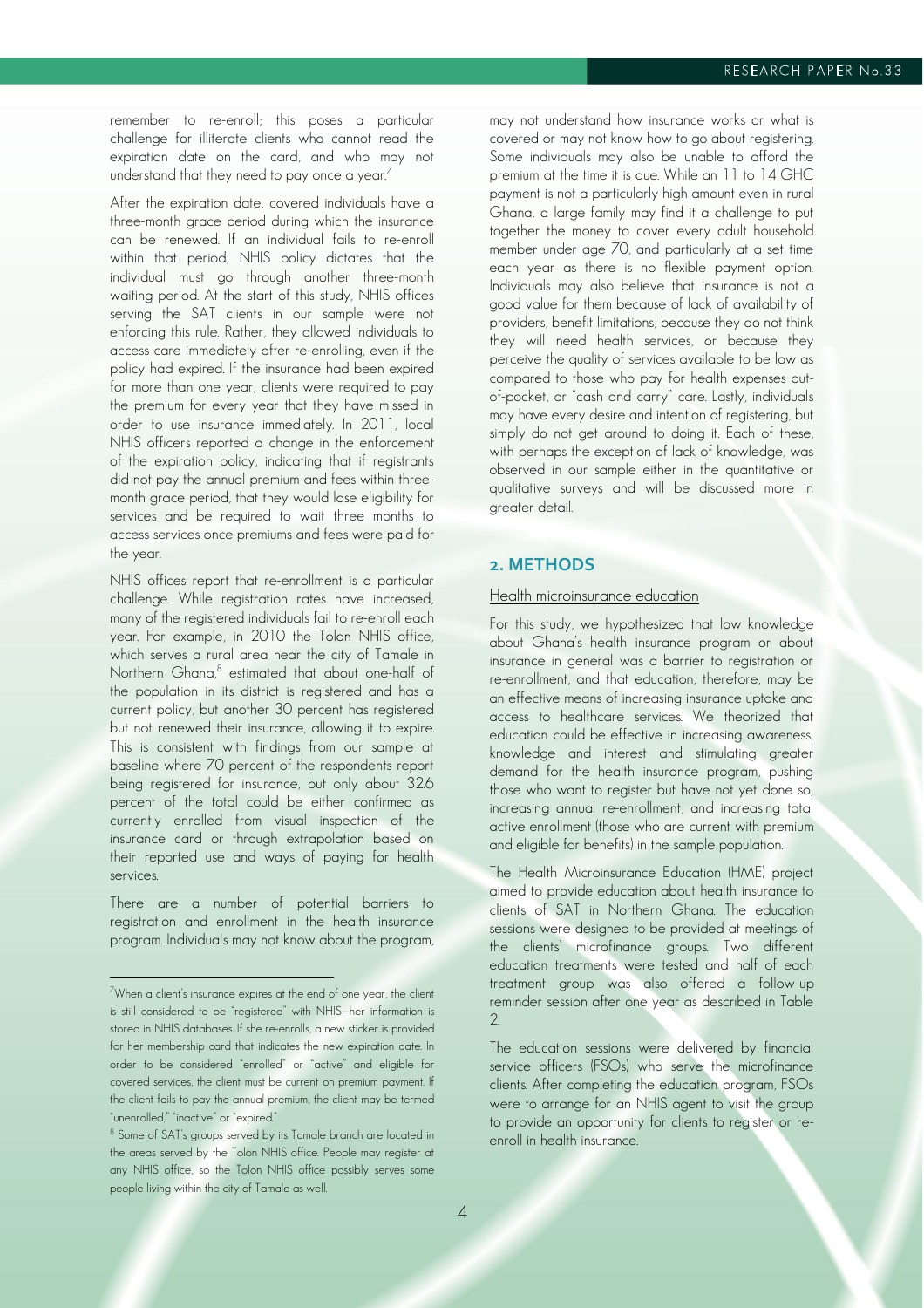| Table 2: Treatment groups                      |                                                                                                                                                                                                                |  |  |
|------------------------------------------------|----------------------------------------------------------------------------------------------------------------------------------------------------------------------------------------------------------------|--|--|
| Treatment                                      | Description                                                                                                                                                                                                    |  |  |
| <b>Technical Learning Conversations (TLCs)</b> | Six 30-minute sessions administered every two weeks.                                                                                                                                                           |  |  |
| TLCs plus Reminder Sessions                    | Six 30-minute sessions administered every two weeks, plus<br>an additional 30-minute session one year later reminding<br>clients they must re-enroll to prevent their insurance from<br>expiring.              |  |  |
| <b>Consolidated Sessions</b>                   | One 2-hour session with same content as TLCs,<br>administered once.                                                                                                                                            |  |  |
| Consolidated plus Reminder Sessions            | One 2-hour session, with same content as TLCs,<br>administered once, plus an additional 30-minute session<br>one year later reminding clients they must re-enroll to<br>prevent their insurance from expiring. |  |  |
| Control Group                                  | No education sessions at any time                                                                                                                                                                              |  |  |

The education sessions began in October 2010. Although scheduled to end in early January 2011, challenges with scheduling meetings with groups delayed completion of education for some groups until early March of that year. The additional 30-minute reminder sessions, took place in February and March 2012.

## Partnership roles

This study involved a collaboration of three organizations: Freedom from Hunger, a U.S.-based NGO; IPA, a U.S.-based research NGO; and SAT, a Ghanaian MFI.

The health microinsurance insurance education (HME) materials were designed by Freedom from Hunger. The education materials include a trainer's guide, facilitator's guide, relevant resource materials, and supervision and monitoring tools. Freedom from Hunger also trained SAT branch managers and the FSOs to deliver the training to clients. Freedom from Hunger reimbursed the related costs of training to SAT and provided technical support as well as funds for SAT to provide a small incentive for the FSOs to complete the education as scheduled.

SAT selected branches for education delivery, identified active groups for randomization, provided logistical support for training staff, and implemented the education with its clients in four of its branches in the Northern Region. SAT also worked closely with IPA and Freedom from Hunger to plan the evaluation and to assure compliance with research protocols, to coordinate with the NHIS districts to assure that all information provided to client was correct and to invite NHIS marketers to visit the client groups in the sample to offer insurance enrollment. SAT also collected data for the knowledge survey post-test.

IPA worked closely with Freedom from Hunger and SAT to design and plan a program implementation

and research design that adhered to a randomized design.<sup>9</sup> In addition, with the guidance of academic researchers Raymond Guiteras, Ph.D. of University of Maryland, and Harounan Kazianga, Ph.D. of Oklahoma State University, IPA designed and conducted the data-collection surveys used to determine program effect on client health insurance knowledge, health insurance take-up rates, and reported use of and spending for health services. IPA did limited monitoring of the program implementation.

### Evaluation design and implementation

The HME Project evaluation tested four treatment groups, two for each of the two education approaches (described in Table 2 above), and one control group to determine whether participation in the treatment groups led to improved enrollment and use of insurance. Since education sessions are given to an entire credit group at once, randomization was done at the level of the credit group, assigning clients in the same credit group to the same treatment group or to the control group.

The sample for the evaluation comprised credit groups that were believed to be active and currently meeting to borrow and repay loans at the time of baseline in four SAT branches in the Northern Region: Tamale, Walewale, Salaga, and Bole. Active credit groups were identified by conducting a census interview with groups from a list provided by SAT. The interview

 $\overline{a}$ 

<sup>&</sup>lt;sup>9</sup> A randomized control trial (RCT) randomly assigns some individuals to participate in a program (the treatment group), and some individuals to not participate (the control group) and compares the outcomes for the two groups. RCTs have the advantage that, with a large enough sample, the treatment and control groups are statistically identical; the only difference between them is that one group gets the treatment and one does not. Therefore, any differences in outcomes can be attributed with certainty to the treatment, provided that the randomization has been successful.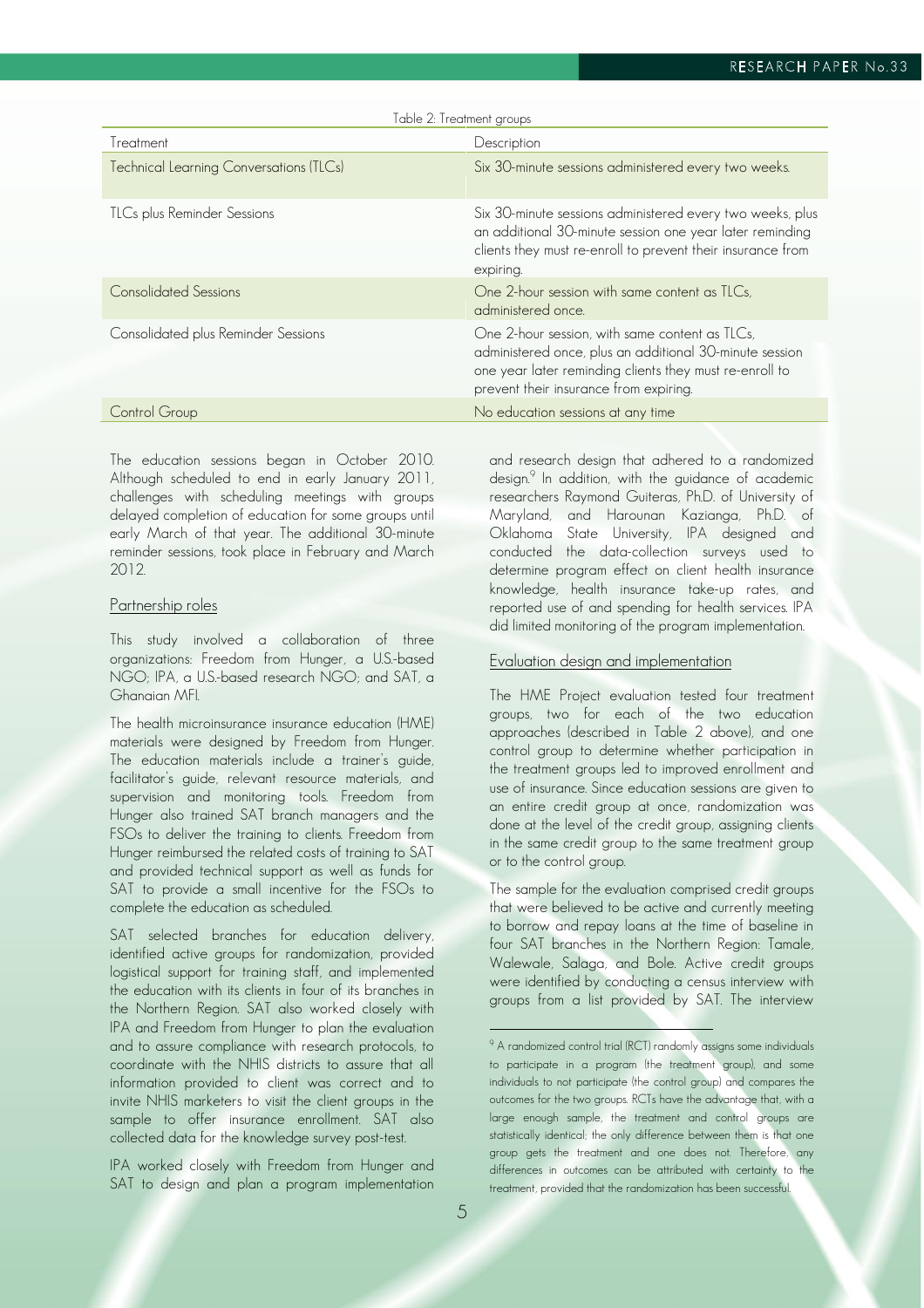ascertained active status of the group, collected basic information about the group members including enrollment status, and recorded contact information so that the group could be contacted for future survey interviews.

The sample size was 300 credit groups from the four SAT branches in the Northern District. Five members in each credit group were randomly selected to be surveyed.<sup>10</sup> The credit groups in the sample were randomly assigned to treatment and control groups. Of the sample credit groups, 40 percent were assigned to the control group, while 15 percent were assigned to each of the four treatment groups. Using information collected through a census of credit groups, random assignment was stratified on branch, urban or rural, and high or low enrollment. Enrollment was defined as being current on an NHIS insurance policy.

#### Data-collection and analysis

The impact of the program was assessed using data from a baseline survey, a post-education knowledge test, a midline survey, an endline survey and a qualitative study.

The baseline survey was administered from September 2010 to November 2010 at each respondent's home, unless the respondent requested an alternative location. Enumerators hired and trained by IPA interviewed 1,505 respondents. The survey took approximately between one and two hours to complete. Data entry was done by IPA's in-house data entry team in Accra, using double-double data entry.

A post-education knowledge test was administered after the last education session in March 2011 to assess the education's impact on client knowledge of insurance and provide monitoring data to SAT. This knowledge test was made up of health-insurance knowledge questions from the baseline survey and was administered by the FSOs who conducted the education sessions.

The midline take-up survey was conducted with the same respondents from the baseline survey sample at SAT microfinance group meetings in July 2011 by surveyors hired and trained by IPA. The survey was much shorter than the baseline survey and covered the enrollment information in the Household Roster section of the baseline survey and a few additional questions on use of health services.

 $\overline{a}$ 

The endline take-up survey was conducted from April to May 2012 with the same respondents from the baseline and midline survey sample, after the reminder sessions were completed for the groups randomly selected to receive them. The endline survey collected all of the same data as the midline survey, plus some additional information about household finances, reasons for enrolling or not enrolling in insurance and how households dealt with health events.

A qualitative study was conducted at the same time as the endline survey. Focus-group discussions were conducted with a random selection of respondents. The interviews, conducted with groups of respondents who had the same registration status, asked about what respondents knew about insurance, which program attributes they liked or disliked, and which attributes were most important to their decision to enroll.

## Study limitations

A number of challenges were encountered that may have affected the overall findings of the study.

#### Randomization and compliance with treatment protocols

While inactive groups identified at the beginning of the program were screened out, some groups became inactive between the census and the beginning of the education sessions. Others became inactive over the course of the study, creating a challenge for both implementation and evaluation of the project. According to the randomization design, 190 client groups were assigned to receive either short- or consolidation-session education; however, only 128 groups (67 percent) actually received education. The most common reason that groups did not receive education was that they were "inactive" and no longer participating in SAT's loan program, usually because of group default on past loans.

#### Post-education knowledge test

Issues with the knowledge test to evaluate changes in knowledge immediately after the education included failures to survey the entire subsample and to survey only randomly selected clients assigned by IPA. This resulted in a smaller number of tests being completed and from respondents who were not necessarily randomly selected. Lastly, the SAT FSOs conducted the knowledge tests themselves. Best practice would have been to use independent evaluators.

#### Spillover and contamination

Spillover of the treatment and its effects into the control group may have contributed to an overall increase in enrollment across the entire sample and diluted the observable effects of the education. Many SAT groups meet in the same communities. Social networks are often an important influence on

<sup>&</sup>lt;sup>10</sup> Credit groups with fewer than five members were randomly paired with another credit group with fewer than five members to create a new "credit group" with at least five members. These pairs are treated as one credit group in the research design; both credit groups assigned to the pair are placed in the same treatment group or in the control group.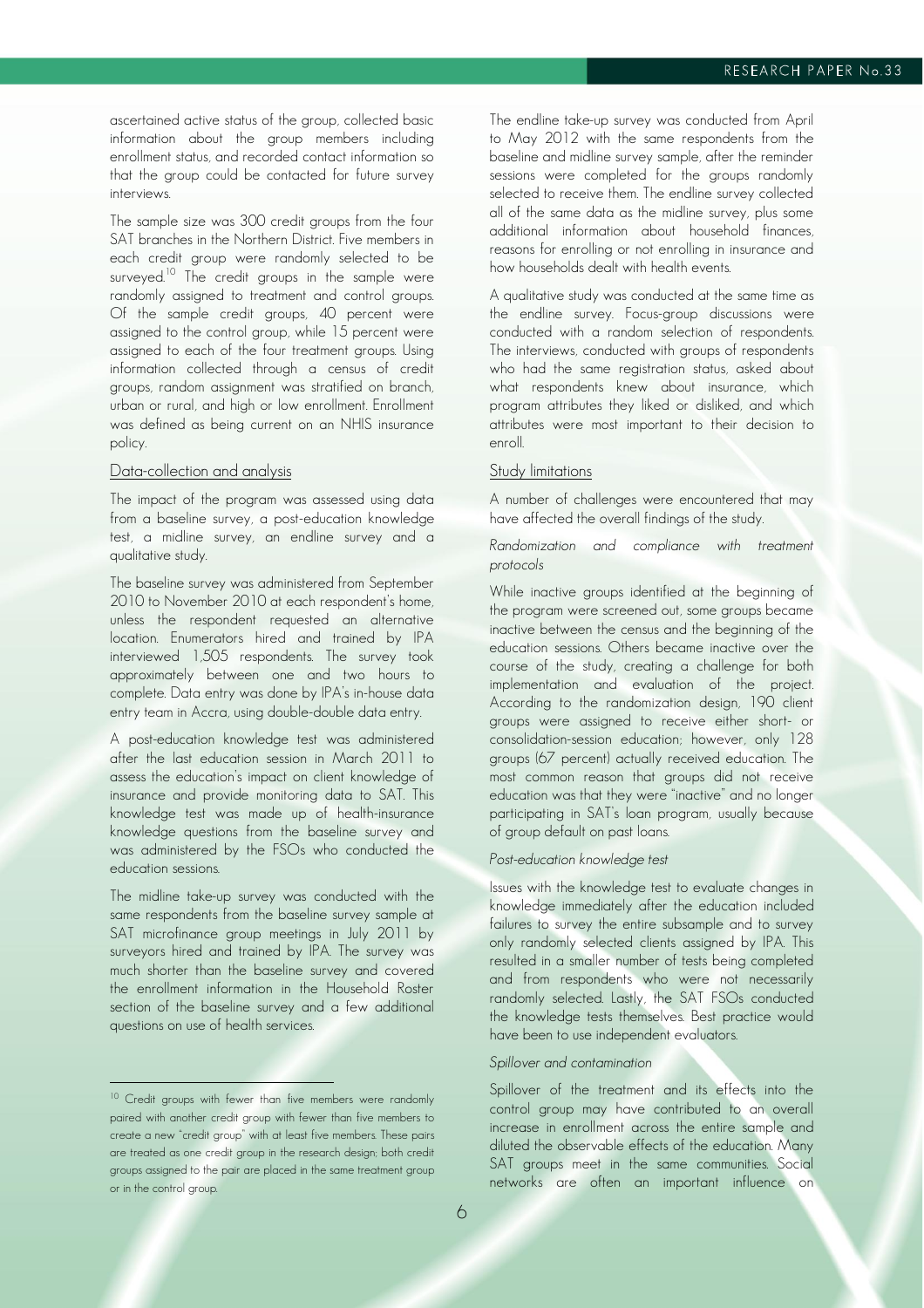knowledge and attitudes, and educating some groups may increase community awareness, which affects all SAT groups in an area. With a larger number of active groups, it may have been possible to achieve greater geographic separation to mitigate this effect.

Since randomization was by credit groups and not by credit officers, SAT officers may also have been sources of inadvertent contamination. Data from the quantitative survey does suggest that some members of control groups might have received education and one loan officer reported giving a consolidated treatment to a control group.

Some of the challenges associated with adherence to randomization for individual credit groups might have been avoided if the randomization had been done at the level of the credit officer rather than the credit group. With such a design, randomly selected credit officers would receive the training necessary to implement the education, and those officers would give the education to all of their groups, removing the burden on the officer to remember which credit groups should get treatment. In addition, the risk of spillover effects would be lower because officers would not accidentally mention information from the training to control groups.

In the case of this project, randomizing at the credit officer level was not feasible because there were too few credit officers to randomize at the credit officer level while maintaining power. However, had there been a greater number of credit officers, this would have been an improvement to the study methodology. Other options for increasing control over implementation might include hiring staff specifically to run the intervention.

## **3. RESULTS**

The baseline survey looked extensively at the characteristics associated with enrollment and registration rates providing a comprehensive picture of the sample and the characteristics of clients and families who were registered and not registered in the insurance.

## Basic demographics for adult registration and enrollment

When looking at demographic traits associated with enrollment, fewer variables are significantly correlated with enrollment status than were correlated with registration status, and most of the correlation sizes are smaller (Appendix Tables 28 and 30). Women and older adults are more likely to be both registered and enrolled. While education status was significantly correlated with registration, it was not for enrollment. A number of ethnic and religious variables were significantly associated with higher or lower registration and enrollment rates; however, it is likely that these variables serve as proxies for geographical areas where concentrations of people from the same religion live rather than actual differences due to religion.

Being located in a rural area was associated with a 6 percentage-point decline in the likelihood of being registered but residents of rural areas were no more or less likely to be enrolled than urban residents. Being located in Bole, Salaga or Walewale was all positively associated with the likelihood of being registered, compared to being in Tamale; however, the only geographic variable that was significantly related to enrollment was living in Walewale.

### Basic demographics for children's registration and enrollment status

We also looked at attributes associated with registration and enrollment for children (see Appendix, Tables 31 and 33). As with adults, demographic factors for children were more closely associated with registration status than enrollment status; however, children are slightly more likely to be registered than adults, likely reflecting the fact that there is no premium payment for children. Gender is not a statistically significant predictor of the likelihood a child will be registered or enrolled. Children ages 7 to 17 are less likely to be currently enrolled than younger children, despite the fact that they are more likely to be registered. This is probably because although they are older, their parents have had more time to register them. It is also more likely that more time has elapsed since their registration, so their insurance is more likely to have expired. Gender is not significantly correlated with enrollment status.

There was no significant relationship between enrollment in school and being currently enrolled in health insurance, despite the fact that there was a very large correlation (28 percentage points) between being enrolled in school and being reported as being registered for health insurance.

Children of household heads were significantly more likely to be registered and enrolled than children more distantly related to the household head. A child of the household head was 5 percentage points more likely to be registered than the child of another household member, but only 3 percentage points more likely to be enrolled (Appendix Tables 32 and 34).

## Household financial status

The baseline study also looked at the relationship between financial attributes and household registration and enrollment rates; some of these measures were also collected in the endline survey.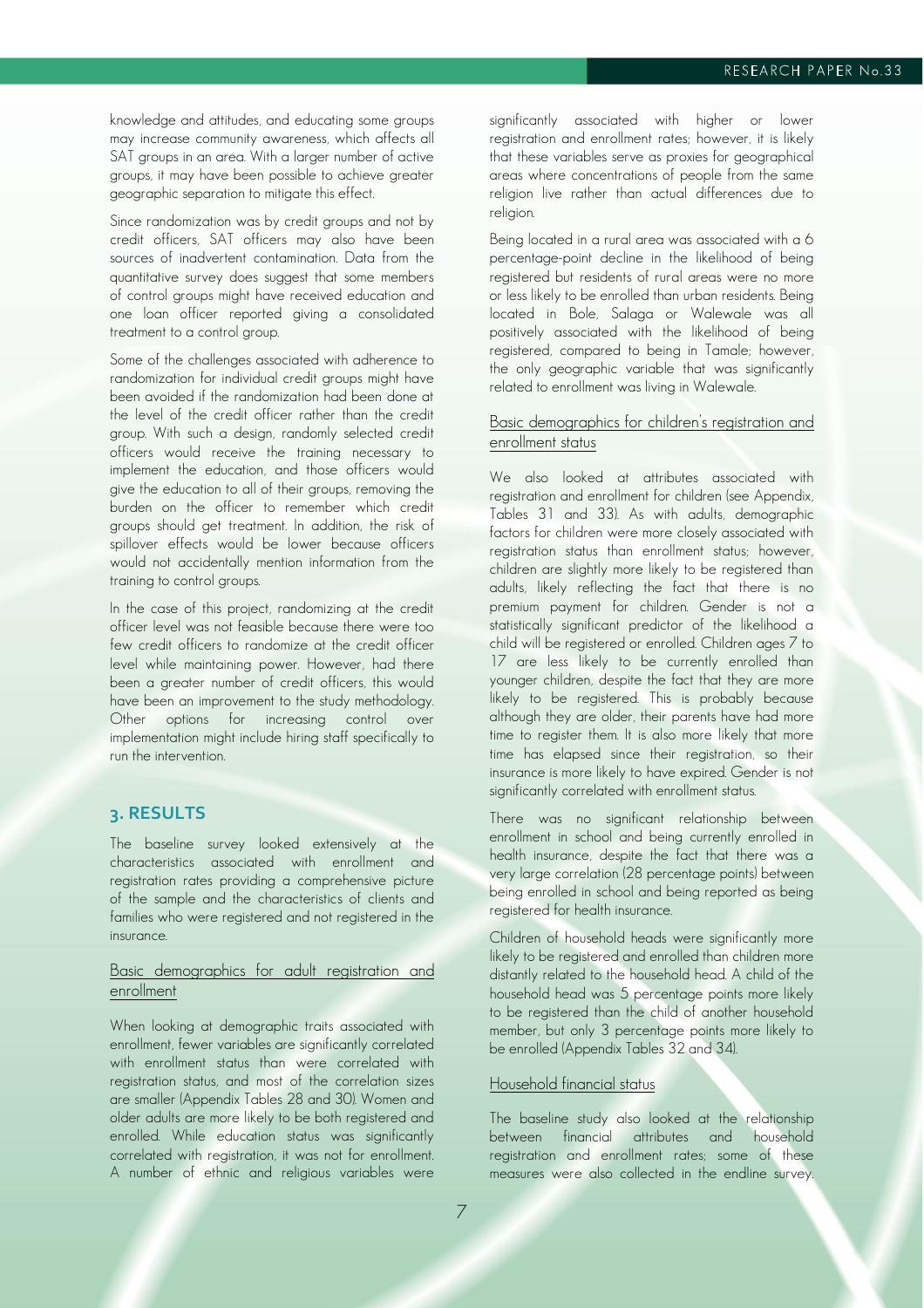Appendix Tables 35 and 36 report results for regressions of household insurance registration and enrollment rates on different measures of household income and consumption, including weekly income from the respondent's SAT business, annual income from the farm harvest, weekly income from other sources besides the SAT business and farming, and a measure of annual consumption per household for the expenditure categories covered in our survey.

In general, the baseline data showed that insurance registration and enrollment status were not closely associated with household income or spending measures. This suggests that there is not a strong relationship between financial resources and insurance registration, and that the cost of paying premiums is not a significant barrier to either registering or maintaining current enrollment for our sample.

The endline survey also collected some information about household finances, including average daily household food consumption, average weekly income, and the number of phones the household owns (Appendix Tables 37 and 38). As with the baseline survey, there was very little relationship between the financial measures and the likelihood that a respondent would be registered or enrolled in health insurance.

#### Attitudes about insurance

 $\overline{a}$ 

There were two questions on the baseline that dealt directly with attitudes. Respondents were asked whether they agreed or disagreed with the statements, "I would rather risk having to pay for health expenses using cash and carry than pay for health insurance" and "Health insurance is not a good value for the money." In each case, a response of "disagree" indicated a more positive attitude towards insurance.

Although respondents overall had very positive attitudes about insurance, there was not a clear relationship between attitudes about insurance and registration and enrollment. A response of "Disagree" to the first question was positively associated with insurance registration but not with enrollment. There was no significant relationship between responses to the second question and either registration or enrollment rates (Appendix Table 39).<sup>11</sup>

| Relationship between registration/enrollment and |  |  |
|--------------------------------------------------|--|--|
| reporting a health event and                     |  |  |
| self-reported health status                      |  |  |

Health insurance registration is significantly related to a higher likelihood of reporting a health event in the past month, but the correlation size is small. Being registered for insurance is correlated with a 2 percentage-point increase in the likelihood that an individual reported experiencing a health event (see Appendix ,Table 40).

This may be because individuals who report health events are more aware that they are at higher risk and thus are more likely to register for insurance. Second, it may be that individuals with health insurance are more likely to seek treatment and that the act of seeking treatment may increase recall and reporting of the event.

Current health insurance enrollment had an even larger correlation with reporting a health event: being currently enrolled was associated with a 12 percentage-point increase in the probability that an individual would have reported having had a health event in the past month. As with registration, it is possible that those who are most likely to experience a health event are aware of this, and are more conscientious about keeping their enrollment current. However, it is also possible that much of the relationship is due to causality in the other direction. Prior to the change in NHIS local policy enforcement in 2011, it was possible for individuals to discover that their insurance was expired when they experienced a health event and to pay premium due and receive immediate access to covered health services. As a result, at baseline someone who has had a health event in the past month was likely to either have had a current policy at the time of the health event, or to have re-enrolled at the time they needed services.

Despite reporting more health events, individuals who are registered for health insurance when asked to rank their health on a 10-point scale rated their health significantly higher than those who are not registered. In the endline survey, respondents who reported they were registered for insurance had an average selfperceived health ranking of 7.31 out of 10 (higher numbers indicate better health), compared with 7.05 for those who were not registered, a statistically significant difference. There was no statistically significant difference between those who were confirmed enrolled and those who were not. It could be that individuals who are more health conscious are more likely to register for insurance. These findings would also be consistent with findings from other studies of client value and health insurance that indicate that high percentages of insured believed that insurance led to improved "peace of mind" and health status.

<sup>&</sup>lt;sup>11</sup>Key hypotheses were tested using both linear and logistic regression models. Results were similar; no variables were identified as significant using the logistical regression that were not significant for the linear model. For ease of interpretation, we report the linear regression results.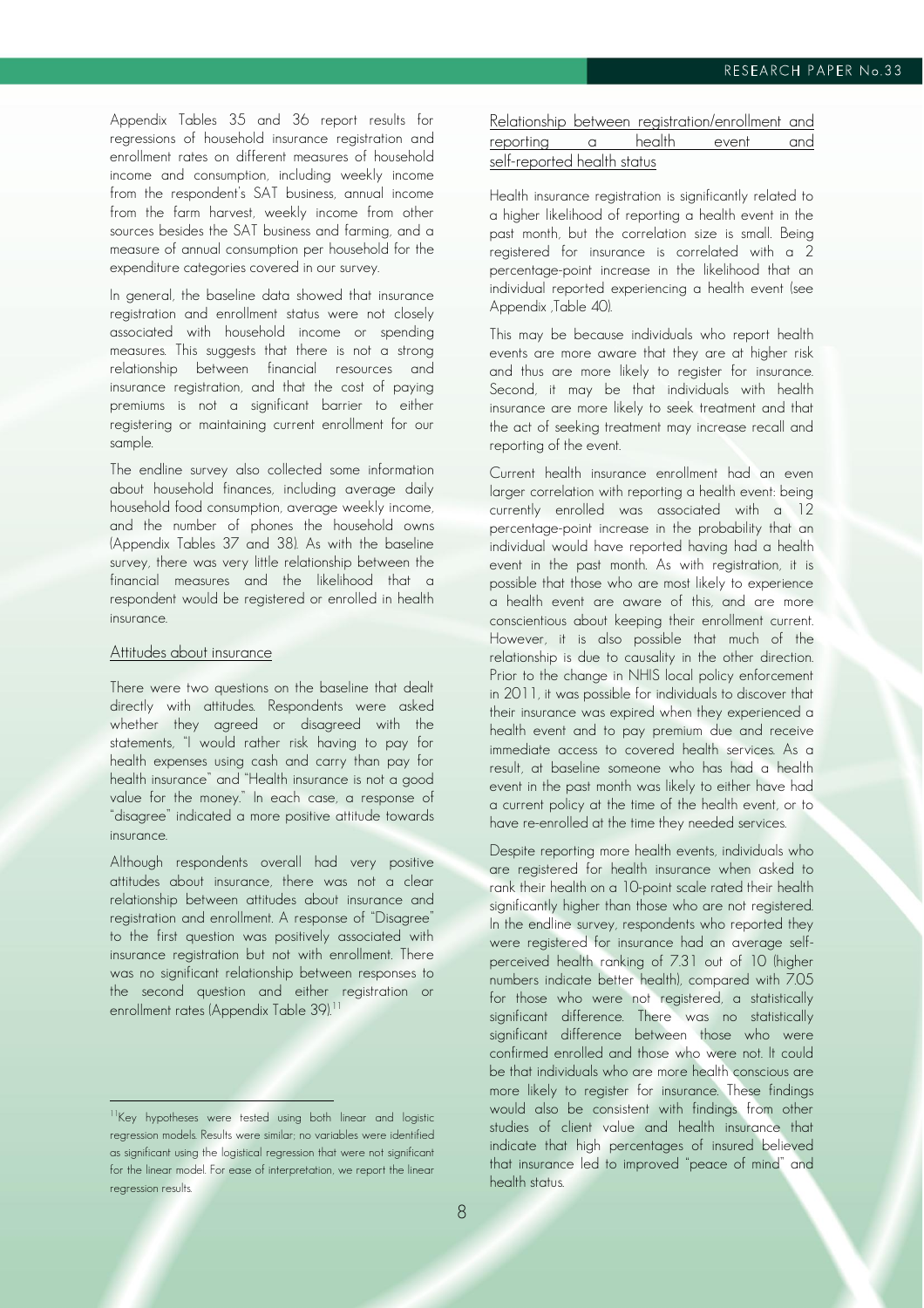## Impact of the education on consumer knowledge about health microinsurance

To test the impact of education on SAT clients' knowledge and attitudes about health insurance, clients at baseline were quizzed about their knowledge and their attitudes regarding health insurance. The same set of questions were used to develop a post-education knowledge test that was administered a second time to a sub-sample of the baseline clients immediately after the education was administered. The results in Table 3 are based on the responses from clients who both participated in the baseline survey and the post-education knowledge test. As shown earlier, there were issues with the way that the knowledge test was conducted that resulted in both a smaller sample and the inclusion of clients who were not randomly selected. The measures below reflect only the clients who participated in both the baseline and the knowledge surveys (n=132).

In general, and as the data in Table 3 below illustrates, SAT clients had high levels of knowledge at baseline; for all questions, the majority of responses were correct. Respondents were asked whether they agreed or disagreed with the statements, "I would rather risk having to pay for health expenses using cash and carry than pay for health insurance" and "Health insurance is not good value for the money." In each case, a response of "disagree" indicated a more positive attitude towards insurance.

At baseline, 92.1% of the respondents disagreed with the first question and 74.7 percent disagreed with the second question, suggesting very positive attitudes among a majority of respondents about the health insurance prior to the education.

However, there were some questions that clients were less likely to answer positively. For example, at baseline, almost one-half of clients did not know that they could not use their insurance immediately after registering. About one-third of clients did not think that transportation costs and lost work time could be considered part of the costs of being sick. A quarter of clients incorrectly thought there was a limit to the number of times they could use their insurance each year.

The clients' knowledge of health insurance improved from the baseline survey to the post-education knowledge test after the education sessions were completed. Table 3 compares correct responses from the baseline survey, the post-education knowledge quiz subset and the endline. It also reports endline scores for questions that had low percentages of correct answers in the baseline for respondents who were included in all three surveys. While the number of respondents correctly identifying transportation cost and lost work time as part of the costs of being sick fell compared to immediate post-education levels, respondents' knowledge on the other two questions improved, suggesting that gains in knowledge were sustained across the sample as a whole.

| Table 5: Milowiedde Test correct responses by difestion, for respondents in air 3 surveys                                  |                   |                                |                             |                      |
|----------------------------------------------------------------------------------------------------------------------------|-------------------|--------------------------------|-----------------------------|----------------------|
|                                                                                                                            | Correct<br>answer | Pre-<br>education<br>$(n=132)$ | Post-education<br>$(n=132)$ | Endline<br>$(n=132)$ |
| T or F: After registering for insurance for the first time, I<br>can use insurance to pay for health care immediately.     | F                 | 55%                            | 53%                         | 61%                  |
| T or F: Transportation costs and lost work time are part<br>of the costs of being sick.                                    |                   | 61%                            | 79%                         | 64%                  |
| T or F: I must re-enroll in insurance every year in order to<br>access services using my insurance card.                   |                   | 96%                            | 88%                         | <b>NA</b>            |
| T or F: There is a limit to how many times I can use my<br>insurance each year.                                            | F                 | 73%                            | 77%                         | 79%                  |
| T or F: People with health insurance must still pay the<br>doctor or the hospital before they can get covered<br>services. | F                 | 86%                            | 88%                         | <b>NA</b>            |
| T or F: If I do not use health services this year, I will get<br>back the money I paid for insurance.                      | F                 | 95%                            | 89%                         | NA                   |

Table 3. Knowledge test correct responses by question, for respondents in all 3 surveys

| Table 4. Average score on knowledge questions, by treatment group |                |                   |            |  |
|-------------------------------------------------------------------|----------------|-------------------|------------|--|
|                                                                   | Short sessions | Consolidated      | Control    |  |
|                                                                   | $(N=57)$       | sessions $(N=42)$ | $(N=40)$   |  |
| Average number of correct answers, out of 6                       | $\Delta Q^*$   | $.50*$            | $\Delta$ . |  |
|                                                                   |                |                   |            |  |

\*Significantly different from the control group at the 5% level.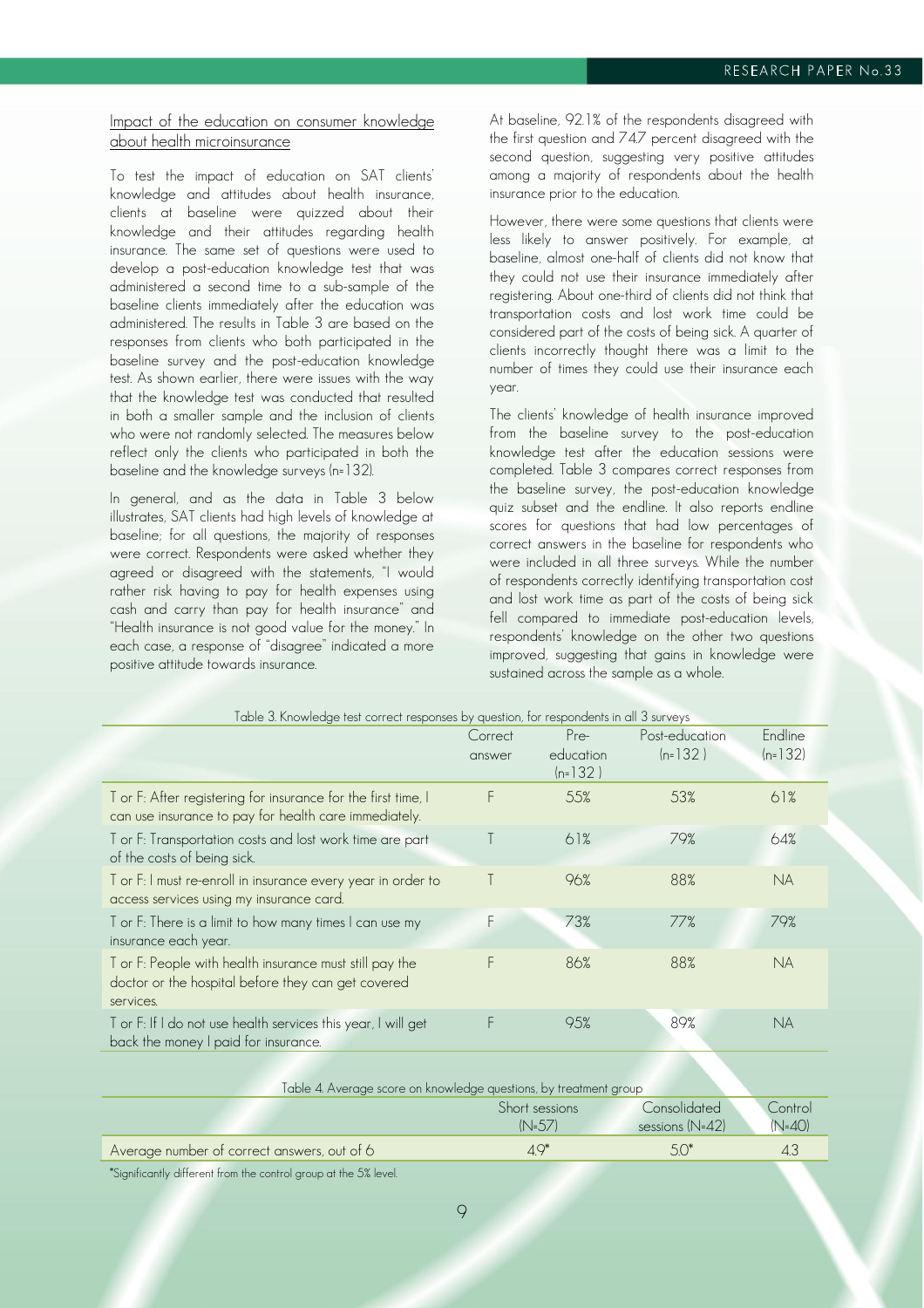|                                                                                                                         | Correct<br>answer | Short sessions<br>$(N=57)$ | Consolidated<br>sessions (N=42) | Control<br>$(N=40)$ |
|-------------------------------------------------------------------------------------------------------------------------|-------------------|----------------------------|---------------------------------|---------------------|
| T or F: After registering for insurance for the first time, I can<br>use insurance to pay for health care immediately.  |                   | $61\%$                     | $71\%$                          | 43%                 |
| T or F: Transportation costs and lost work time are part of the<br>costs of being sick.                                 |                   | 75%                        | 74%                             | 90%                 |
| T or F: I must re-enroll in insurance every year in order to<br>access services using my insurance card.                |                   | 89%                        | 90%                             | 87%                 |
| T or F: There is a limit to how many times I can use my<br>insurance each year.                                         | F                 | 84%*                       | 83%*                            | 55%                 |
| T or F: People with health insurance must still pay the doctor<br>or the hospital before they can get covered services. | F                 | 89%                        | $93\%$                          | 80%                 |
| T or F: If I do not use health services this year, I will get back<br>the money I paid for insurance.                   | F                 | 91%                        | 95%                             | 80%                 |

Table 5. Post-education knowledge test, correct responses by question

\*Significantly different from the control group at the 5% level.

The results from the post-education knowledge tests also suggest that individuals who were included in the treatment group had larger improvements in knowledge than those who were not. Table 4 reports average post-education quiz scores, by treatment group. Both treatment groups had average scores that were significantly higher than the control group. It should be noted that the sample included in Table 4 is different from that in Table 3, because Table 3 includes only respondents who participated in all three rounds of knowledge test data-collection, whereas Table 4 includes all who participated in the posteducation knowledge test, regardless of whether they also participated in the baseline and endline.

Table 5 reports performance by question. The treatment groups generally performed better than the control group, except on the second knowledge question, which asked the respondent whether transportation costs and lost work time were part of the costs of being sick; respondents in the control group were significantly more likely to correctly

identify this as true. Again, as the sample included in Table 5 is broader than that in Table 3, the outcomes reported in the two tables may differ.

The knowledge test therefore indicates that where knowledge levels were lower at baseline, the education likely had a positive effect on improved knowledge, at least immediately after the education. The endline survey asked respondents three of the knowledge questions answered incorrectly most frequently in the baseline and midline study. There was no statistically significant difference in correct responses based on treatment group (Table 6). This could be explained by general gains in knowledge of the population over time, allowing those in the treatment group to catch up.

At endline, higher performance on these questions was significantly correlated with registration in health insurance, however, there was no significant relationship between knowledge and enrollment status (see Appendix, Table 41).

| Table 6. Endline knowledge test, correct responses by question                                                         |                   |                            |                                 |                     |  |
|------------------------------------------------------------------------------------------------------------------------|-------------------|----------------------------|---------------------------------|---------------------|--|
|                                                                                                                        | Correct<br>answer | Short sessions<br>$(N=57)$ | Consolidated<br>sessions (N=42) | Control<br>$(N=40)$ |  |
| T or F: After registering for insurance for the first time, I<br>can use insurance to pay for health care immediately. |                   | 64%                        | 6.5%                            | 65%                 |  |
| T or F: Transportation costs and lost work time are part<br>of the costs of being sick.                                |                   | 73%                        | 74%                             | 76%                 |  |
| T or F: There is a limit to how many times I can use my<br>insurance each year.                                        |                   | 82%                        | 77%                             | 81%                 |  |

\*Significantly different from the control group at the 5% level.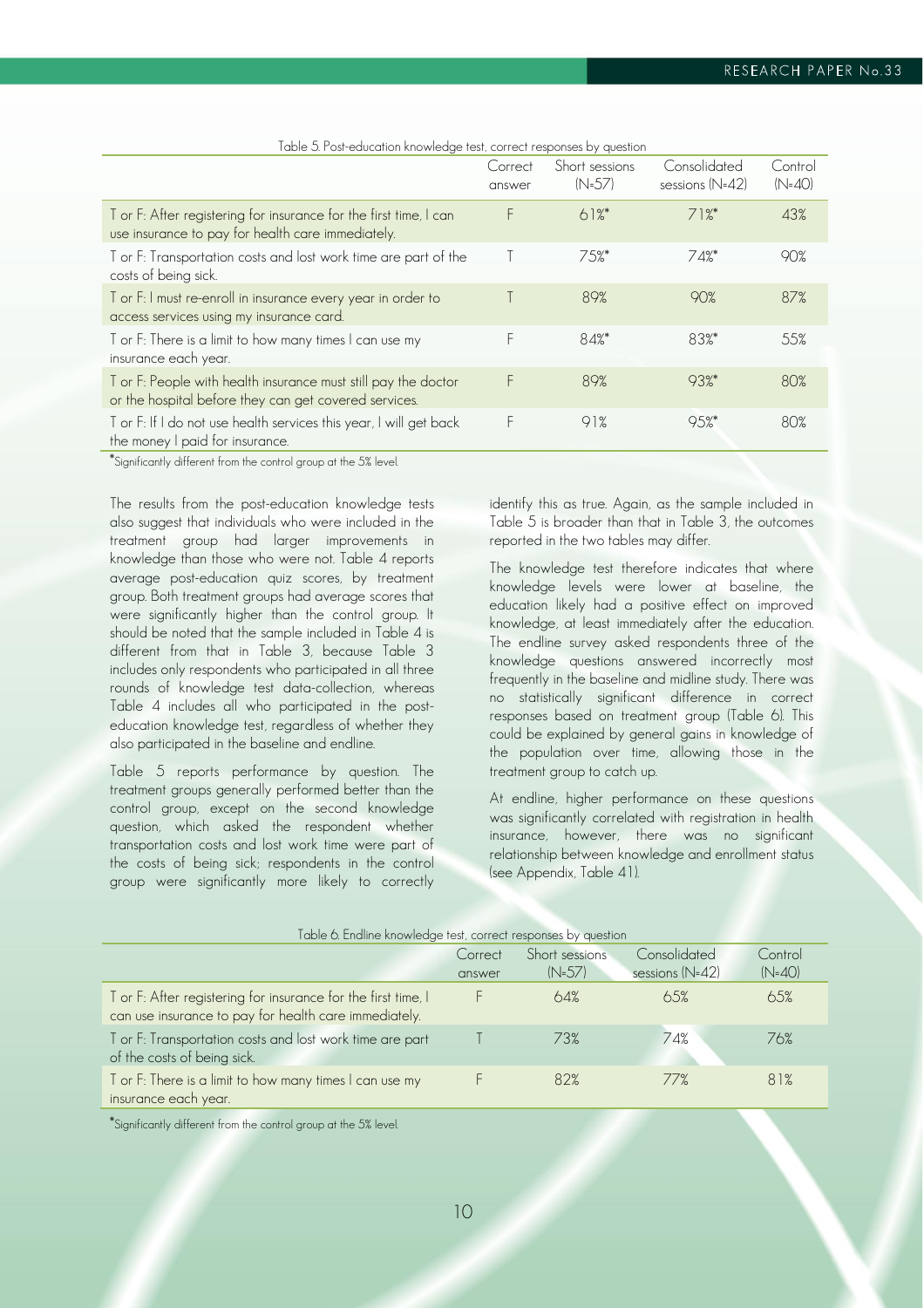| Table 7. Places respondents hear about insurance |                                                         |  |  |
|--------------------------------------------------|---------------------------------------------------------|--|--|
| Source                                           | Number of respondents reporting hearing about insurance |  |  |
| Radio                                            | 836                                                     |  |  |
| Friends or family                                | 803                                                     |  |  |
| National Health Insurance Scheme staff           | 496                                                     |  |  |
| TV                                               | 453                                                     |  |  |
| Hospital or clinic                               | 405                                                     |  |  |
| SAT staff                                        | 314                                                     |  |  |
| Women's or men's groups                          | 102                                                     |  |  |
| SAT client                                       | 60                                                      |  |  |
| Church or mosque                                 | 46                                                      |  |  |
| Haven't heard about it                           | 36                                                      |  |  |
| Other                                            |                                                         |  |  |

Additionally, respondents at the endline were asked about where they had heard about information regarding the benefits of the health insurance product in the past six months. Table 7 outlines where most reported hearing information. These results indicate that in the past six months, most heard about the insurance from the radio, friends and family, followed by the NHIS, TV, the hospital and an SAT credit officer, in that order. There was no difference between education and control groups for those who indicated they had heard about the insurance from SAT.

The focus-group discussions conducted after the completion of the endline confirmed continued high levels of knowledge and relatively positive attitudes about the microinsurance product. Most of the groups of both currently enrolled clients and clients whose insurance had expired demonstrated high levels of knowledge about the registration fees, the annual premium, where they could receive health services, and about the need to renew their insurance each year to ensure continued coverage without out-ofpocket payments. These two groups of clients attributed much of their knowledge regarding the insurance to visits done by NHIS officers to their communities to promote and register individuals for the NHIS. Clients also reported hearing about the insurance from vans that traveled through their villages and made public announcements about the NHIS coverage, announcements made at their places of worship, on TV and radio.

The reports of where clients obtained information about the insurance during the focus-group discussions are consistent with information provided to us poststudy by the NHIS about stepped-up enrollment efforts conducted in the study area. These efforts included local campaigns in communities, churches and mosques that began in October 2010 and continued through the first quarter of 2012, exactly coinciding with the evaluation time frame for this study.

In contrast to clients who had enrollment experience, clients who had never enrolled in the insurance appeared to have very low or very basic information about the health microinsurance. They could volunteer that it was a product designed by the government to provide affordable health care for the poor but had very little additional information on the details of the product.

In conclusion, the education appeared to improve knowledge regarding the health insurance as measured immediately after the education was provided. However, given the weak survey methods used for the post-education knowledge surveys, we may not have captured the true or full impact of the education. In addition, the starting levels of high knowledge, the local awareness and enrollment efforts conducted at the same time by the NHIS may have created an environment in which education interventions have limited scope to increase further knowledge about insurance.

## Impact of the education on decision to enroll in health insurance

To assess the impact of education on clients' decisions to enroll in health insurance, the midline uptake survey collected data on registration and enrollment rates for clients in the sample.

Table 8 reports midline health insurance registration rates for the control group, the consolidated session group and the TLC or short-session group, broken down by branch location. There was no significant difference in registration rates among the groups.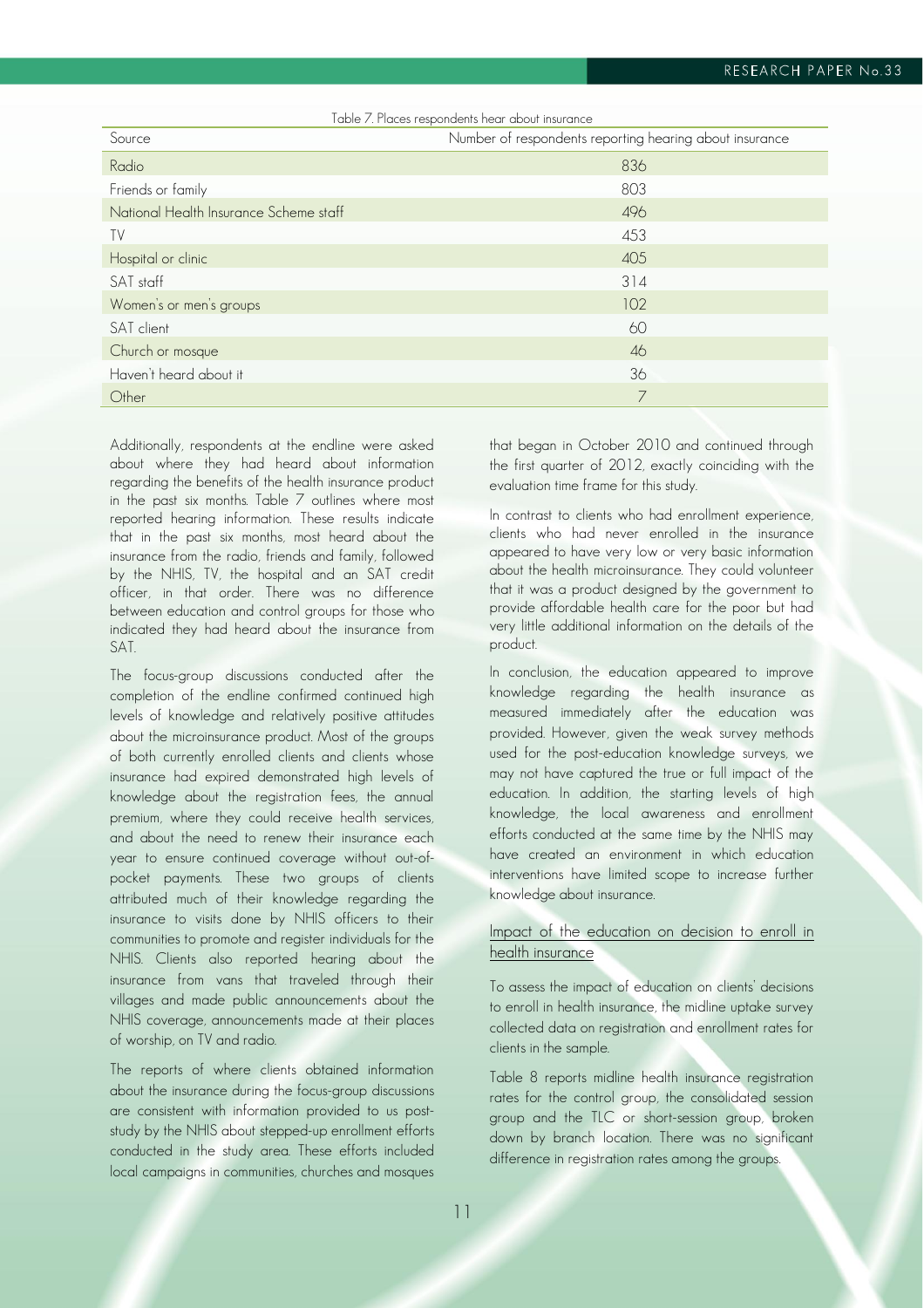|              | Table 8. Midline self-reported registration status |      |        |         |          |
|--------------|----------------------------------------------------|------|--------|---------|----------|
|              |                                                    | Bole | Salaga | l amale | Walewale |
| Short        | 77%                                                | 90%  | 71%    | 74%     | 76%      |
| Consolidated | 79%                                                | 93%  | 72%    | 76%     | 79%      |
| Control      | 75%                                                | 90%  | 76%    | 67%     | 76%      |

|              | Table 9. Of respondents who showed their card, percent confirmed enrolled (at Midline) |             |        |        |          |
|--------------|----------------------------------------------------------------------------------------|-------------|--------|--------|----------|
|              |                                                                                        | <b>Bole</b> | Salaga | Tamale | Walewale |
| Short        | 54%                                                                                    | 59%         | 27%    | 63%    | 60%      |
| Consolidated | 66%                                                                                    | 78%         | 60%    | 75%    | 59%      |
| Control      | 60%                                                                                    | 57%         | .59%   | .51%   |          |

|              | Table 10. Of respondents who showed their card, percent confirmed enrolled (at Endline) |     |                                                             |     |  |
|--------------|-----------------------------------------------------------------------------------------|-----|-------------------------------------------------------------|-----|--|
|              | Of showed card,<br>confirmed enrolled                                                   |     | Said renewed Said renewed or registered Said paid a premium |     |  |
| Short        | 71%                                                                                     | 65% | 89%                                                         | 80% |  |
| Consolidated | 60%                                                                                     | 56% | 84%                                                         | 72% |  |
| Control      | 56%                                                                                     | 58% | 89%                                                         | 79% |  |

The midline survey also asked respondents to show their health insurance card to the surveyor, who recorded whether the person's insurance was expired. Table 9 reports the percentage of respondents who presented cards that indicated up-to-date insurance enrollment. There was no significant difference in the percentage of respondents who were confirmed to be enrolled through ID card verification between the treatment groups and the control group.

## Impact of the education on decision to re-enroll in health insurance one year later

The endline enrollment survey collected data on enrollment in health insurance a year after the initial treatment. By comparing enrollment rates for the treatment and control groups one year later, we can see whether those who received treatment were more likely to re-enroll in insurance. We also directly asked respondents if they had registered or renewed since our last survey, and if they had paid an insurance premium since our last survey.

Table 10 reports the percentage of respondents who showed their card and were confirmed enrolled, the percentage of all respondents who reported that they renewed their insurance since our last survey, the percentage who reported they renewed OR registered (included for the purpose of comparing to the percentage who reported paying a premium) and the percentage of all respondents who said they paid a premium since our last survey.

There were no significant differences between enrollment rates for those in the control group and

those in the treatment group, or in self-reported reenrollment or premium payments (see Appendix, Table 42). Although there were no significant differences in enrollment rates between the treatment and control groups at either the midline or the endline, enrollment rates for all groups in the sample increased notably over the course of the study.

Although there were no significant differences in enrollment rates between the treatment and control groups at either the midline or the endline, enrollment rates for all groups in the sample increased notably over the course of the study.

Table 11 reports data that were extrapolated to estimate individual enrollment status and rates of enrollment for each of the treatment groups at the baseline, midline and endline. The extrapolation was done as follows:

- Total number of registered respondents. Assumed that among those whose registration status was unknown, the share who were actually registered was the same as the share of those who knew their registration status and reported themselves to be registered.
- Total number of respondents awaiting their enrollment card. Assumed that, among the total number of registered respondents whose "waiting for card" status was unknown, the share who were waiting was the same as the share who knew they were still waiting for their card, and reported themselves to be waiting.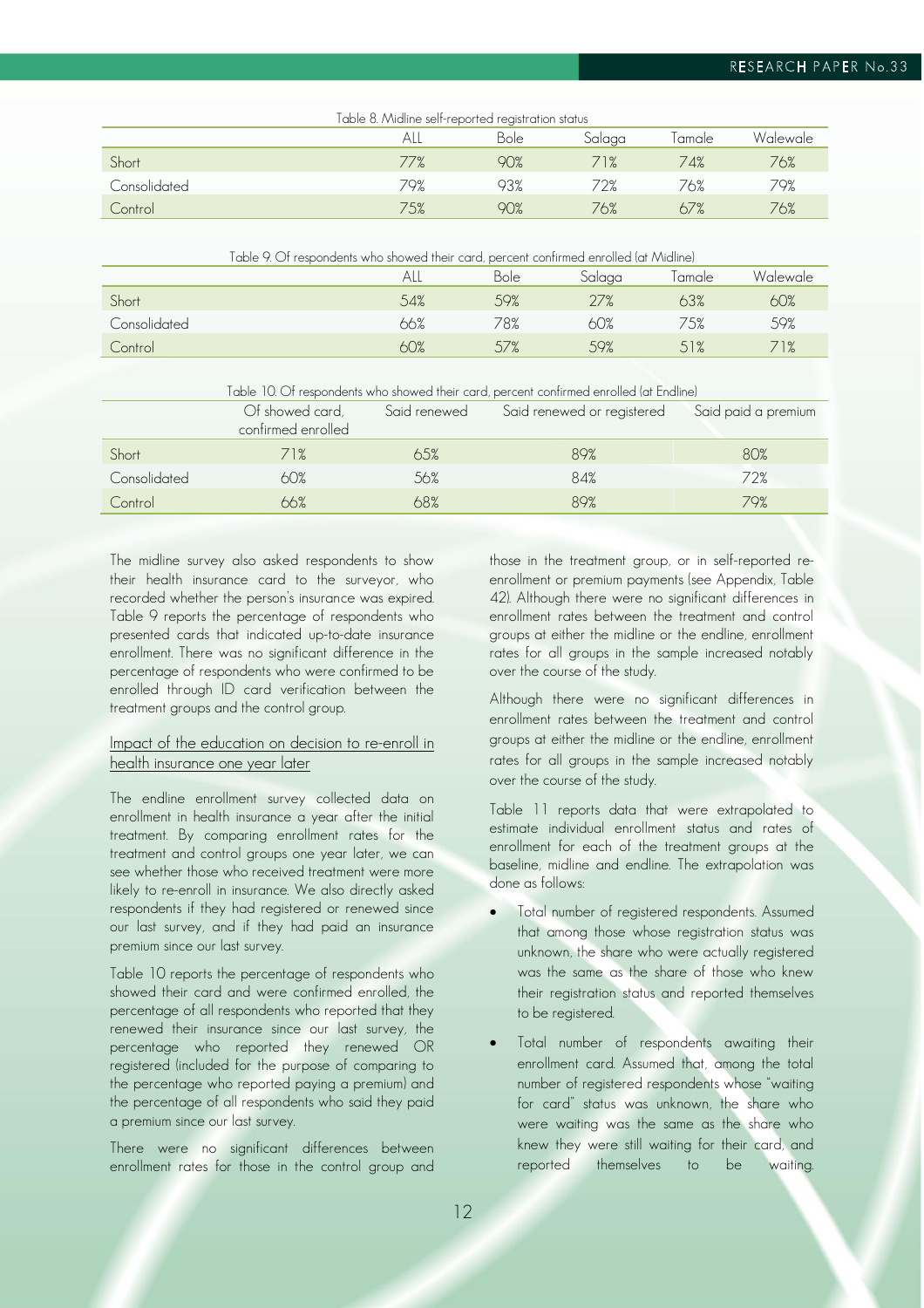|              | Baseline (2010) | Midline (2011) | Endline (2012) |
|--------------|-----------------|----------------|----------------|
| Short        | 30%             | 39%            | 54%            |
| Consolidated | 34%             | 45%            | 45%            |
| Control      | 32%             | 42%            | 52%            |

Table 11: Extrapolated enrollment over course of study, by treatment group

| Table 12. Health services and use of insurance in the case of a health event |  |
|------------------------------------------------------------------------------|--|
|------------------------------------------------------------------------------|--|

|              | Freated | Treated by<br>doctor | Treated by<br>chem. seller | Used insurance |
|--------------|---------|----------------------|----------------------------|----------------|
| Short        | 98%     | 57%                  | 19%                        | 57%            |
| Consolidated | 98%     | 48%                  | 18%                        | 53%            |
| Control      | 95%     | 53%                  | 18%                        | 62%            |

 Total number of enrolled respondents. Assumed that for those registered and who were no longer awaiting a card, that the enrollment rates were the same as for those who reported themselves registered and who were able to show a current insurance card.

Although the short treatment group showed the largest increase in estimated total enrollment, it should be noted that there was no significant difference in enrollment at endline between the treatment and control groups, even when baseline enrollment rates were taken into account (Appendix Table 45). In addition, there were also no significant differences in the change in enrollment rates for each of the three groups (the final enrollment rate, controlled for original enrollment rate).

## Impact of education on access to and use of covered services

The endline uptake survey collected data on use of insurance in the case of a health event. Table 12 reports health-service treatment rates for the control and education treatment groups, along with the share of respondents treated by a doctor (a proxy for receiving high quality care), the share of respondents treated by a chemical seller (a proxy for receiving lower quality care) and, for those who received treatment, the share who paid with insurance. The final column shows the percentage of respondents who were able to show their insurance card to a surveyor during the endline uptake survey.

There were no significant differences in treatment rates, insurance usage, or types of treatment between those in the treatment groups and those in the control.

Feedback from the focus groups revealed that while clients had fairly high knowledge about where they could use their insurance card to receive services, they had fairly low knowledge about the types of services that were covered. While some clients indicated that

they knew the insurance covered basic services and did not cover some surgeries or medication, many shared that they discovered what was covered or not covered when they visited a medical provider for treatment. Client comments from interviews across all groups indicated that there was very little concern about having all of the details about what the insurance covered. This suggests that lack of information about specific covered services was not perceived as a reason not to enroll or insurance or a barrier to using it.

In conclusion, the education did not appear to have any effect on access or use of health services; and, the qualitative interviews revealed that lack of knowledge about specific services was not reported as a concern with respect to insurance coverage and access to services.

#### Impact of a refresher training on re-enrollment

The endline uptake survey collected data on enrollment rates for respondents assigned to receive a refresher or reminder session, and respondents who were given initial treatment but not a refresher session.

Table 13 reports measures of registration and enrollment rates for those in the treatment groups who received a refresher session versus those in the treatment groups who did not. There were no significant differences in registration or enrollment rates between those who received the refresher and those who did not. There were also no significant differences in the rate at which respondents who received the refresher treatment reported registering or renewing their insurance, or paying a premium, compared to respondents who got education but did not get the refresher session. There were also no statistically significant differences in registration or enrollment rates between those who received both education and a refresher, and those who received no education at all.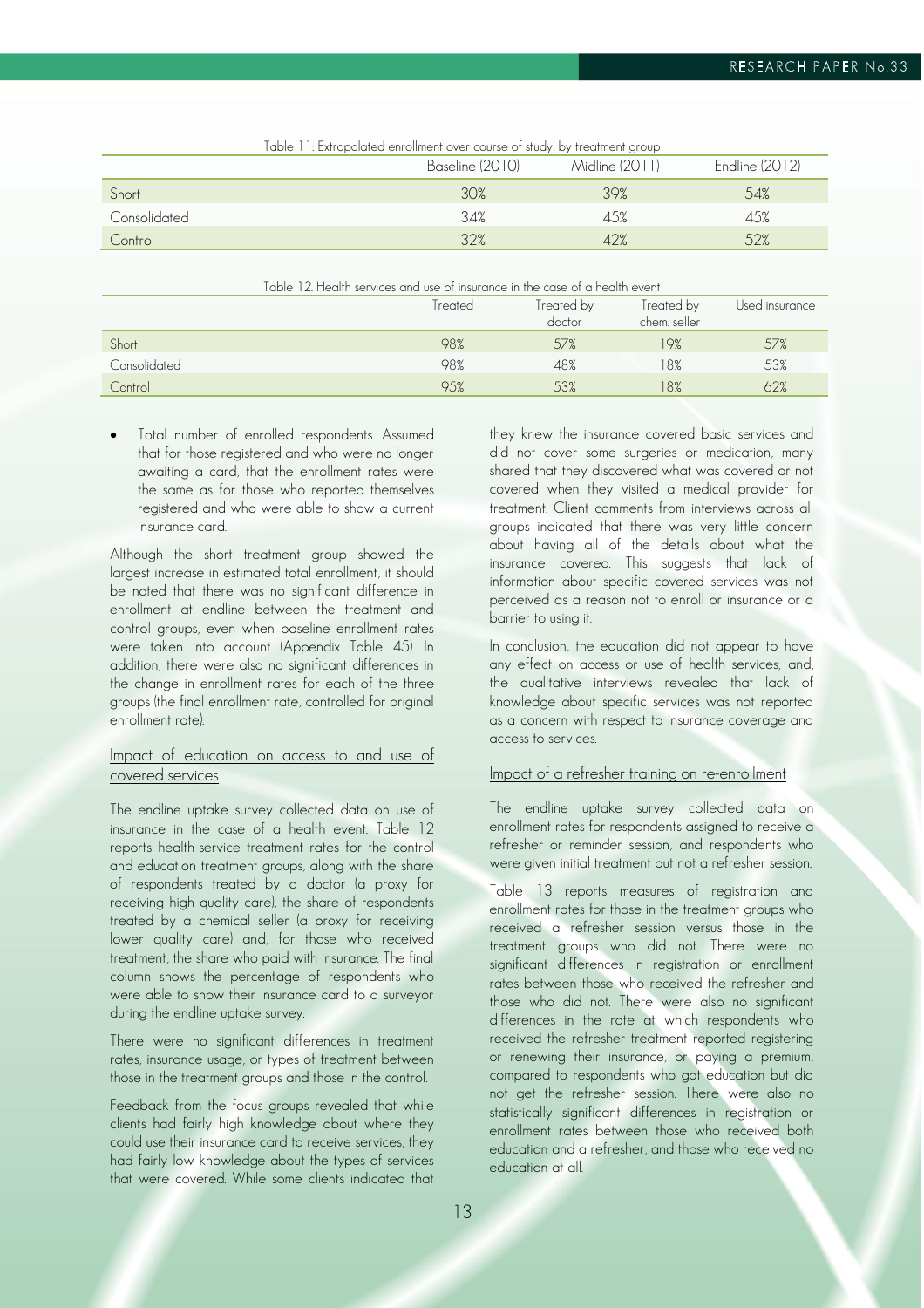|             | Registered | Of showed card,<br>percent enrolled | Said renewed or<br>registered | Said paid a<br>premium |
|-------------|------------|-------------------------------------|-------------------------------|------------------------|
| Reminder    | 83%        | 67%                                 | 84%                           | 78%                    |
| No Reminder | 81%        | 66%                                 | 88%                           | 74%                    |
| Control     | 82%        | 66%                                 | 89%                           | 79%                    |

\*Indicates statistical significance at 5% level.

## Impact of the education on type of respondent

To look at the effect of education on different types of respondents, we look at interactions between being in a treatment group and key demographic traits. In theory, an education intervention might work better for some types of clients than others. The simplest way to test which groups education might be effective for is to compare outcomes of the treatment and control groups separately for different types of people. For example, to see whether the intervention is effective for men, we would compare outcomes for men in the treatment groups to men in the control groups. We ran regressions analyzing the correlation between being in the treatment groups and insurance registration and enrollment rates for the following subgroups: men, women, household heads, non-household heads, rural respondents, urban respondents, those unregistered at baseline and those unenrolled at baseline. We found no significant differences between treatment and control group for any of these subgroups.

A second way to approach this question is to create a variable indicating whether someone is both in a treatment group and in a particular demographic group, and run a regression analyzing the correlation between this variable and insurance registration and enrollment. This method allows testing multiple interactions with one model, so we can control for multi-collinearity between interaction effects.

We used this method to test for interactions between treatment and branch location and found no significant relationship that would indicate that education was more effective in one branch than in others (see Appendix, Table 43). We also tested the interactions between treatment group and gender, household-head status, education, rural or urban location and baseline registration and enrollment and again found no significant relationships between any of the interaction variables or treatment variables and registration status (see Appendix, Table 44).

However, we do find significant negative relationships between enrollment status and being both household head AND in the short treatment. We also find a nearsignificant negative relationship between enrollment status and being female AND being in the treatment group. In addition, the relationship between enrollment

status and being in the short treatment group becomes both positive and significant when the interaction variables are included. Both of these demographic groups (household head and female) are more likely to be enrolled in insurance (see Appendix, Table 46). These results mean that being in one of those demographic groups suggests a person is more likely to be enrolled, and being in the short treatment group suggests a person is more likely to be enrolled, but if a person is both in one of those demographic groups AND in the short treatment group, the likelihood the person is enrolled is LESS than the sum of the effects of being in that demographic group and the effects of being in the short treatment group. This suggests that the short treatment had a smaller effect on the enrollment rates of household heads and women than it did for individuals not in those demographic groups.

This is the only area where we find a significant relationship between treatment and enrollment. This and may be due to chance, particularly since running regressions separately for these groups yielded no significant results. However, the findings may suggest that the short treatment was more effective for men and people who are not head of their households groups that are also less likely to be registered or enrolled in health insurance. These results suggest that education is more likely to be effective among demographics that would normally register or enroll at lower rates.

## Perceived benefits of health insurance and impact of the education on these perceptions

The endline survey asked respondents about their perception of health insurance. Overall, respondents had very favorable views of it. However, there were no significant differences in the perception based on whether the respondent was in one of the treatment groups or in the control group. Table 14 reports responses to the question, "Do you think health insurance is good value for the money?"

While the results below indicate that clients believe health insurance is good value for the money, there are no differences across the treatment and control groups. This may be because at baseline the sample already had a highly positive perception of the value of the insurance.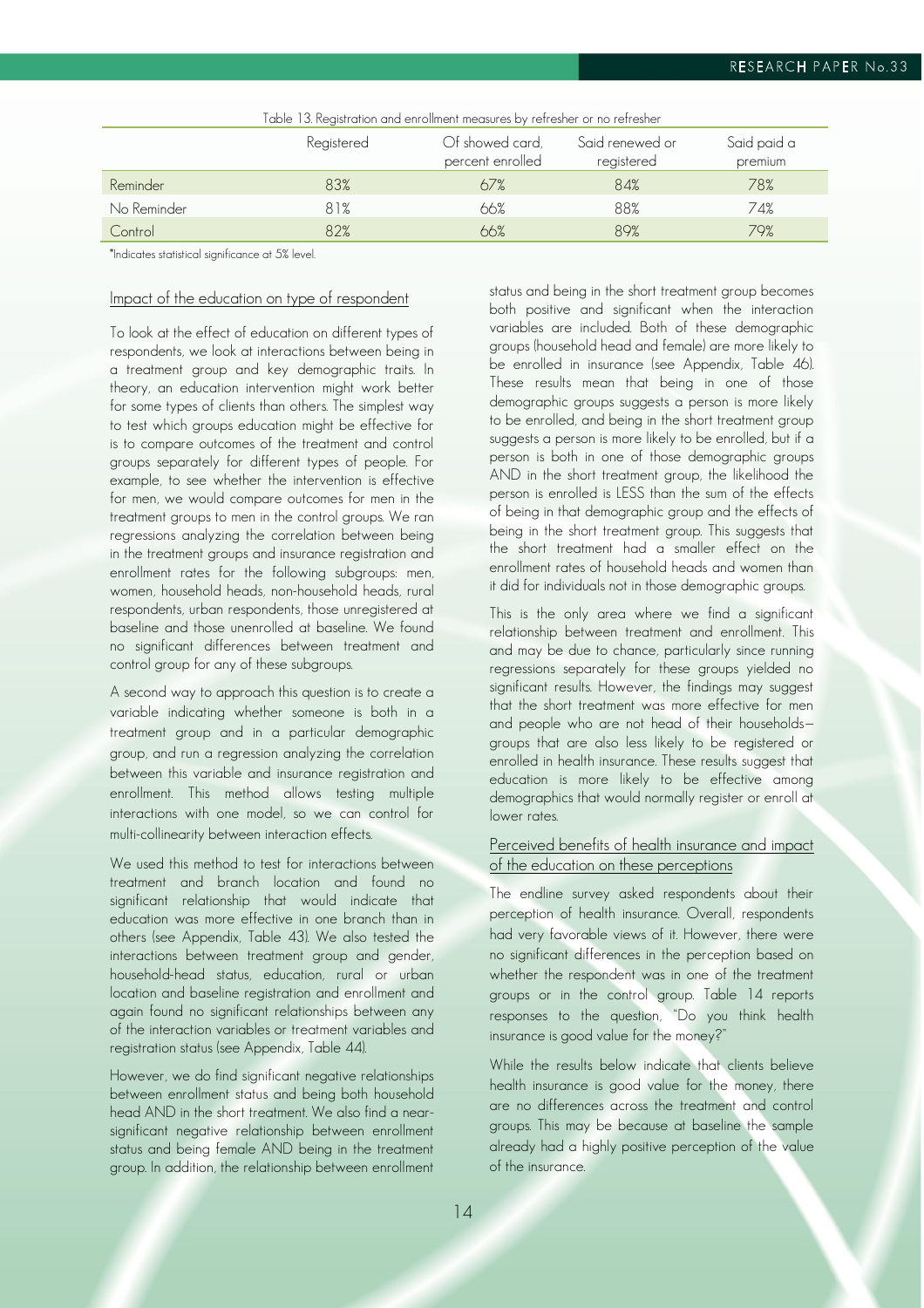| Table 14. Do you think health insurance is good value for the money? |     |          |    |            |
|----------------------------------------------------------------------|-----|----------|----|------------|
| Treatment Group                                                      | Yes | Somewhat | No | Don't know |
| Short                                                                | 82% | 10%      |    | 1%         |
| Consolidated                                                         | 84% |          |    |            |
| Control                                                              | 85% | 9%       | 4% |            |

#### Table 15. How likely are you to recommend SAT?

| Response                    | Control | Short         | Consolidated |
|-----------------------------|---------|---------------|--------------|
| Very likely                 | 66%     | 69%           | 66%          |
| Somewhat likely             | 26%     | 24%           | 24%          |
| Neither likely nor unlikely | 3%      | 4%            | 3%           |
| Somewhat unlikely           | 2%      | $\frac{9}{6}$ | 4%           |
| Very unlikely               | 2%      | $\frac{9}{6}$ | 3%           |

Note: Due to rounding, figures may not total 100%.

Respondents were asked in the endline how likely they were to recommend health insurance to friends and family (Table 15). There were no significant differences between the treatment and control groups in the share of respondents reporting they would be "very likely" to recommend insurance; approximately 90 percent of respondents in all groups gave this response. Respondents were also asked whether they would recommend SAT to family and friends and there were no significant differences in responses among treatment groups.

The focus-group discussions also support the conclusion of high client perceptions of value for the health insurance. Clients reported that the insurance provides them access to affordable or even "free" health care when needed throughout the year. Many focus groups (accounting for about 64 percent of the participants) mentioned "low cost" of insurance as the key benefit to the insurance and low cost was ranked as the number one reason for people's appreciation of and satisfaction with the insurance. Even clients who have never been enrolled indicated that the insurance is relatively low in cost. For those who are currently enrolled or who have expired insurance, an important benefit is that they do not have to have cash on hand to cover health expenses. One client stated:

*"The human system is so funny that you cannot tell*  when you will fall *sick or not and even one wouldn't*  know when you will have money or not. So the best thing is to have health insurance so that if anything should happen, you can freely go and seek treatment *at the hospital."* 

In addition to low cost of the insurance, clients indicated that the insurance also afforded them easy access to nearby medical services. Many clinics are reportedly close to their homes and, for the most part, hospitals in near-by communities were easy to access year round. Clients in some communities shared information about "roving nurses" who accept the insurance and make medical care quite convenient. Although some reported long queues at the hospital (often attributing this to the fact that so many people are enrolled), they also indicated willingness to make the trade-off between prompt care and services and affordability of the services. They also indicated that when there is an emergency that they are able to seek treatment promptly without having to worry where they will be able to find needed funds for payment.

## Factors that influenced the decision to enroll or not enroll in the health insurance

The endline also asked respondents who were registered why they chose to register for insurance. The percentage of registered respondents reporting each reason is listed in Table 16. Multiple responses were allowed; surveyors prompted the respondents by reading out all options.

Responses were very similar across treatment groups. There was no statistically significant difference between the treatment groups and control group in the share of respondents reporting that a SAT person influenced their decision to enroll, even though the education was not supposed to be provided to the control group.

Overall, 90 percent of all respondents said that they registered because they did not want to have to pay cash in case of a future health event. About one-fifth said they experienced a health event and wanted to use insurance to pay for it, and this prompted them to register or re-enroll. One rare but interesting response given by two respondents was that they wanted the insurance card to use as a form of identification. Some clients in the qualitative responses also mentioned this as a benefit.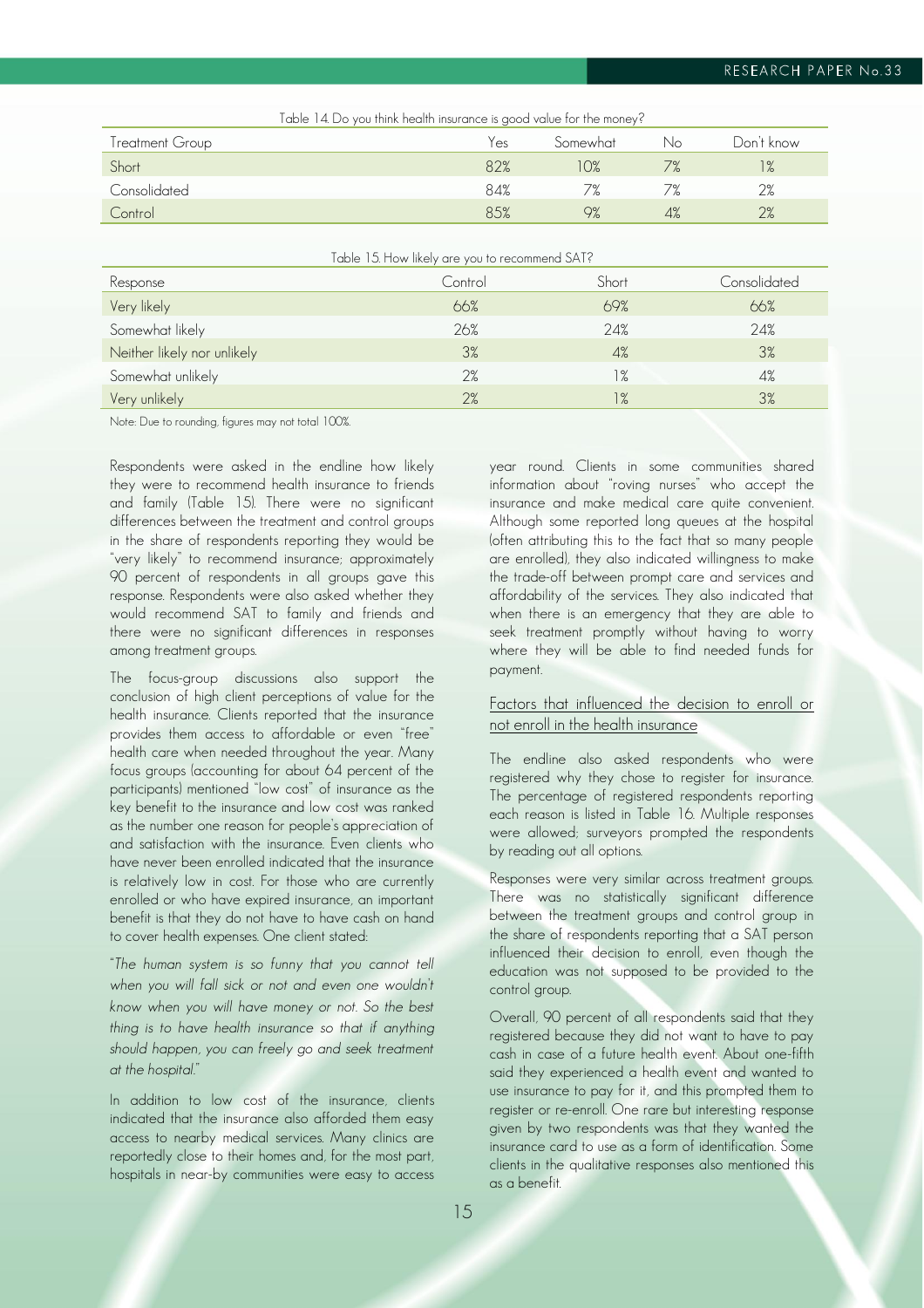## **RESEARCH PAPER No.33**

| Table 16. Why did you choose to register for health insurance?  |                                                       |         |       |              |
|-----------------------------------------------------------------|-------------------------------------------------------|---------|-------|--------------|
| Reasons for registering                                         | Percentage of respondents<br>who reported that reason | Control | Short | Consolidated |
| In case of a health event, don't want to<br>have to pay cash    | 90.3%                                                 | 89%     | 93%   | 90%          |
| Had a health event and wanted to use<br>insurance to pay for it | 20.2%                                                 | 18%     | 74%   | 21%          |
| Friends and family                                              | 17.0%                                                 | 15%     | 20%   | 17%          |
| An NHIS agent came to the person                                | 5.9%                                                  | 6%      | 8%    | 4%           |
| Other                                                           | 1.3%                                                  | 2%      | 2%    | 2%           |

Table 17. Reasons respondents report not registering for insurance, at baseline

| Reasons for not registering for insurance | Percentage of all respondents who reported that reason |
|-------------------------------------------|--------------------------------------------------------|
| Didn't know about insurance               | $O\%$                                                  |
| Didn't know how to register               | $O\%$                                                  |
| Too difficult to register                 | 7%                                                     |
| Premium is too high                       | 38%                                                    |
| Don't think will get sick                 | 3%                                                     |
| Services too far away                     | 2%                                                     |
| Services are not good                     | 4%                                                     |
| Intend to, but haven't yet                | 48%                                                    |
| Other                                     | 13%                                                    |

| Table 18: Reasons respondents report not registering for insurance, by treatment at endline |                                                              |               |               |               |
|---------------------------------------------------------------------------------------------|--------------------------------------------------------------|---------------|---------------|---------------|
| Reasons for not registering for insurance                                                   | Percentage of all<br>respondents who reported<br>that reason | Control       | Short         | Consolidated  |
|                                                                                             |                                                              |               |               |               |
| Didn't know about insurance                                                                 | 1%                                                           | 2%            | $\frac{9}{6}$ | $\frac{9}{6}$ |
| Didn't know how to register                                                                 | 1%                                                           | $\frac{9}{6}$ | $O\%$         | 1%            |
| Too difficult to register                                                                   | 15%                                                          | 12%           | 18%           | 15%           |
| Premium is too high                                                                         | 58%                                                          | 50%           | 55%           | 54%           |
| Don't think will get sick                                                                   | 4%                                                           | 5%            | 4%            | 4%            |
| Services too far away                                                                       | 3%                                                           | 2%            | 5%            | 2%            |
| Services are not good                                                                       | 3%                                                           | 4%            | 4%            | $\frac{9}{6}$ |
| Intend to, but haven't yet                                                                  | 40%                                                          | 36%           | 40%           | 41%           |
| Other                                                                                       | 5%                                                           | 17%           | 9%            | 6%            |

The baseline and endline survey asked respondents about the reasons they or their household members were or were not registered. Table 17 reports the reasons respondents reported for not registering in the baseline survey; Table 18 reports the reasons respondents gave for not registering in the endline survey, by treatment group, for respondents who had at least one household member not registered. Multiple responses were allowed. There were no statistically significant differences in reported reasons for not registering between the treatment groups and control group.

The most common response in the endline (Table 18) was that the cost of the premium was too high, with almost 60 percent of respondents giving this or another closely related reason that suggested difficulty in paying the premium. This was quite a bit higher than the share of respondents reporting this as a problem in the baseline. It is worth noting that respondents often made a distinction between the cost being too high and the household not having the money on hand for paying the premium.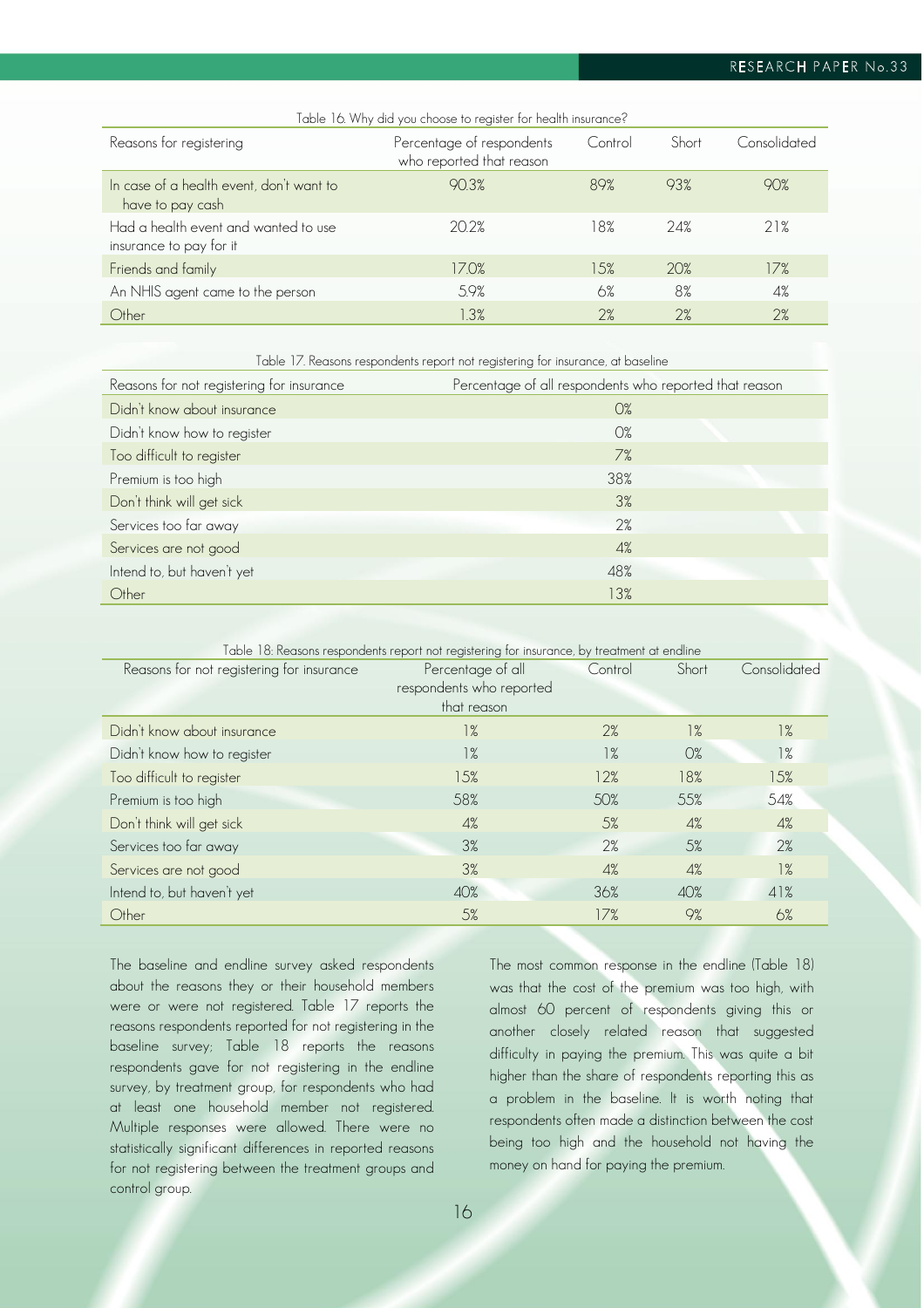| Table 19: Reasons respondents with expired insurance report not enrolling in insurance |                                 |         |       |              |
|----------------------------------------------------------------------------------------|---------------------------------|---------|-------|--------------|
| Reasons for not enrolling for                                                          | Percentage of respondents who   | Control | Short | Consolidated |
| insurance                                                                              | reported that reason at endline |         |       |              |
| Didn't know was expired                                                                | 17%                             | 19%     | 18%   | 16%          |
| Didn't know how to re-enroll                                                           | $O\%$                           | $O\%$   | $1\%$ | $O\%$        |
| Too difficult to re-enroll                                                             | 12%                             | 11%     | 10%   | 11%          |
| Premium is too high                                                                    | 54%                             | 50%     | 40%   | 54%          |
| Don't think will get sick                                                              | 3%                              | 3%      | 3%    | 3%           |
| Services too far away                                                                  | 4%                              | .5%     | 5%    | $1\%$        |
| Services are not good                                                                  | $\frac{9}{6}$                   | $O\%$   | 3%    | 1%           |
| Intend to, but haven't yet                                                             | 38%                             | 34%     | 46%   | 35%          |
| Other                                                                                  | 3%                              | 9%      | 11%   | 5%           |

\*Indicates statistical significance at 5% level.

The most common baseline and second most common endline response was that the person intended to register, but simply had not gotten around to doing so yet (the most common response at baseline), followed by the response that registration was too difficult. Both of these responses seem to suggest that the inconvenience of registration could be a barrier to registration rates.

Very few respondents gave reasons relating to knowledge, such as knowledge of the program or how to enroll; similarly, very few cited problems with health services, such as their location or quality, as reasons to not register for health insurance.

For households in which at least one person had expired insurance, the endline asked the respondent for reasons this person or people had not been reenrolled. Table 19 reports the share of respondents reporting each reason; multiple responses were again allowed. Responses were similar between the treatment and control groups. The short treatment group was significantly more likely to report not registering because they had simply not gotten around to it yet. However, for the other responses, differences between the treatment group and control group were not statistically significant.

Across the entire sample, about 17 percent of respondents did not know that that household member's insurance was expired. Beyond that, reasons respondents gave for failing to re-enroll were similar to the reasons that respondents said household members were unregistered: the cost of the premium or that they intended to register but just had not done it yet.

Respondents were also asked about negative experiences with health insurance. Very few respondents—only 7 percent—reported any negative experience at all. The types of negative experiences reported were split about evenly among those receiving the insurance card late (or never), having a

health expense not covered by insurance and having to wait a long time in a health facility when using insurance. A small number (less than 1 percent)—were not satisfied with the quality of the services or drugs they received when using insurance.

During the qualitative interviews, clients enrolled or registered but with expired insurance also did not report dissatisfaction with the quality of services they received through the insurance program. Clients across all groups (enrolled, registered but not current, and never enrolled) reported that they had heard that cards were often delayed and that not all medicines and services were covered. For those who were currently enrolled, the main complaint was about waittimes at the hospital. Others stated that they felt that providers may refrain from providing more expensive medicines. For some, there is also the perception that patients who pay for their healthcare expenses out of pocket receive better medical care (this is almost half and half who either believe this is true or false); however, most agree that whether this is the case or not, they would still rather cover their medical costs using insurance because of the lower the risk of not being able to seek treatment promptly or not having the cash on hand when health care is necessary.

Clients reported costs of the premium as the most important factor as to why they were either not registered or did not re-enroll in the insurance. Participants who felt the cost was too much were often from large households where even the low-costper-person expense may still be too much to cover all household members. In particular, cost was reported as a barrier at the time when re-enrollment or registration was necessary. When clients were asked whether they would be able to afford insurance even during a lean financial season of the year, most said yes; however, they indicated that they might have to borrow or use savings or simply wait until they had the money to pay the premium.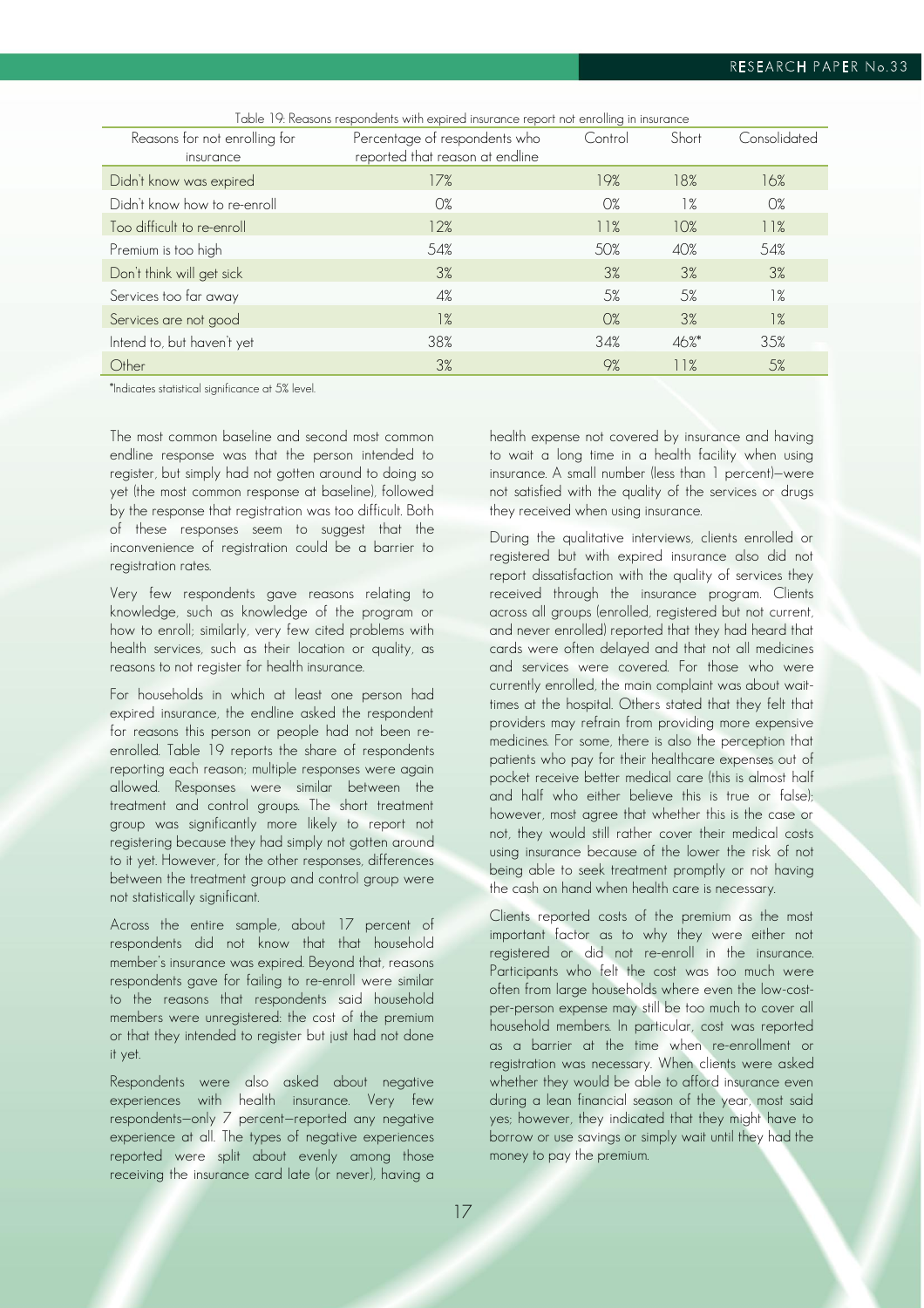Thus, while affordability generally does not seem to be a barrier, the timing of the need to pay premium may be an issue, particularly during times of the year when there are other financial priorities. One client shared that once they have

*"seen that health insur*ance is something good that helps one in times of difficulties with regard to health issues, we believe we would be able to pay health insurance during the lean season, which is the period even rich people do shake off a bit. We can always take money from our little savings or better still, *borrow from moneylenders to pay premiums."* 

## Relationship between health insurance and household financial stability and well-being

Although our study does not enable us to assign causation between household financial stability and access and financing of care, our quantitative and qualitative surveys do provide valuable information about the relationships between health insurance, health treatment, and health and financial outcomes among this sample of MFI clients in Ghana.

#### Access to treatment and use of different types of providers

First, it is very unusual for someone not to get needed treatment, regardless of insurance status. Of the 439 respondents who reported having a health event in the past month in our endline survey, 96 percent reported getting some type of treatment. However, insured people are more likely to get care from a doctor, while uninsured people are more likely to go to a chemical seller (see Appendix, Table 46). Chemical sellers are much less highly trained, but will offer clients free advice about drugs they should purchase based on the clients' symptoms, and many medicines, including anti-malaria drugs and antibiotics, can be purchased over the counter. As a result, asking a chemical seller about which drugs to buy is often a less expensive alternative to going to a more highly trained medical professional to get a prescription.

When clients in the focus groups were asked whether they would be able to cover health expenses even during a lean season, almost all said, "yes." A common theme is illustrated by the following:

*"No matter how hard*-up one or a household might be, the life of its members is of great value to them. Even if there is a health event during the lean season, we would be able to pay cash-and-carry (out-of-pocket) for the services rendered. The source of the money *will be from either one's savings or they will borrow from friends or moneylenders."* 

Another client who had never enrolled in insurance shared,

*"Yes! One wouldn't sit to wa*tch the other suffer and die because of not having money. If the situation becomes critical, we believe members of our households will run around and find something to help *us. The only way to do this is by borrowing."* 

## Methods of payment

The endline survey asked respondents how they financed the cost of health events. About one-half of respondents who experienced a health event paid for some part of it with insurance (Table 20), and over one-half reported dipping into savings. If the household borrowed, the most common source was family or friends. Very few borrowed from formal sources such as banks, MFIs or savings and loan groups. About 5 percent had to sell valuables. Having insurance did not always shield households from having to find other sources of money to pay for health events. Of the 387 respondents who reported using insurance to pay for the health event, 54 percent of them also indicated a need to dip into savings, 8 percent had to borrow from family or friends and 5 percent still had to sell valuables—the same rate as for all respondents, regardless of whether they used insurance or not.

Among those who did not use insurance, the most common reason for this was that the respondent was not enrolled (Table 21). Expired insurance accounted for almost one-quarter of instances for which respondents reported not using insurance to pay for care, suggesting that expired insurance frequently affects the financial burden that a health event has on a household.

#### Out-of-pocket costs for identified health events

There was some evidence that insurance lowers the cost of an individual health event for households. As shown in Table 22, respondents who used insurance to pay for costs were less likely to report paying out of pocket for medical services or medicines. (There were no significant differences in the probability that respondents reported paying for health services or medicine by treatment group.) However, when the person experiencing the health event was registered or enrolled in insurance, or used insurance to pay for health costs, the person was more likely to have paid an insurance renewal fee at the time of the health event. This suggests that for the period over which these data were collected, it was common for people to have expired insurance at the time of their health event, and then pay for a renewal in order to use it. As a result, the household would still bear an unexpected financial cost at the time of the health event. In addition, respondents reported paying for transportation costs, traditional medicine, and lost work time at equal rates regardless of whether they were registered, enrolled or used insurance to pay for the health event.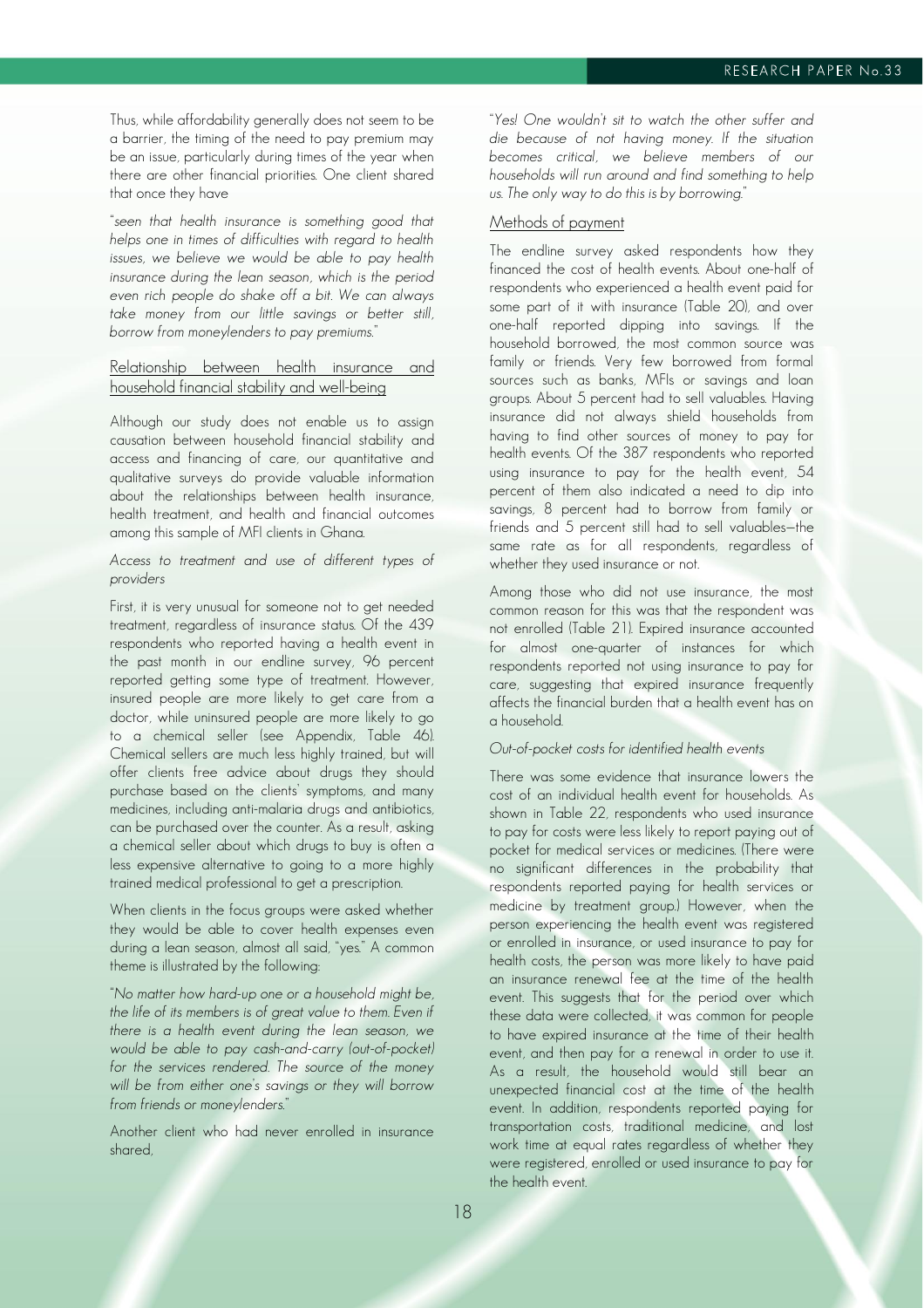| Table 20. Financing methods for health events in the sample |  |
|-------------------------------------------------------------|--|
|-------------------------------------------------------------|--|

| Financing Method                | Percentage of households experiencing a health event who<br>used (multiple responses allowed) |
|---------------------------------|-----------------------------------------------------------------------------------------------|
| Insurance                       | 50%                                                                                           |
| Money from savings              | 67%                                                                                           |
| Borrowed from a moneylender     | 4%                                                                                            |
| Borrowed from family or friends | 11%                                                                                           |
| Bank loan                       | $O\%$                                                                                         |
| MFI loan                        | 0%                                                                                            |
| S&L loan                        | $O\%$                                                                                         |
| Sold valuables                  | 5%                                                                                            |
| Gift                            | 3%                                                                                            |
| Worked extra                    | 1%                                                                                            |
| Other                           | 2%                                                                                            |

| Table 21: Reasons respondents did not use insurance to pay for consultations |                                  |  |  |
|------------------------------------------------------------------------------|----------------------------------|--|--|
| Reason                                                                       | Percentage reporting that reason |  |  |
| No response                                                                  | 2%                               |  |  |
| Isn't registered                                                             | 35%                              |  |  |
| Has not received insurance card yet                                          | 7%                               |  |  |
| Insurance was expired                                                        | 24%                              |  |  |
| Treatment not covered by insurance                                           | 3%                               |  |  |
| Provider doesn't accept insurance                                            | 12%                              |  |  |
| Thought would get better care with cash                                      | 7%                               |  |  |
| Other                                                                        | 2%                               |  |  |
| Didn't want to wait for a prescription                                       | 9%                               |  |  |

## Table22: Percent of Respondents Reporting Paying Out-of-Pocket for Health Services or Medicine in the Case of a Health Event

|                                                                                                  | Registered<br>Ι.<br>with not registered | respondents compared |          | Respondents proven<br>enrolled by showing<br>card compared with<br>not proven enrolled | 3.<br>with insurance<br>compared with | Respondents who paid<br>respondents who did<br>not pay with insurance |
|--------------------------------------------------------------------------------------------------|-----------------------------------------|----------------------|----------|----------------------------------------------------------------------------------------|---------------------------------------|-----------------------------------------------------------------------|
|                                                                                                  | Registered                              | Not reg.             | Enrolled | <b>Not</b><br>enrolled                                                                 | Paid                                  | Didn't pay                                                            |
| Percentage of respondents reporting<br>paying out of pocket for medical<br>services or medicines | 42%*                                    | $61\%$               | 40%      | 47%                                                                                    | 24%                                   | 56%*                                                                  |
| Percentage of respondents reporting<br>paying an insurance renewal fee                           | 34%                                     | $10\%$               | $41\%$ * | 26%                                                                                    | 48%*                                  | $17\%$ <sup>*</sup>                                                   |
| Percentage of respondents reporting<br>paying transportation costs                               | 52%                                     | 49%                  | 50%      | 50%                                                                                    | 51%                                   | 48%                                                                   |
| Percentage of respondents reporting<br>traditional medicine costs                                | 6%                                      | 10%                  | 8%       | 7%                                                                                     | 4%                                    | 9%                                                                    |
| Percentage of respondents reporting<br>lost work income                                          | 16%                                     | 17%                  | 17%      | 16%                                                                                    | 17%                                   | 17%                                                                   |

\*Indicates a statistically significant difference (at 5% level) between the two groups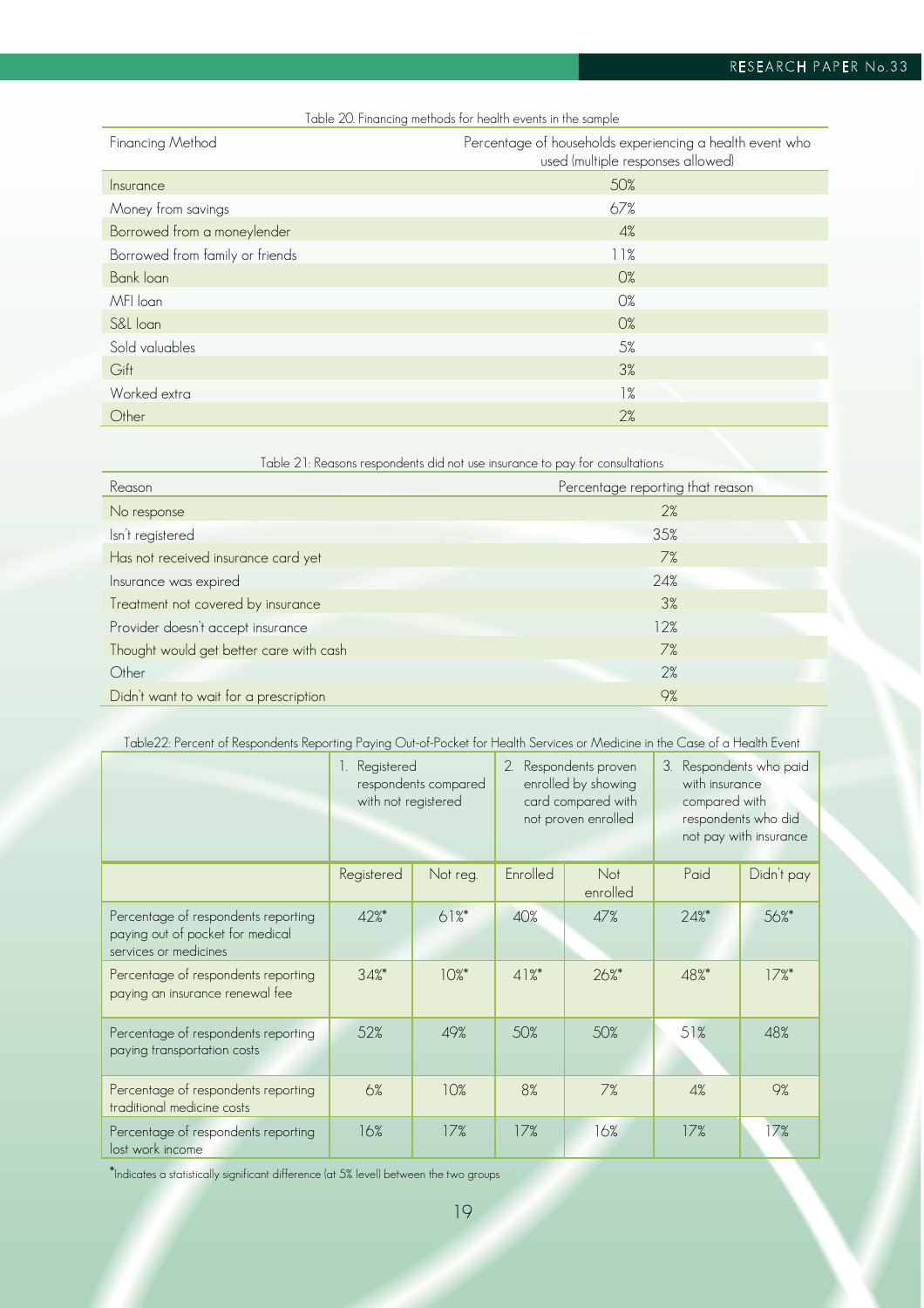|                                 | Table 23. Financing Methods for Well Patient Visits               |
|---------------------------------|-------------------------------------------------------------------|
| Financing Method                | Percentage of respondents attending a well-patient visit who used |
| Insurance                       | 58%                                                               |
| Money from savings              | 42%                                                               |
| Borrowed from a moneylender     | 1%                                                                |
| Borrowed from family or friends | 7%                                                                |
| Bank loan                       | $O\%$                                                             |
| MFI loan                        | $O\%$                                                             |
| S&L loan                        | $O\%$                                                             |
| Sold valuables                  | 1%                                                                |
| Gift                            | $O\%$                                                             |
| Worked extra                    | $O\%$                                                             |
| Other                           | 4%                                                                |

#### Average total costs for health events

Those who reported using insurance to pay for the health event reported an average total cost of 34 GHC. Those who did not use insurance reported an average expense of 45 GHC. While the difference was not statistically significant, a difference of that size would justify a 10 GHC premium payment, even for an individual with a single health event in a year and especially if some portion of the reported cost was payment of premium at the time of the need for the service.

On average, respondents reported that the person experiencing the health event missed 7.4 days of work. There were no significant differences in the days of work missed based on registration or enrollment status, or whether the person reportedly used insurance to pay for the health event.

#### Use of insurance, methods of payment and cost of wellpatient visits (proxy for use of preventive care)

Respondents were 9 percentage points more likely to report attending a well-patient visit if they were registered for insurance, and 13 percentage points more likely to report attending a well-patient visit if they were currently enrolled in insurance; differences that were statistically significant. Being in the treatment group was not significantly associated with likelihood of attending a well-patient visit.

Well-patient visits were more likely to be financed with insurance than consultations related to health events (58 percent versus 50 percent) and less likely to be financed from savings (42 percent versus 67 percent). Well-patient visits were infrequently financed from sources other than insurance or savings. Sources of financing for well-patient visits for the sample as a whole are reported in Table 23.

Respondents who used insurance to pay for wellpatient visits were less likely to also dip into other

savings than those who went to consultations related to health events. While over one-half of those who used insurance in the case of health events also dipped into savings, only 16 percent of those who paid for well-patient visits with insurance also paid with savings. No one who paid for a well-patient event with insurance also sold valuables.

The difference in cost of well-patient visits for those who paid with insurance and those who did not was both striking and statistically significant. Those who paid with insurance spent only an average of 4 GHC on the visit, while those who did not pay with insurance paid 49 GHC.

#### Total spending on health

The endline survey asked respondents to estimate the total amount of their household's out-of-pocket health expenses in the past month. The average reported amount was 29 GHC. There was no significant difference in the amount of total reported health expenses based on the respondent's registration or enrollment status (see Appendix, Table 47). While accurate recall is likely to be imperfect, and amounts reported also likely to be affected by the time of year, the response does show that an average household with two adults and three children under the age of 18 would have paid just slightly more in one month for health services than the family would pay for health insurance coverage for an entire year. (Total annual premium and fees for a family of this size in Tamale would be about 36 GHC or \$18.50).

#### Household shocks and food-insecurity events

The baseline survey asked respondents a number of questions about the consequences of household shocks. We found that when faced with financial shocks, households sell off assets or pull children out of school. Insurance registration was found to be associated with a lower likelihood of pulling children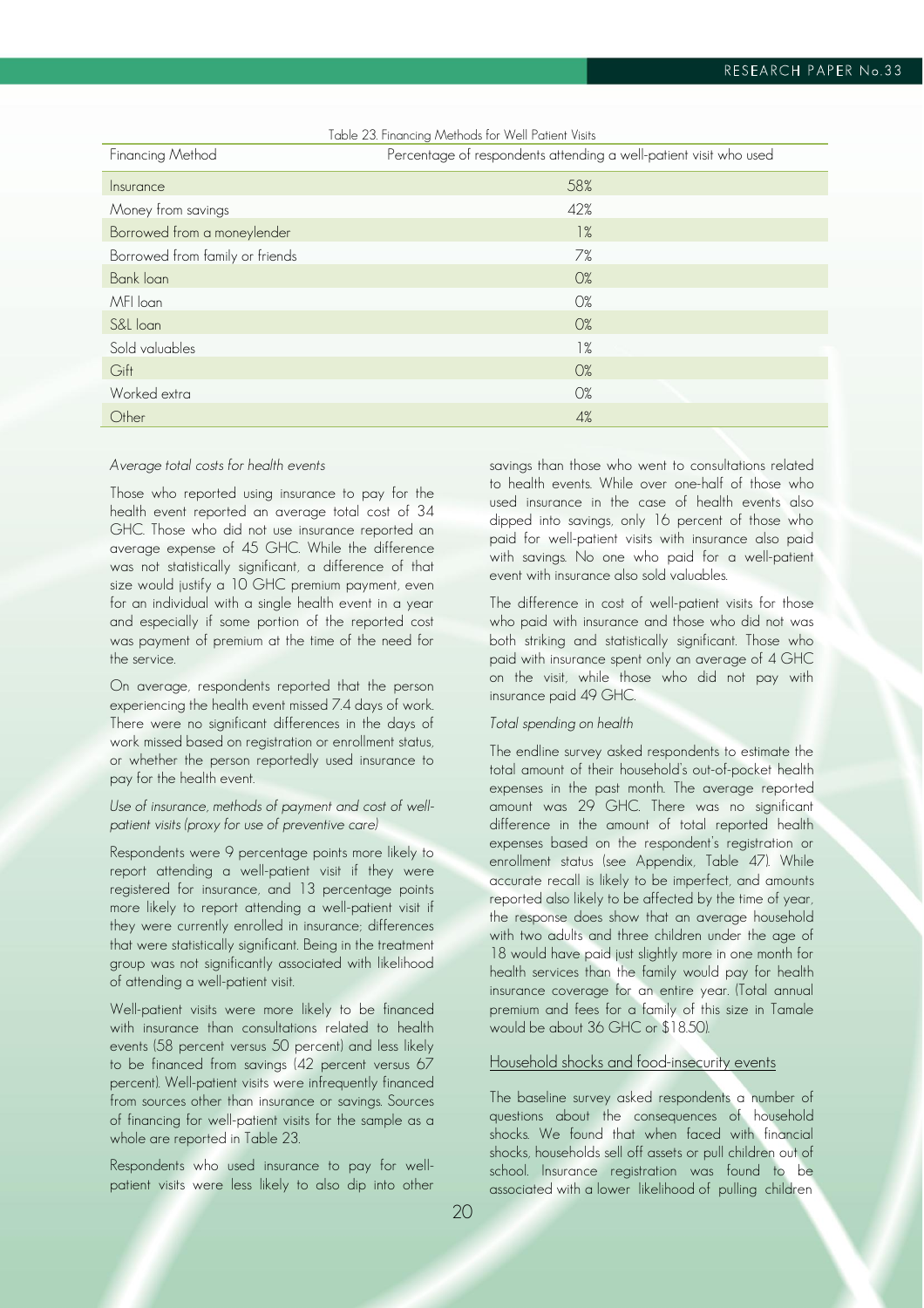out of school, even controlling for general household financial welfare, and a lower likelihood of household members experiencing food insecurity (see Appendix, Tables 48 and 49). With a simple correlation, we cannot determine causality. While it could be that insurance shields households from financial shocks caused by health events, it could also be that households that are better off or better at financial planning are both generally more likely to have insurance and more likely to shield themselves from financial shocks.

To address this, we analyze the relationship between insurance and shocks at the baseline and endline, controlling for household fixed effects. Because we have data for the same households over time, we can tease out how outcomes change if the respondent's registration status changes. Controlling for household fixed effects, registration is associated with a 0.6 point drop in the 12-point food-insecurity index. This is a highly significant drop in reported food insecurity events, with a p-value of 0.000. (A total of 1,388 respondents had no missing data from either time point on the panel because no other variables were included as controls.) Similarly, registration in insurance was associated with an 8 percentage-point decrease in likelihood of pulling a child out of school (p-value 0.000) and 3 percentage-point decrease in likelihood of selling off assets (p-value 0.054). Enrollment status was not significantly related to any of these events. These results are highly suggestive that the lower incidence of shocks is due to insurance protecting

households from financial shocks, rather than households having better financial management skills.

## **4.ANALYSIS**

#### Impact of education on enrollment

Overall, we did not observe significant differences in registration and enrollment rates for MFI clients in groups that received education about health insurance and those that did not, despite indications of improved insurance knowledge. Interestingly, these findings are consistent with those from other recent rigorous studies. A study of take-up of health insurance by tea farmers in Kenya found low take-up (16 percent) and no impact on take-up from insurance education despite increased insurance literacy. Another study in Senegal found no impact from education on enrollment in a health mutual with differing levels of subsidy.

## Change in registration and enrollment rates over time

Although we did not detect statistically significant differences in uptake at midline and endline for the treatment and control groups, the magnitude of the change in enrollment and total uptake did change rather substantially for the entire sample as well as for the short treatment groups, as Table 24 shows below.

|              | Baseline<br>enrolled<br>clients | Midline<br>enrolled<br>clients | Endline<br>enrolled<br>clients | Percent<br>change | Baseline<br>enrollment | Midline<br>enrollment | Endline<br>enrollment | Percentag<br>point<br>e<br>change |
|--------------|---------------------------------|--------------------------------|--------------------------------|-------------------|------------------------|-----------------------|-----------------------|-----------------------------------|
| Short        | 120                             | 158                            | 218                            | 82%               | 30%                    | 39%                   | 54%                   | 24                                |
| Consolidated | 130                             | 172                            | 174                            | 34%               | 34%                    | 45%                   | 45%                   |                                   |
| Control      | 169                             | 207                            | 257                            | 52%               | 32%                    | 42%                   | 52%                   | 20                                |
| <b>TOTAL</b> | 419                             | 537                            | 649                            | 55%               | 33%                    | 42%                   | 50%                   | 17                                |

#### Table 24: Extrapolated enrollment of SAT clients in sample

These data show our best estimate of the enrollment status for all of the individuals in the sample from baseline to endline. Since clients who reported that they were registered could not always show ID cards, this data is extrapolated using percentages of clients who reported they were registered, could show cards, and where enrollment could be verified, and applying this percentage distribution to those who reported registered but could not show cards. Although differences across groups are not statistically significant, even controlling for initial enrollment rate, the number of individuals enrolled in the SAT groups increased by 55 percent over the course of the study. When looked at from the perspective of total penetration or uptake, the percentage of SAT clients in the sample who were enrolled went from 33 percent at baseline to 50 percent at endline.

To understand how the overall increases observed in the SAT enrollment compared to regional data for the broader population we looked at data from the Northern District of the Ghana NHIA for four local areas that include most of the sample of the SAT clients: Bole, East Gonja, Tamale (to compare to our sample that was in the Salaga Branch) and West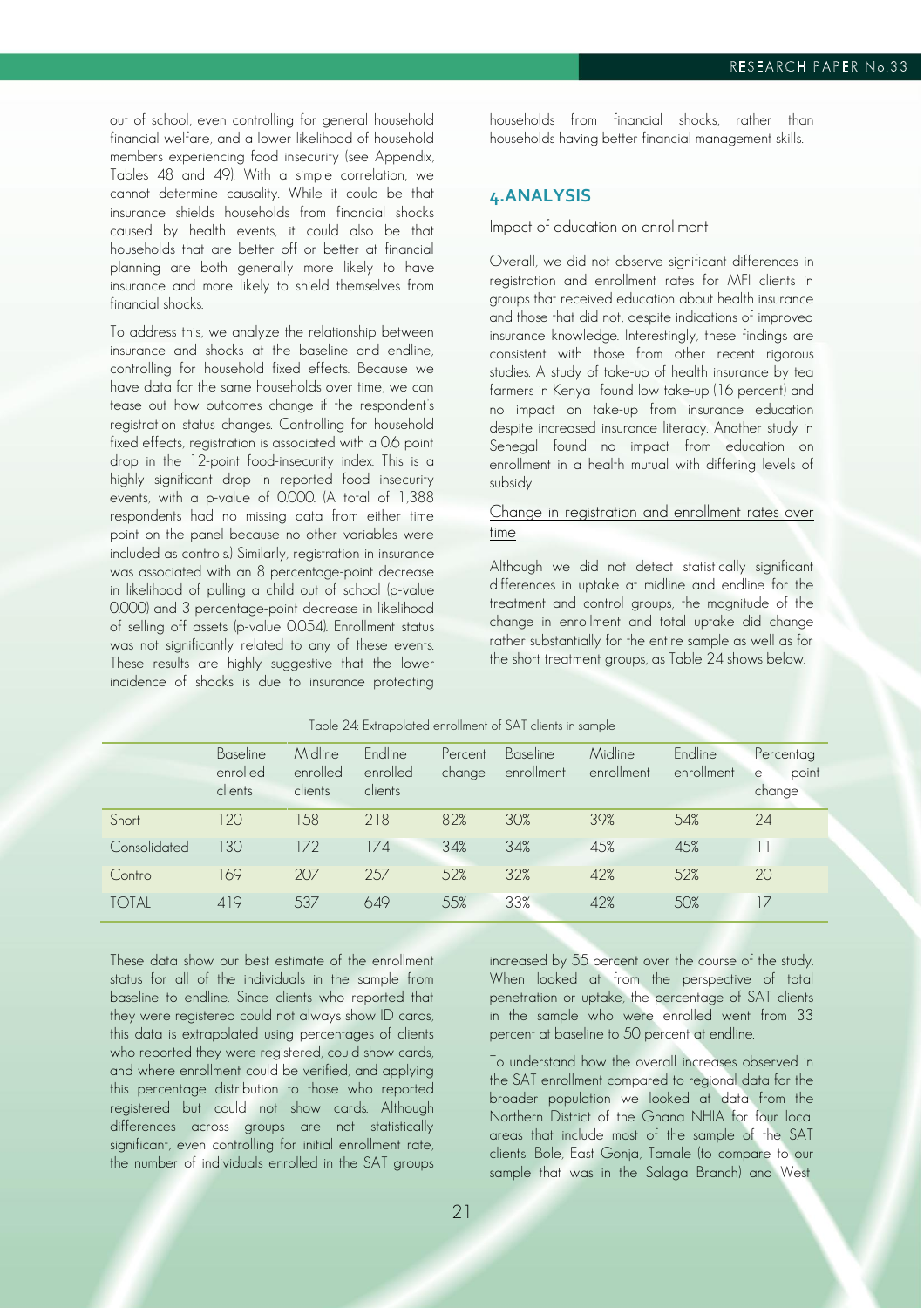| Table 25: Total health insurance enrollment in districts overlapping with SAT sample | CY2010 | CY2011 | Increase | Percent  |
|--------------------------------------------------------------------------------------|--------|--------|----------|----------|
|                                                                                      |        |        |          | increase |
| Bole                                                                                 | 6,320  | 9,379  | 3,059    | 48%      |
| East Gonja                                                                           | 4,736  | 5,458  | 722      | 15%      |
| Tamale                                                                               | 17,964 | 19,119 | 1,155    | 6%       |
| West Mamprusi                                                                        | 9,348  | 9,955  | 607      | 6%       |
| <b>TOTAL</b>                                                                         | 38,368 | 43,911 | 5,543    | 14%      |

Mamprusi (to compare to our sample from the Walewale area).

Table 25 above shows the enrollment of the informal sector for adult men and women for these areas for 2010 and 2011. Data for 2012 is only complete for the first six months, so is not included. Although there is considerable variation across the areas, overall enrollment increased 14 percent, substantially less than the increase of 55 percent that we estimate for the SAT clients between October 2011 and May 2012.

We also looked at the change in overall uptake or enrollment in the area as a percentage of the total population. In 2010, the NHIS reported 771,335 actively enrolled individuals in the Northern District, representing about 34 percent of the total population (per 2010 census reports). Table 26 below shows the total enrollment in each of the smaller areas where data was reported by the NHIS divided by the small area population (2010 census data).

| Table 26: Total health insurance enrollment in districts overlapping with SAT sample, percentage of population |  |  |
|----------------------------------------------------------------------------------------------------------------|--|--|
|----------------------------------------------------------------------------------------------------------------|--|--|

|               | CY2010   | CY2011   | Population    | Penetration | Penetration | Percentage   |
|---------------|----------|----------|---------------|-------------|-------------|--------------|
|               | enrolled | enrolled | (2010 Census) | 2010        | 2011        | point change |
| Bole          | 19,250   | 31,249   | 61593         | 31%         | 51%         | 20           |
| East Gonja    | 29,842   | 69,878   | 135450        | 22%         | .52%        | 30           |
| Tamale        | 71,453   | 79.819   | 371351        | 19%         | 21%         | 3            |
| West Mamprusi | 30,336   | 30,312   | 168011        | 18%         | 18%         | $\Omega$     |
| <b>TOTAL</b>  | 150,881  | 211,258  | 736405        | 20%         | 29%         | $\mathsf{Q}$ |

Although rates of increase varied by small area, overall total uptake increased from 20 to 29 percent of the population from 2010 to 2011 (using same population numbers for both years). Again, this appears to be substantially lower overall compared to the penetration rates for SAT clients and also with respect to percentage-point change (+9 for total area as compared to +17 for SAT sample).

There are several possible explanations for why the SAT clients appear to have had greater rates of uptake during this period despite no evidence of significant difference for groups that received education as compared to those that did not. Individually or in combination these may have contributed to an apparent boost in overall enrollment for the studied group and/or diluted our ability to detect effect from the education.

 Differences in MFI clients and general population. The MFI clients may be different from the general population and may have been more affected by a range of other factors in the environment that affected enrollment irrespective of our project and SAT's insurance education.

- Spillover and contamination. As presented in the Methods section, spillover of the treatment and its effects into the control group may have contributed to increased enrollment across the entire sample.
- Enrollment prompts. It is also possible that the study itself and the related attention from SAT and its loan officers on clients and their health insurance enrollment status combined with the education may have served as a series of prompts that encouraged clients to enroll or reenroll. Clients in the sample were contacted four times during the course of the study and asked about their health insurance enrollment (census, baseline, midline and endline). This type of positive effect on uptake has been observed in other randomized control health studies using survey methodology, where client behaviors were shown to have been affected by surveying (takeup of health insurance and reports of improved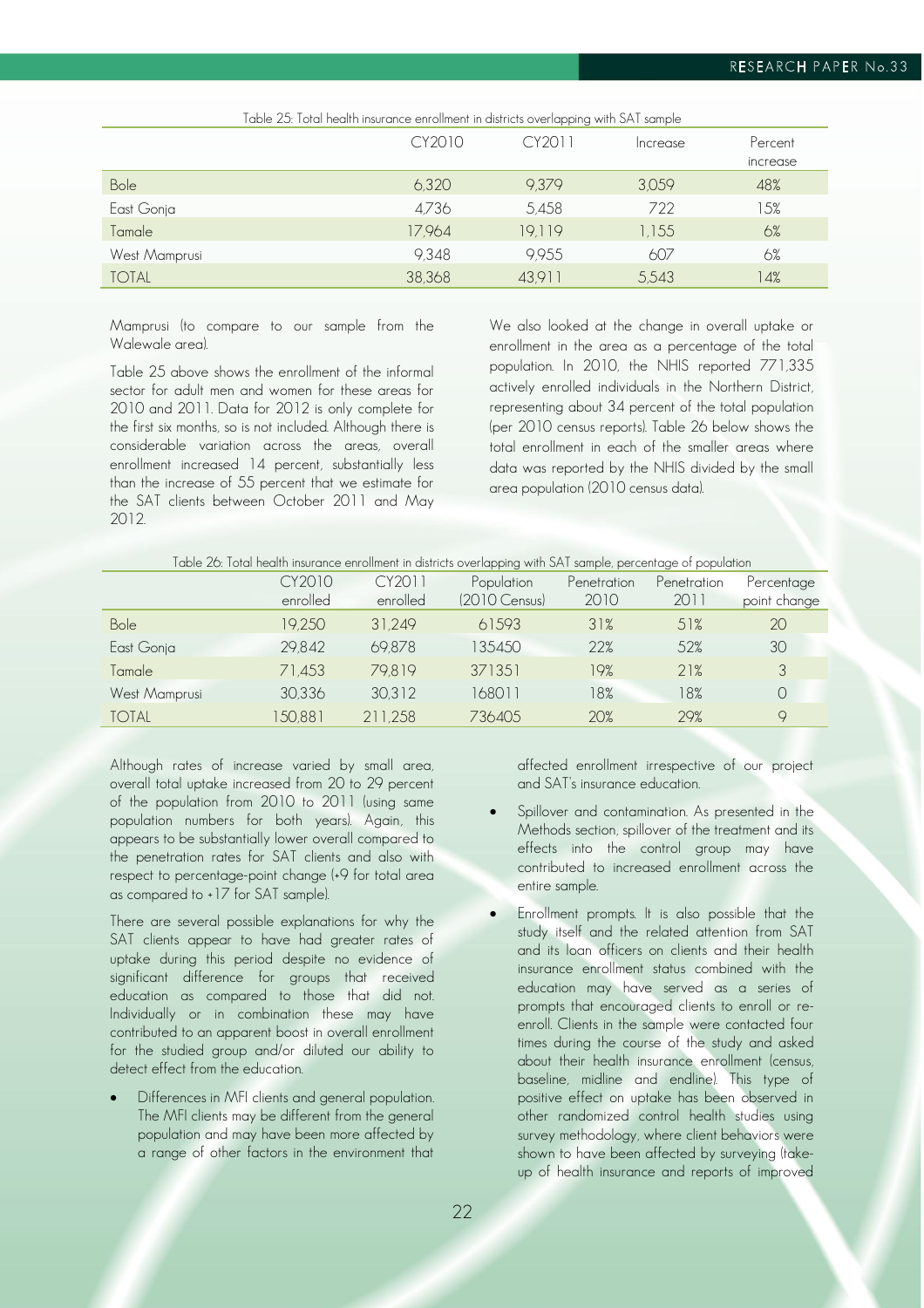water source). This effect could have been particularly powerful in this study given the high number of respondents in all treatment groups who reported that they wanted to register, but had just not taken action to do so. The problem of survey impact on respondent behavior might have been avoided by measuring enrollment using more passive observational tools, such as government administrative data on enrollment, rather than through household surveys. In the case of our study, we were unable to get permission from the NHIA to access their data; and even if we had, it is unclear whether we would have been able to match government enrollment records to individuals in the study, as an individual's name would not be a sufficiently unique identifier.

In summary, while we are not able to say with certainly why the rate of change in enrollment of SAT clients appears to have increased more than for the overall local area, this finding suggests a greater potential benefit that MFIs can bring to efforts to reach and enroll informal-sector families. This is an area worthy of further inquiry to see if simple and regular reminders or encouragement from MFIs to clients—perhaps at every new loan application point could contribute to increased uptake of health insurance.

#### Implications for external validity

Although we did not observe a significant impact from the education in our sample, it is important to note that Ghana currently has a number of unique circumstances that likely affected the results of this study and that limit the validity of the findings to other settings.

### High initial levels of knowledge and awareness of insurance

One likely explanation of the findings in Ghana is that additional knowledge about health insurance was not an important barrier to enrollment at the time of our study for this population. In both the knowledge tests (prior to the intervention) and the qualitative study, respondents demonstrated a high level of awareness, knowledge and a positive attitude about most aspects of insurance. While education did appear to improve knowledge in areas where there were gaps, the majority of clients in this MFI may have had sufficient basic knowledge about insurance to make a decision about enrolling. Favorable opinions about insurance are widespread among those both enrolled and not enrolled, and did not appear to be influenced by education. Education is likely to be more effective in a setting where initial health insurance enrollment is lower, and people have less knowledge of insurance.

#### Relatively high starting enrollment

Despite the fact that only about one-third of our sample was enrolled prior to education, there is also the possibility that these rates may have already reached the upper limits for a voluntary social health insurance program that requires active enrollment and premium payment by informal-sector individuals. Table 27 provides current levels of enrollment of informalsector populations in a sample of developing countries' insurance programs. Achieving high levels of health insurance coverage in the informal sector has remained a stubborn challenge. This may be particularly true in countries such as the Philippines and Ghana where the insurance option has been available for some time (about ten years), where awareness of the product with its advantages and disadvantages or shortcomings are likely to be wellunderstood and yet where total uptake has not gone above one-third of those eligible. Outliers such as Rwanda and India may offer lessons about how to make more progress toward universal levels of coverage for poor families.

The high rates of initial enrollment posed a particular challenge for this study with its limited sample size and where our power calculations indicated that an increase in enrollment, on the order of 10 to 20 percentage points, was needed in order for us to be able to reliably detect impact. While a moderate to large increase might be more easily achieved when starting with very low enrollment, when enrollment is high, even an effective program may not result in a large percentage-point increase in enrollment.

## Quality of implementation

Another contextual factor that may limit the applicability of findings from this study to other settings was the quality of the education program's implementation and the degree to which the randomization assignments were followed. In addition, SAT had staff changes over the course of the program that affected continuity—in one case, the branch manager and most of the staff were replaced between the initial education and the reminder sessions. In settings where the implementing organization has regular access to clients and where the organization is highly motivated to deliver the education well, the program might have more impact on the clients. SAT loan officers did report some individual success stories—for example, one officer related a story of a group where all members decided to register after the first session. Together with the finding that short-session education may have been effective for a few groups of people who would normally be less likely to enroll, these anecdotes suggest that for the right situation, the education could be very effective.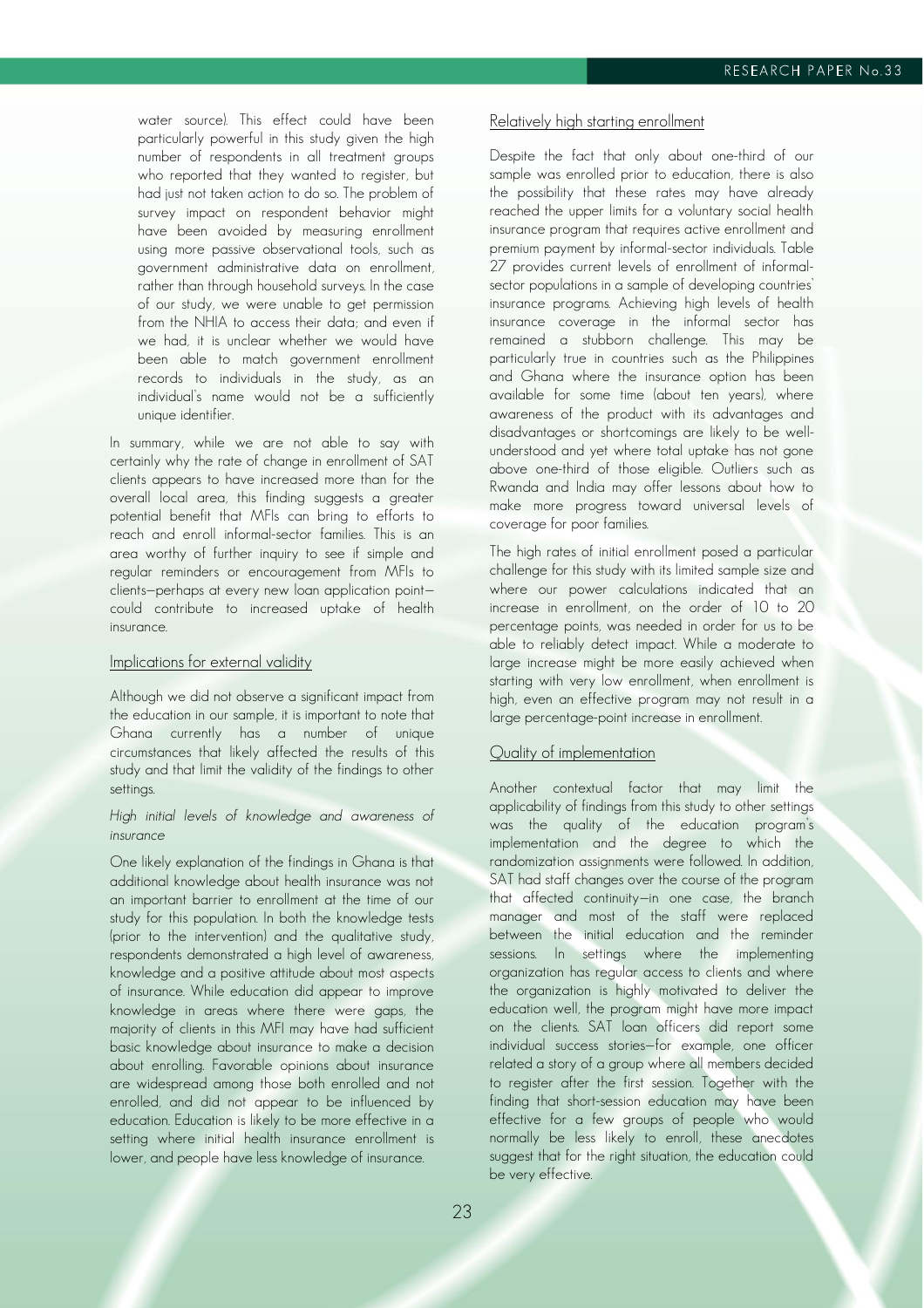| Country     | Date of<br>introduction | Cost to members/family                                                                        | Coverage                                                   | Percent enrolled*  |
|-------------|-------------------------|-----------------------------------------------------------------------------------------------|------------------------------------------------------------|--------------------|
| Ghana       | 2003                    | Annual average of \$18.50 per<br>family per year (Tamale for 2)<br>adults and three children) | Comprehensive:<br>Outpatient, inpatient,<br>and medicine   | 34% (as of 2010)   |
| India       | 2008                    | Ranges from \$6 - 13 per family<br>per year with                                              | Up to \$545 in hospital<br>expenses per family<br>per year | 48.6%              |
| Kenya       | 2005                    | Ranges from \$4.80 to \$45<br>annually (dependent on income)                                  | Hospital services                                          | 8.75% (as of 2011) |
| Philippines | 1995                    | \$28.80 per family per year                                                                   | Hospital care/some<br>outpatient services                  | 32.9% (as of 2010) |
| Rwanda      | 2005                    | Ranges from free for poor to<br>\$11.50 for rich per family per<br>year                       | Comprehensive                                              | 73% (as of 2010)   |
| Vietnam     | 1992                    | No premium. 5%/20% copay for<br>services depending on member<br>group                         | Comprehensive:<br>Outpatient, inpatient,<br>and medicine   | 15.4% (as of 2010) |

\*Percentages represent informal-sector enrollment

To assess the degree to which failure to deliver education to all treatment groups affected our inability to detect a treatment effect, we compared registration and enrollment rates for individuals assigned to the treatment groups who did or did not get treatment and those who received only some (but not all) of the education sessions. We found only minimal differences between the registration and enrollment rates of those assigned to the treatment groups and those who actually received treatment. This suggests that inconsistent delivery of the education sessions did not have much affect on the results.

## Active promotion of enrollment from NHIS

Coinciding with the time of the study were a number of NHIS and NHIA promotional efforts aimed at increasing enrollment. Documentation provided by the NHIS office in the Northern Region indicated that during this period, NHIS agents were making biquarterly visits to many districts and communities to inform and enroll clients; setting up offices or kiosks in or near the marketplace to increase community enrollment; working with religious organizations and developing radio and TV spots to promote the health microinsurance. In some cases, enrollment during promotions reduced the three-month waiting period. Client interviews confirmed these activities, indicating that the agents came to their community to discuss the insurance and help them fill out the registration forms. Almost half (47 percent) of the focus groups consisting of currently enrolled clients indicated that the officer who registered them made registration possible and easy. As these activities occurred in both our treatment and control villages, this could have played a role in the increase in enrollment rates across all treatment and control groups.

#### Uncertainly about enrollment policies and premiums

Actual or potential insurance scheme policy changes may have prompted increases in enrollment as well. When insurance was first introduced, schemes were lenient about allowing individuals with expired insurance to renew their insurance at the time they got sick and wanted to use it. The NHIA has recently pressured schemes to require individuals to go through a 90-day waiting period before their insurance would become valid if it had expired. This stricter policy, which many schemes are now enforcing, could have provided an impetus for individuals to keep their insurance current. In addition, during the study period there were widely publicized reports that the government was planning to implement a lifetime premium whereby individuals would make one large payment and be eligible for care for life. This uncertainly may have had an effect on client decisionmaking, perhaps encouraging clients to enroll prior to this anticipated change.

#### Sample characteristics

Finally, it should also be noted that the sample may not be representative of Ghana as a whole or of other populations that would benefit from enrolling in health insurance. While the Northern Region has among the highest rates of poverty, lowest rates of educational attainment and largest percentage of the population living in rural areas, clients of MFIs such as SAT are often better off and better educated than others in their community. While SAT does not require its clients to be literate, receiving an SAT loan requires an existing microenterprise, so the poorest individuals who lack means of earning income were necessarily excluded from the sample.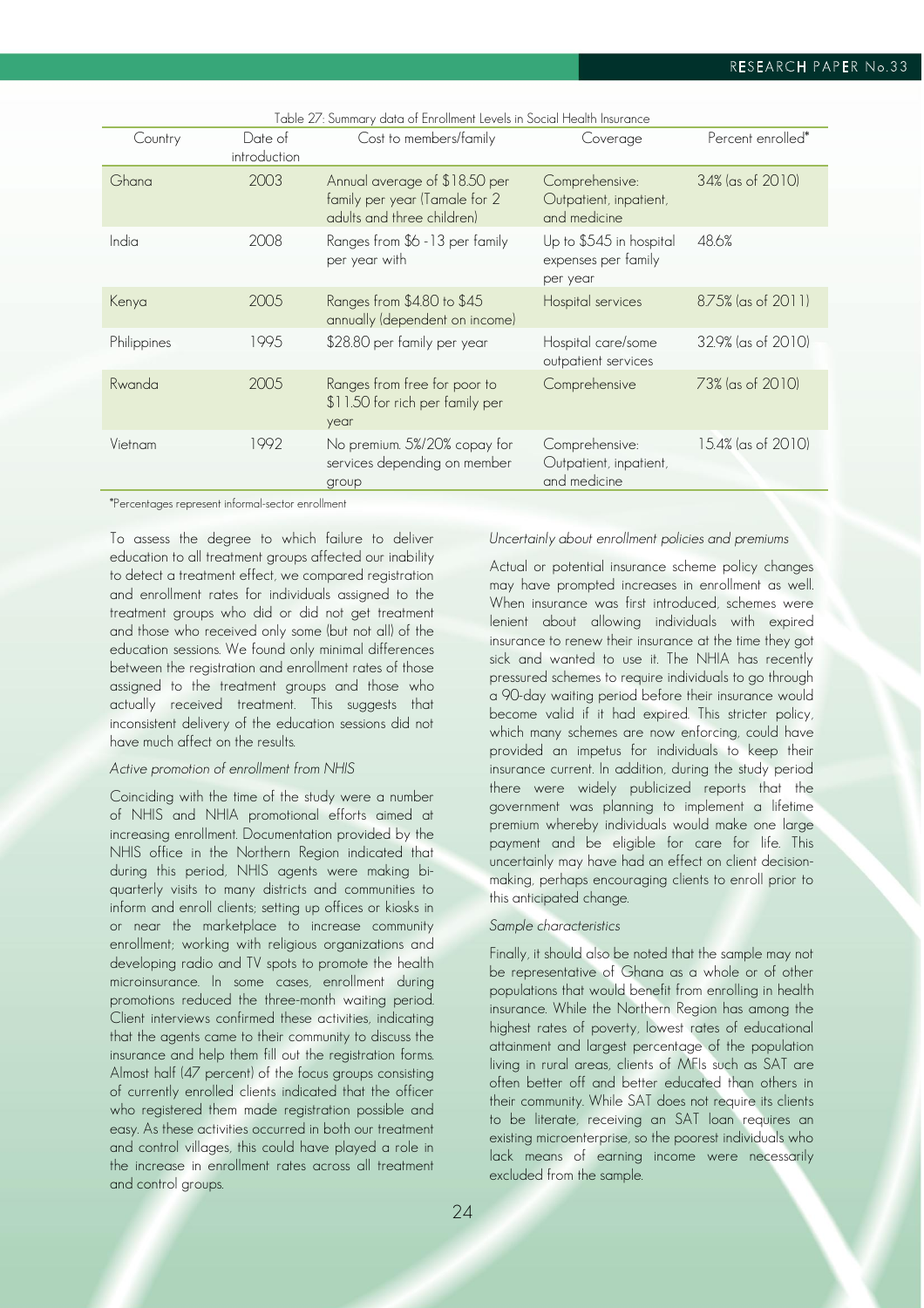#### Ongoing barriers to enrollment

Given that knowledge about insurance is high, and opinions of insurance almost universally favorable, why is it that so many Ghanaians remain unregistered? One hypothesis that seems consistent with our data and observations as well as with the findings from other studies is that liquidity is a barrier even if total cost is not. People often do not have the cash on hand when they need to make a premium payment, either at the time of enrollment or re-enrollment. Seemingly contradictorily, respondents commonly listed paying the cost of premiums as a reason they were not enrolled, but also cited the cost of insurance as one of the positive aspects of health insurance. Respondents who listed the cost of premiums as a reason not to enroll, however, often distinguished between the premium being too high and not having money to pay it, and were more likely to mention the latter as the cost-related barrier. In addition, household income and consumption did not appear to be correlated with a higher likelihood of being enrolled in insurance. If high premiums were simply the problem, wealthier households would be expected to enroll at a higher rate than poor ones, and this did not seem to be the case.

It is possible that it is the timing of paying the premium, rather than the amount of the premium, that poses a challenge. In Ghana, income is often highly variable due to seasonality of farm income and irregularity in earnings in the informal sector and with distinct "lean" seasons during which household food stocks and resources are low. This may be an important barrier in our study of the Northern Region of Ghana where 71 percent of the economically active population is employed in agriculture and 83 percent in the informal sector, overall. In addition, many people live in places not easily accessible and may have limited opportunities to make payments.

A large number of respondents who are not registered or whose enrollment has expired say they plan to enroll, but simply have not done so yet. In response to questions about ease of registration in the qualitative discussions, a large number of registered and enrolled respondents mentioned NHIS officials coming to their communities. This suggests that convenience of enrollment is important for maintaining current enrollment status, and this is supported by the study findings. For informal-sector workers, time is money and the time it takes to collect necessary documents, travel and then wait in a local NHIS office may be important for many of those reporting that they have not yet gotten around to enrolling. Another explanation is that individuals often express intent to do something that conflicts with their current behavior. In the case of health insurance, the costs of enrolling is borne immediately, whereas the benefits are in the future. Hence even those who agree that health

insurance provides a higher value than paying "cash and carry" may still put off enrolling in the program, even though she knows that it would be utility maximizing at some future date.

## **5. CONCLUSION**

Our evaluation found that while health insurance education appeared to increase knowledge of health insurance among those who received it, we were not able to observe significant differences in health insurance registration and enrollment rates between those in the treatment group and those in the control group. There were a number of factors relating to the broader health insurance environment in Ghana and the implementation of the education that likely minimized the potential impact of the program and the external validity for other settings or for financial literacy more generally.

First, knowledge of the health insurance program was already high in our sample, likely reflecting high knowledge in the general population due to the fact that the program has been in existence for a number of years and has been broadly publicized. Attitudes toward the program were overwhelmingly positive regardless of treatment group, and in fact differed little even between those enrolled and those not enrolled in insurance. This suggests that knowledge was not a significant barrier to enrollment in health insurance.

Second, registration and enrollment rates were already relatively high at the beginning of the program; about one-third of Ghana's population is actively enrolled. Experiences with health insurance programs in other developing countries suggest that enrollment rates can top out at this rate or lower, and once they do, it is difficult for interventions to raise them much. This was especially problematic because the power of our study required at least a moderate increase in enrollment rate in order to be detectable.

Third, implementation of the program was not perfect. A number of the groups assigned to the treatment groups did not actually receive education; most of these were groups that became inactive over the course of the study. In addition, personnel changes in the implementing partner created some discontinuity in implementation, and since we randomized the provision of education by credit groups rather than by loan officer there may have been confusion and inadvertent provision of education or other enrollment information to control groups. Registration and enrollment rates were similar for those who were assigned to receive treatment and those who actually received it suggesting implementation quality was not a major factor in the impact of the program. Higher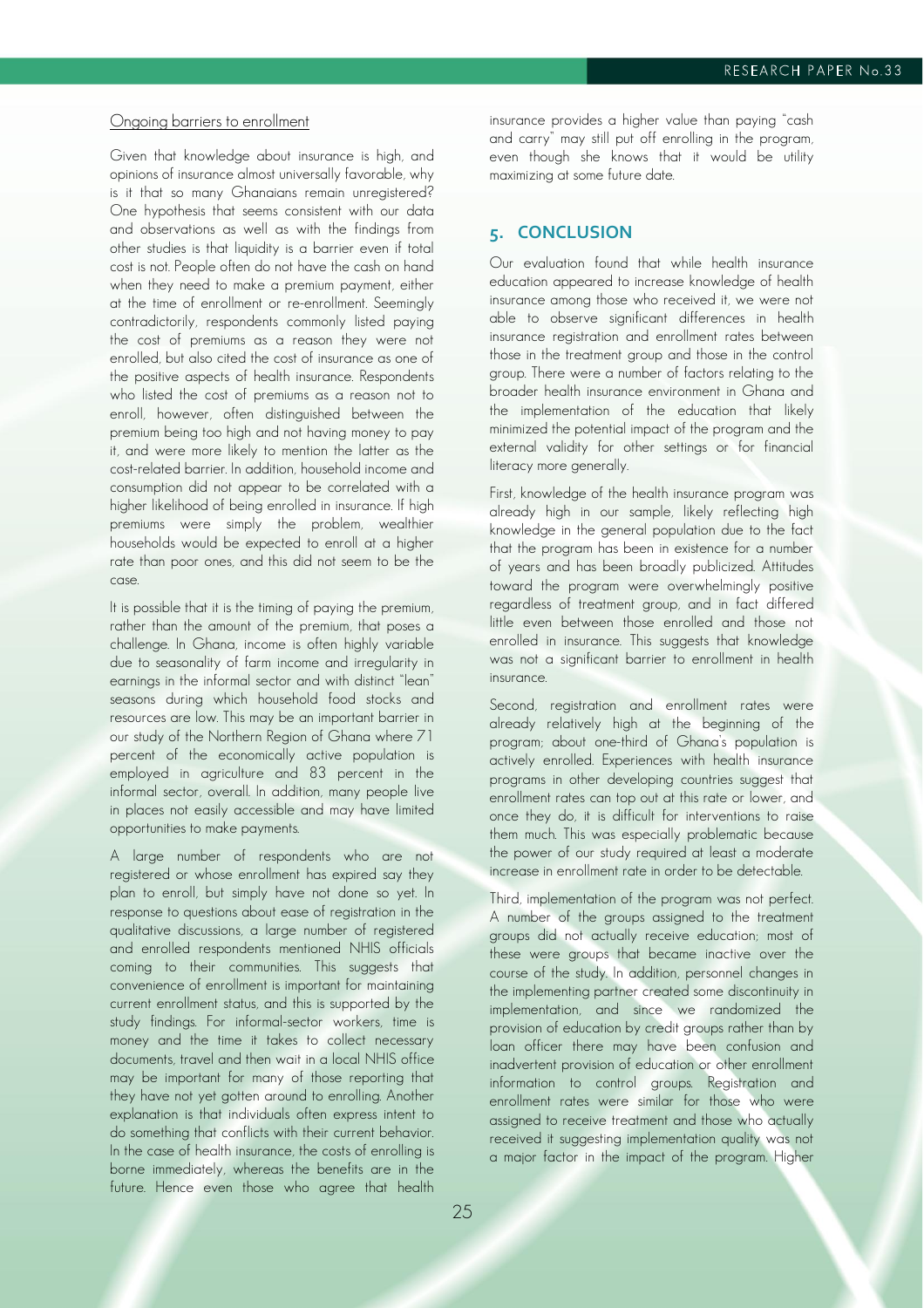quality and more consistent implementation might have resulted in a slightly different outcome.

Our study also attempted to look at the impact of insurance on health and financial outcomes. Although we cannot draw conclusions about causation between insurance enrollment on these outcomes, it appears that enrollment in insurance is associated with lower susceptibility to shocks and the ability to access higher-quality care in the case of a health event. Insurance is correlated with lower likelihood of food insecurity and pulling children out of school. Those with insurance report spending less on health events, and are more likely to go to a doctor as opposed to a less qualified practitioner such as a drug seller when they have a health event. Insurance does not seem to shield households from health expenses completely, as most people who pay for a health event with insurance also dip into savings to cover expenses, and a good number must even sell off their valuables.

Our findings also make clear that there are still a large number of people in Ghana who are negatively affected by the financial consequences of such shocks as health events. A large number of households reported food-insecurity events, pulling children out school for financial reasons and having to sell off valuables to get money. Health events may be costly for household members either because they are not enrolled in insurance, or because insurance does not fully shield them from all the costs of a health event. This underscores a need to find interventions that can increase demand and get more people actively enrolled in insurance and/or offer other solutions to help households manage the cost of health care. Much work remains to be done to identify sustainable programs that can achieve this.

We also examined the ongoing barriers that prevent people from enrolling in health insurance, given that knowledge about the program and its benefits appears to be high. Our findings suggest that although most people consider the cost of the program to be reasonable, it is a challenge to have the cash to pay for the program on hand when payment is due and when it is convenient to go to make the payment. Many respondents who were currently enrolled in the program mentioned community visits from NHIS marketers as being helpful in improving ease of registration. The liquidity challenge might also be eased through use of MFI credit or savings products that would allow individuals to borrow to pay for premiums or save ahead towards making premium payments for themselves and their households. Installment payment options and timing enrollment campaigns during times when those eligible are likely to have more cash on hand may also mitigate these barriers to paying premiums.

The observation of much greater overall enrollment in the studied population compared to data from the same local area for all informal-sector enrollment over roughly the same time period raises an interesting question: Was there something about this initiative or this population that may have made these MFI clients more likely to register for insurance? This is an area worthy of further exploration by MFIs and the NHIS. The MIX Market reported that there were over 300,000 active MFI borrowers in Ghana in 2011 and the Ghana Microfinance Network reports that their members, which include MFIs, cooperatives, and rural banks are reaching 6.2 million clients with financial services. Given our findings of client challenges related to food security and financial shocks and the relationship between insurance registration and reduced food insecurity and likelihood of taking children out of school, there is a convincing case to be made that health insurance benefits the MFIs by reducing the financial vulnerability of their clients. Opportunities for greater engagement of MFIs to increase uptake that should be explored include training of field agents to promote the insurance; use of MFI client contact points for regular prompts and enrollment opportunities; direct financial incentives to MFIs for enrollment of clients; and encouragement or support of MFIfinancing (small loans) to enable clients to pay premiums in several small payments as a way of addressing the problem of having cash on hand to enroll.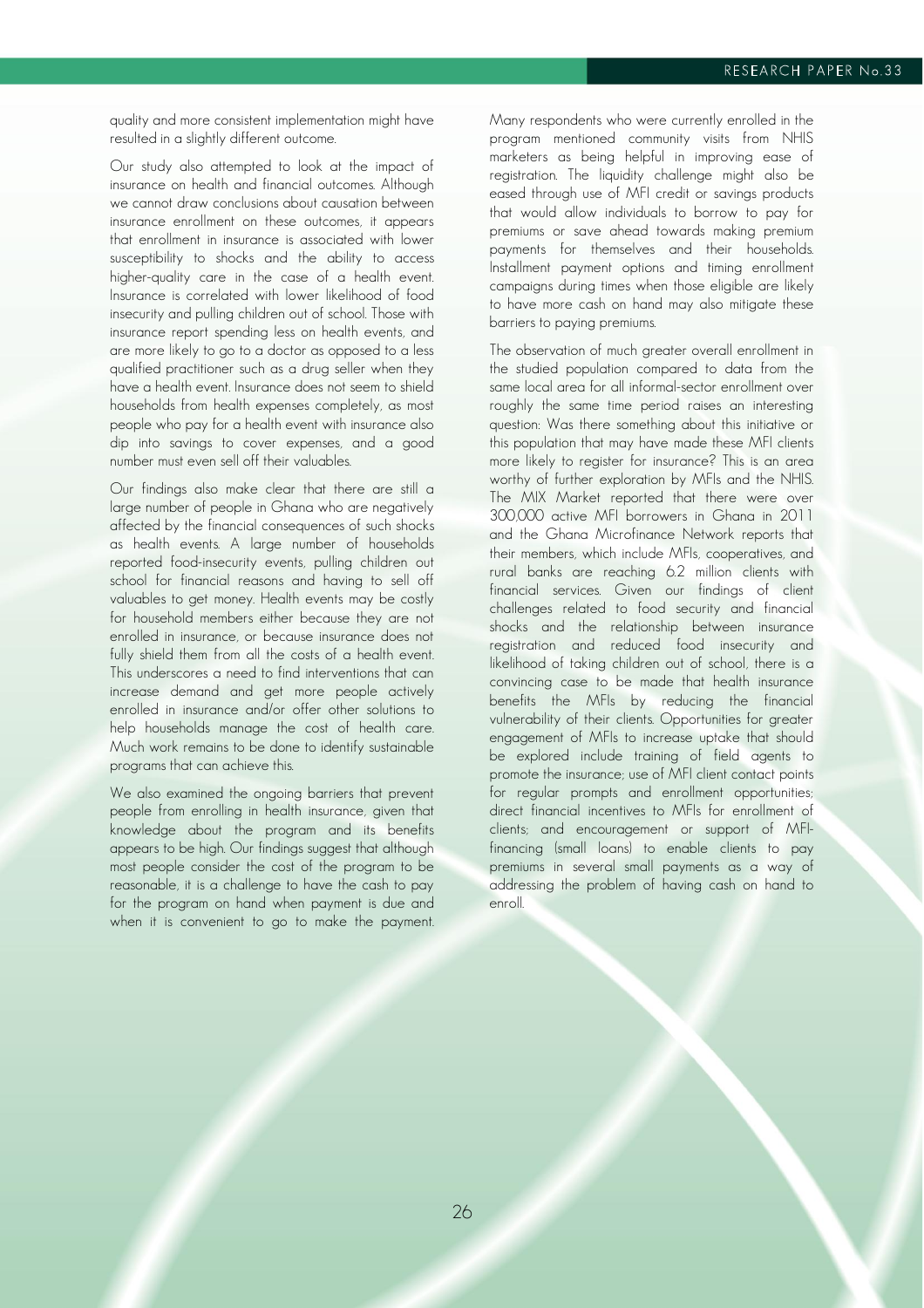### **REFERENCES**

Bonan, J.; Dagnelie, O; LeMay-Boucher, P.; Tenikue, M. 2011. Is it all about money? A randomized evaluation of the impact of insurance literacy and marketing treatments on the demand for health microinsurance in Senegal. Research Paper No. 14, Microinsurance Innovation Facility (Geneva, ILO).

Dercom, S.; Gunning, J.W.; Zeitlin, A.; Cerron, C.; Lombardini, S. 2011. Health insurance participation: Evidence from Kenya. Research Paper No. 10, Microinsurance Innovation Facility (Geneva, ILO).

Ghana Districts. "A Repository of all districts in the republic of Ghana, Northern District: Economic characteristics". Available at:<http://ghanadistricts.com/region/?r=6&sa=113>

Magnoni, B.; Chandani, T. 2012. MILK Brief #11: Doing the math: Health microinsruance in Maharashtra,India. MILK Project. Available at: [http://www.microinsurancecentre.org/resources/documents/doc\\_download/872-milk-brief-11](http://www.microinsurancecentre.org/resources/documents/doc_download/872-milk-brief-11-doing-the-math-health-microinsurance-in-maharashtra-india.html) [doing-the-math-health-microinsurance-in-maharashtra-india.html](http://www.microinsurancecentre.org/resources/documents/doc_download/872-milk-brief-11-doing-the-math-health-microinsurance-in-maharashtra-india.html)

National Health Insurance Authority, Annual Report, 2009 (Ghana).

National Health Insurance Authority, Annual Report, 2010 (Ghana).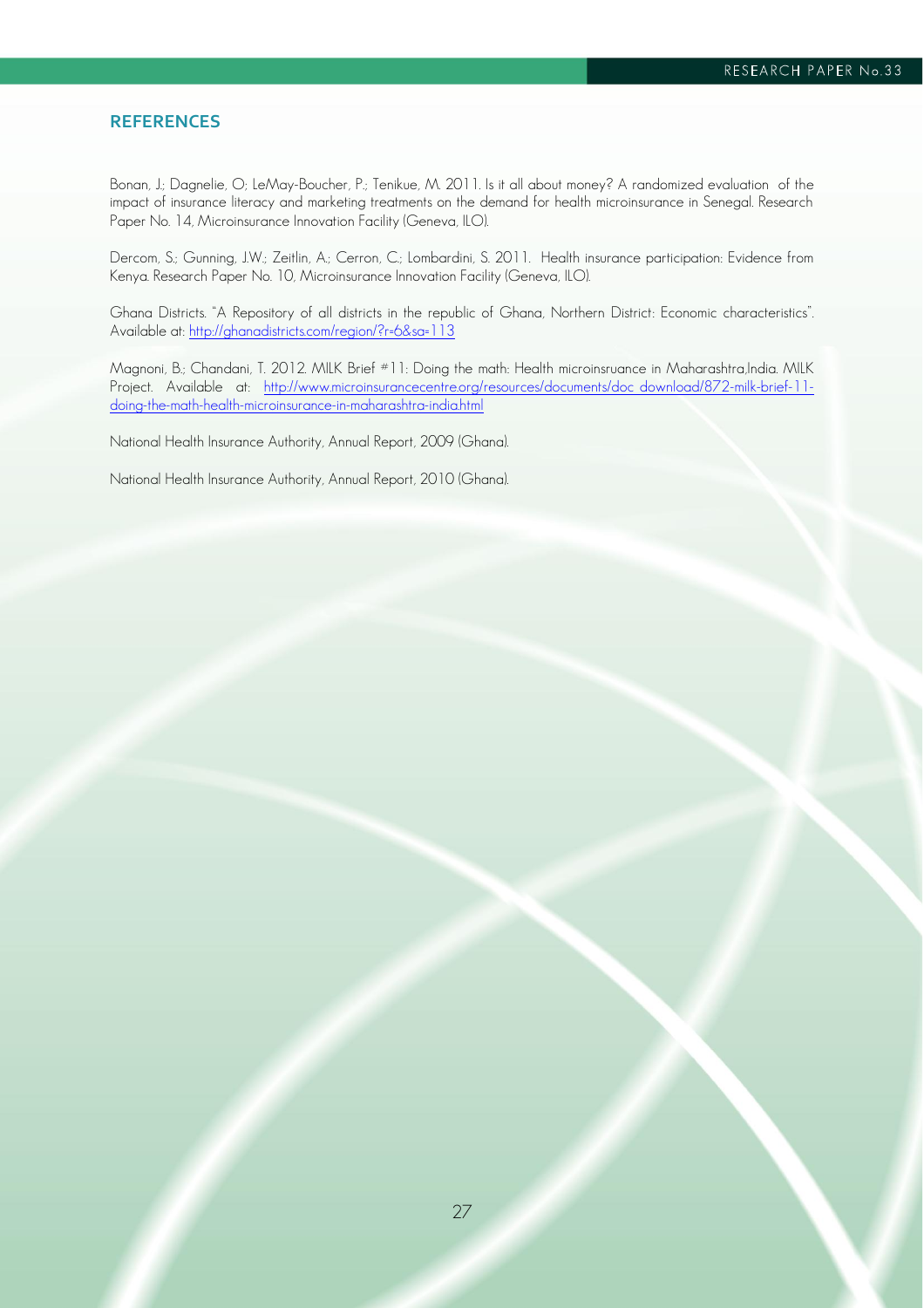# **APPENDIX: STATISTICAL RESULTS**

|                                  | Coefficient | Standard error | P-Value | *Significant? |
|----------------------------------|-------------|----------------|---------|---------------|
| General                          |             |                |         |               |
| Female                           | 0.14        | 0.01           | 0.00    | *             |
| Age 31 to 45                     | 0.04        | 0.02           | 0.02    | $\ast$        |
| Over 45                          | 0.10        | 0.02           | 0.00    | $\ast$        |
| Highest schooling is primary     | 0.06        | 0.02           | 0.00    | *             |
| Highest schooling is middle      | 0.13        | 0.02           | 0.00    | ×             |
| Highest schooling is high school | 0.22        | 0.02           | 0.00    |               |
| Highest schooling is vocational  | 0.24        | 0.03           | 0.00    | $\ast$        |
| Highest schooling is tertiary    | 0.34        | 0.03           | 0.00    | ×             |
| Highest schooling is koranic     | 0.13        | 0.03           | 0.00    | $\ast$        |
| Married                          | 0.07        | 0.02           | 0.00    | *             |
| No Longer Married                | 0.05        | 0.03           | 0.15    |               |
| Ethnicities                      |             |                |         |               |
| Dagomba                          | $-0.04$     | 0.02           | 0.07    |               |
| Mamprusi                         | $-0.12$     | 0.03           | 0.00    | ×             |
| Gonja                            | 0.08        | 0.03           | 0.00    | *             |
| Wala                             | 0.06        | 0.05           | 0.27    |               |
| Dagaare                          | 0.10        | 0.05           | 0.07    |               |
| Hausa                            | $-0.06$     | 0.05           | 0.30    |               |
| Vagla                            | 0.18        | 0.06           | 0.00    | *             |
| Komkomba                         | 0.12        | 0.04           | 0.00    | *             |
| Religion                         |             |                |         |               |
| Moslem                           | 0.10        | 0.03           | 0.04    | $\ast$        |
| Christian                        | 0.05        | 0.03           | 0.33    | $\ast$        |
| Geographical                     |             |                |         |               |
| Rural                            | $-0.06$     | 0.02           | 0.00    | *             |
| Walewale                         | 0.07        | 0.03           | 0.01    | *             |
| Bole                             | 0.07        | 0.03           | 0.01    | $\ast$        |
| Salaga                           | 0.08        | 0.03           | 0.00    | $\ast$        |
| Constant                         | 0.31        | 0.05           | 0.00    | $\ast$        |
| $N = 5512$                       |             |                |         |               |
| R Squared = 0.0785               |             |                |         |               |
| Adjusted R Squared = 0.0743      |             |                |         |               |

Table 28. Predictors of adult individual insurance registration

Dependent Variable: Insurance Registration Status (1 if reported registered, 0 otherwise)

28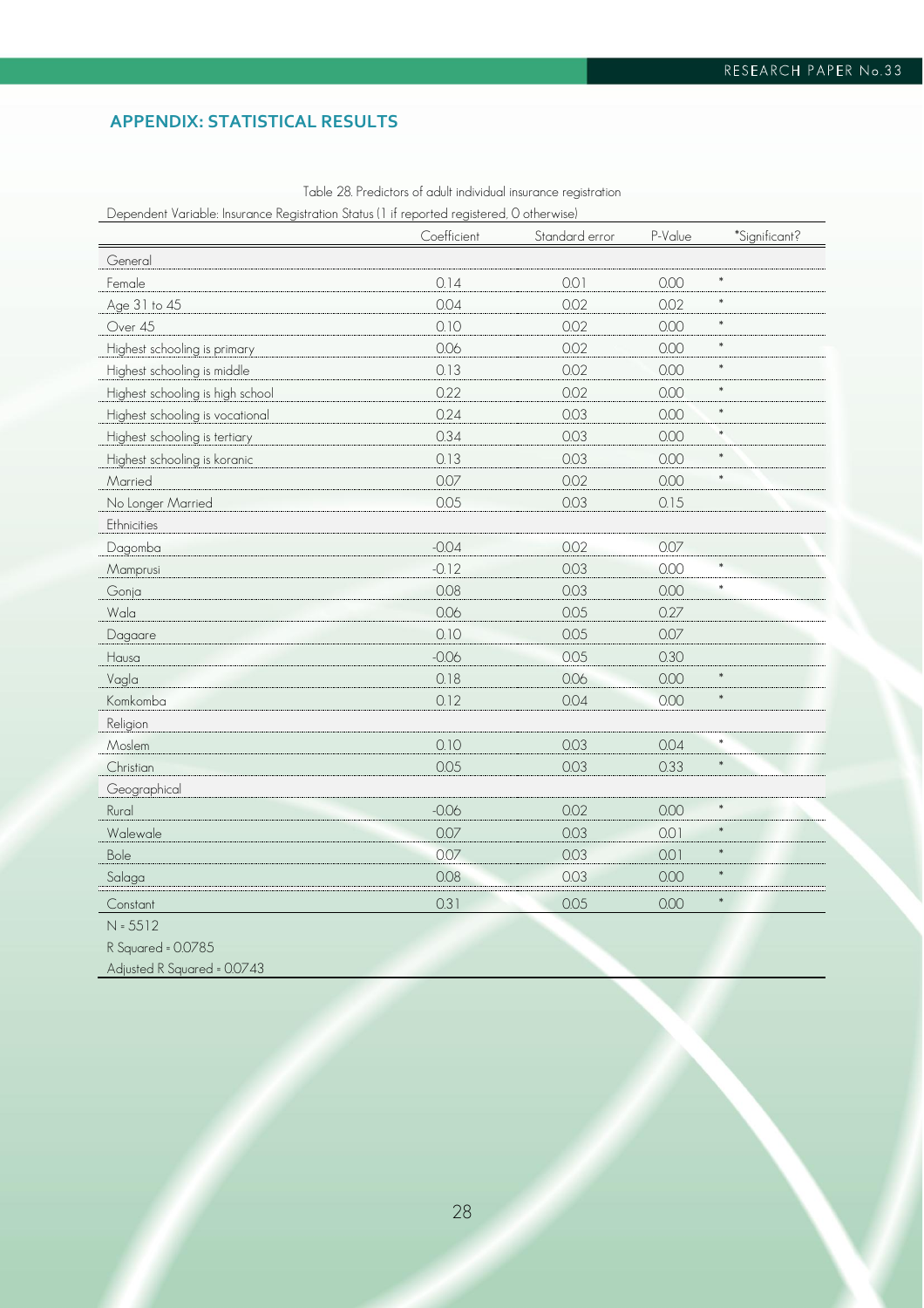| Table 29. Household position and adult individual insurance registration                  |  |
|-------------------------------------------------------------------------------------------|--|
| Dependent Variable: Insurance Registration Status (1 if reported registered, 0 otherwise) |  |

| poportaonni i antao novi anco noglenianoni oranov (il miloportoa rogletorod) o omor mooj |             |                |         |               |
|------------------------------------------------------------------------------------------|-------------|----------------|---------|---------------|
|                                                                                          | Coefficient | Standard error | P-Value | *Significant? |
| Household Position                                                                       |             |                |         |               |
| Head of Household                                                                        | 0.09        | 0.02           | 0.00    | *             |
| Spouse of Household Head                                                                 | 0.12        | 0.02           | 0.00    | $\ast$        |
| Child of Household Head                                                                  | 0.03        | 0.02           | 0.12    |               |
| $N = 5380$                                                                               |             |                |         |               |
| R Squared = 0.0854                                                                       |             |                |         |               |
| Adjusted R Squared = 0.0806                                                              |             |                |         |               |

|                                  | Table 30. Indicators of individual adult insurance enrollment rates | Standard |         |               |
|----------------------------------|---------------------------------------------------------------------|----------|---------|---------------|
|                                  | Coefficient                                                         | error    | P-Value | *Significant? |
| General                          |                                                                     |          |         |               |
| Female                           | 0.05                                                                | 0.01     | 0.00    | *             |
| Age 31 to 45                     | 0.06                                                                | 0.01     | 0.00    | $*$           |
| Over 45                          | 0.07                                                                | 0.01     | 0.00    | $\ast$        |
| Highest schooling is primary     | 0.00                                                                | 0.01     | 0.77    |               |
| Highest schooling is middle      | 0.01                                                                | 0.01     | 0.46    |               |
| Highest schooling is high school | 0.01                                                                | 0.01     | 0.55    |               |
| Highest schooling is vocational  | 0.02                                                                | 0.02     | 0.22    |               |
| Highest schooling is tertiary    | 0.00                                                                | 0.02     | 0.83    |               |
| Highest schooling is koranic     | $-0.02$                                                             | 0.02     | 0.35    |               |
| Married                          | 0.04                                                                | 0.01     | 0.00    | $\ast$        |
| Divorced                         | 0.05                                                                | 0.02     | 0.02    | $\ast$        |
| Ethnicities                      |                                                                     |          |         |               |
| Dagomba                          | 0.01                                                                | 0.01     | 0.35    |               |
| Mamprusi                         | $-0.04$                                                             | 0.02     | 0.03    | $\ast$        |
| Gonja                            | 0.07                                                                | 0.02     | 0.00    | $\ast$        |
| Wala                             | 0.04                                                                | 0.03     | 0.25    |               |
| Dagaare                          | 0.04                                                                | 0.03     | 0.23    |               |
| Hausa                            | 0.04                                                                | 0.03     | 0.17    |               |
| Vagla                            | 0.02                                                                | 0.04     | 0.60    |               |
| Komkomba                         | 0.00                                                                | 0.02     | 0.89    |               |
| Religion                         |                                                                     |          |         |               |
| Moslem                           | 0.03                                                                | 0.03     | 0.27    |               |
| Christian                        | 0.06                                                                | 0.03     | 0.04    | $\ast$        |
| Geographical                     |                                                                     |          |         |               |
| Rural                            | 0.01                                                                | 0.01     | 0.42    |               |
| Walewale                         | 0.09                                                                | 0.02     | 0.00    | $\ast$        |
| Bole                             | 0.01                                                                | 0.02     | 0.60    |               |
| Salaga                           | 0.02                                                                | 0.02     | 0.26    |               |
| Constant                         | 0.22                                                                | 0.02     | 0.00    | $\ast$        |
| $N = 5512$                       |                                                                     |          |         |               |

 $R^2 = 0.0432$ 

Adj R² = 0.0388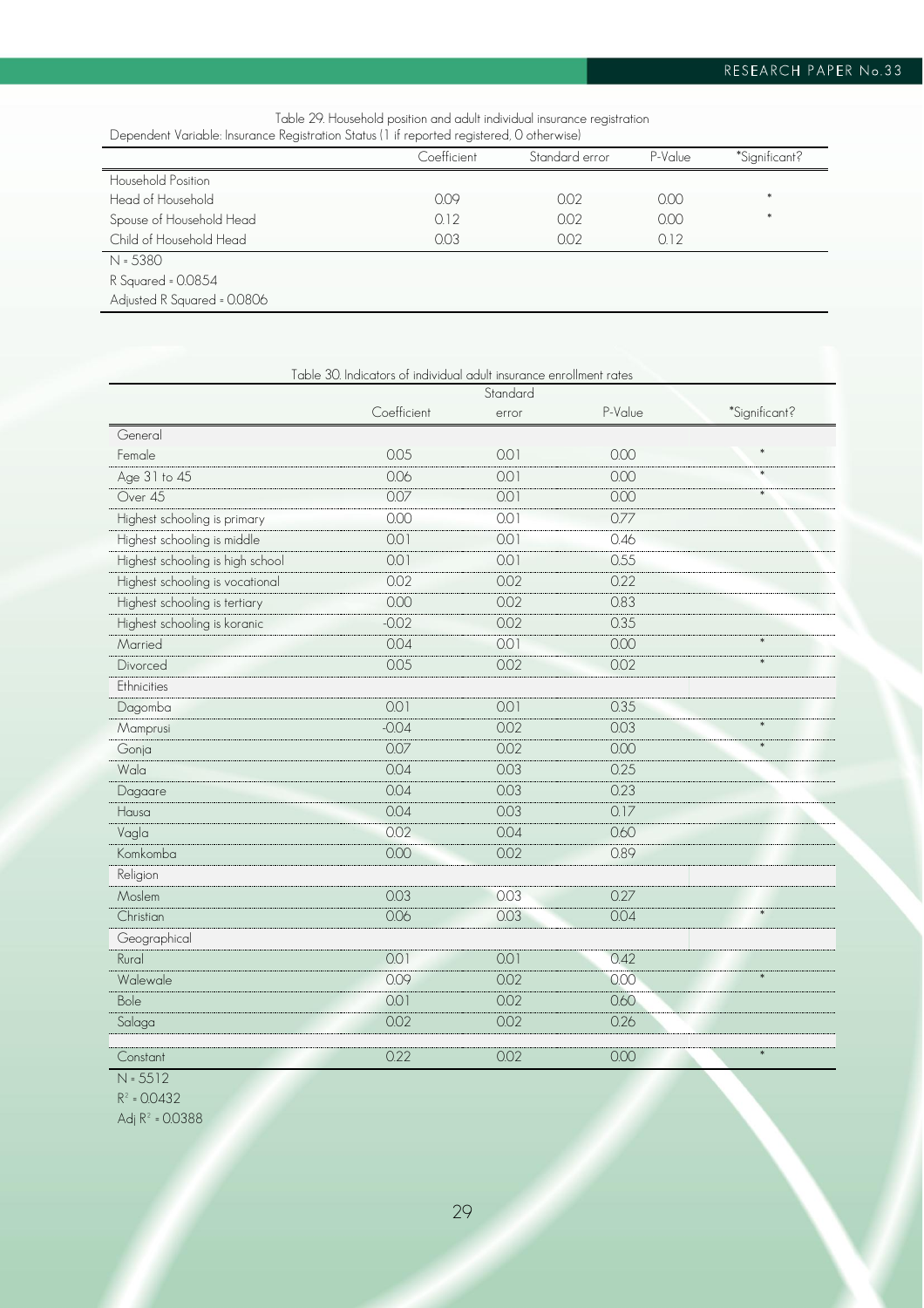|              |                             | All Children |               | School Age Children         |          |               |  |
|--------------|-----------------------------|--------------|---------------|-----------------------------|----------|---------------|--|
|              |                             | Standard     | P-Value       |                             | Standard | P-Value       |  |
|              | Coefficient                 | error        | *Significant? | Coefficient                 | error    | *Significant? |  |
| General      |                             |              |               |                             |          |               |  |
| Female       | $-0.01$                     | (O.O1)       | 0.61          | $-0.01$                     | (0.02)   | 0.63          |  |
| Age 7 to 17  | 0.06                        | (O.O1)       | $0.00*$       |                             |          |               |  |
| Ethnicities  |                             |              |               |                             |          |               |  |
| Dagomba      | $-0.14$                     | (O.03)       | $0.00*$       | $-0.11$                     | (0.03)   | $0.00*$       |  |
| Mamprusi     | $-0.15$                     | (0.03)       | $0.00*$       | $-0.14$                     | (0.04)   | $0.00*$       |  |
| Gonja        | 0.06                        | (O. O3)      | $0.04*$       | 0.05                        | (O.04)   | 0.15          |  |
| Wala         | $-0.05$                     | (0.06)       | 0.44          | $-0.02$                     | (O.07)   | 0.81          |  |
| Dagaare      | 0.02                        | (O.05)       | 0.69          | $-0.03$                     | (0.07)   | 0.70          |  |
| Hausa        | 0.03                        | (O.05)       | 0.51          | 0.05                        | (0.06)   | 0.44          |  |
| Vagla        | 0.15                        | (0.07)       | $0.03*$       | 0.14                        | (0.10)   | 0.16          |  |
| Komkomba     | 0.08                        | (0.03)       | $0.01*$       | 0.02                        | (0.04)   | 0.70          |  |
| Religion     |                             |              |               |                             |          |               |  |
| Moslem       | 0.02                        | (0.06)       | 0.69          | $-0.04$                     | (0.08)   | 0.58          |  |
| Christian    | $-0.11$                     | (0.06)       | 0.07          | $-0.14$                     | (0.08)   | 0.07          |  |
| Geographical |                             |              |               |                             |          |               |  |
| Rural        | $-0.15$                     | (0.02)       | $0.00*$       | $-0.13$                     | (0.02)   | $0.00*$       |  |
| Walewale     | 0.02                        | (O. O3)      | 0.56          | 0.00                        | (0.04)   | 0.93          |  |
| Bole         | 0.12                        | (O. O3)      | $0.00*$       | 0.07                        | (O.04)   | 0.05          |  |
| Salaga       | 0.15                        | (O.03)       | $0.00*$       | 0.15                        | (O.04)   | $0.00*$       |  |
| School       |                             |              |               |                             |          |               |  |
| Enrolled     |                             |              |               | 0.28                        | (O. O3)  | $0.00*$       |  |
| constant     | 0.74                        | (0.06)       | $0.00*$       | 0.60                        | (0.09)   | $0.00*$       |  |
|              | $N = 4485$                  |              |               | $N = 2555$                  |          |               |  |
|              | R Squared = 0.0811          |              |               | R Squared = 0.0847          |          |               |  |
|              | Adjusted R Squared = 0.0779 |              |               | Adjusted R Squared = 0.0790 |          |               |  |

Table 31. Predictors of child individual insurance

Table 32. Household position and child individual insurance

Dependent Variable: Insurance registration status (1 if reported registered, 0 otherwise)

|                             | Coefficient | Standard error | P-Value | *Significant? |
|-----------------------------|-------------|----------------|---------|---------------|
| Household Position          |             |                |         |               |
| Head of Household           | $-0.21$     | 0.45           | 0.65    |               |
| Spouse of Household Head    | 0.30        | 0.44           | 0.49    |               |
| Child of Household Head     | 0.05        | 0.02           | 0.00    |               |
| $N = 4406$                  |             |                |         |               |
| R Squared = 0.0868          |             |                |         |               |
| Adjusted R Squared = 0.0828 |             |                |         |               |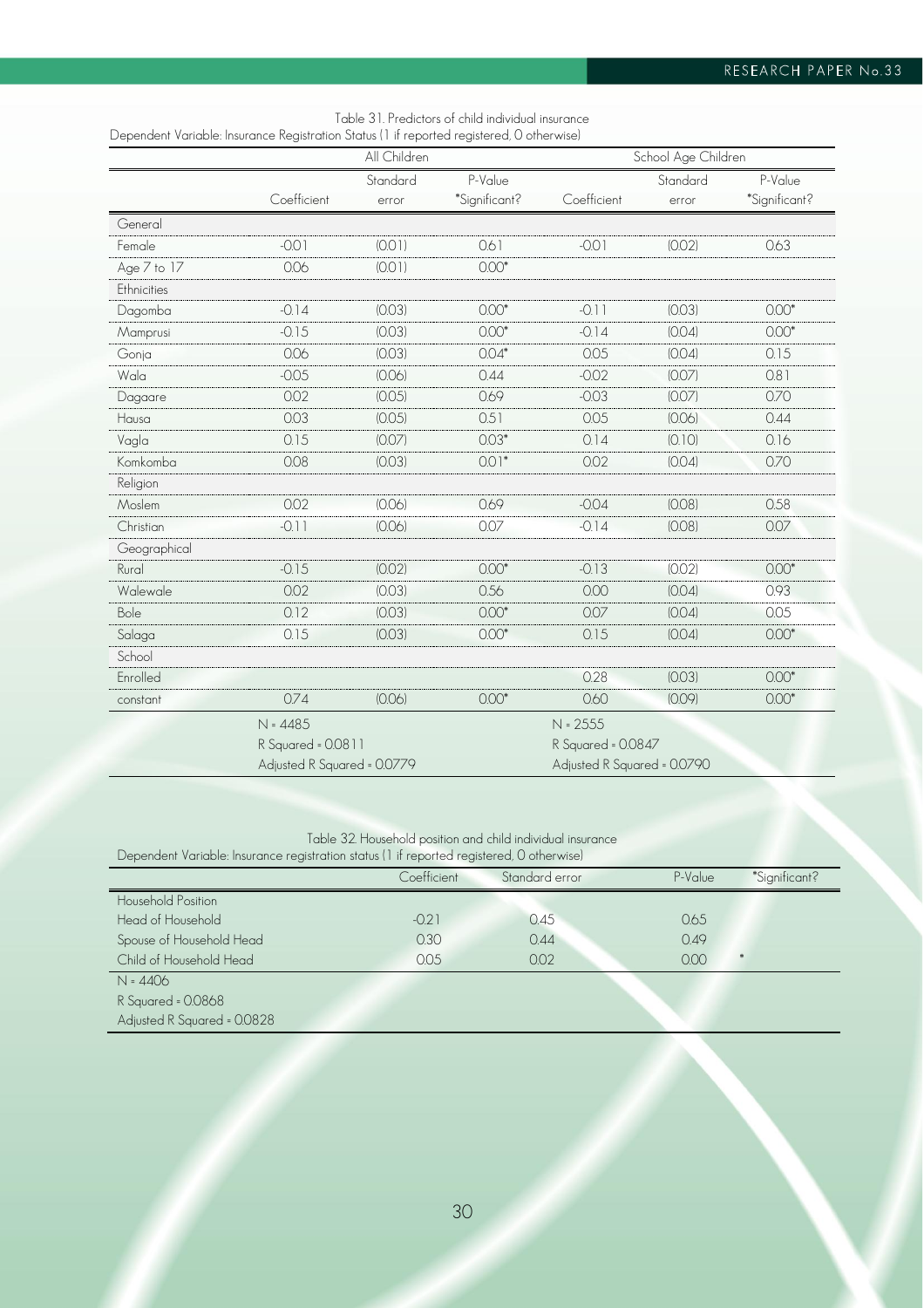# RESEARCH PAPER No.33

|                | Coefficient | Table 33. Indicators of child enrollment, all ages<br>Standard error | P-Value | *Significant? |
|----------------|-------------|----------------------------------------------------------------------|---------|---------------|
| General        |             |                                                                      |         |               |
| Female         | $-0.01$     | 0.01                                                                 | 0.44    |               |
| Age 7 to 17    | $-0.02$     | 0.01                                                                 | 0.02    | $\ast$        |
| Ethnicities    |             |                                                                      |         |               |
| Dagomba        | $-0.02$     | 0.02                                                                 | 0.39    |               |
| Mamprusi       | $-0.11$     | 0.02                                                                 | 0.00    | $\ast$        |
| Gonja          | 0.02        | 0.02                                                                 | 0.41    |               |
| Wala           | $-0.03$     | 0.04                                                                 | 0.45    |               |
| Dagaare        | 0.09        | 0.04                                                                 | 0.02    | $\ast$        |
| Hausa          | $-0.12$     | 0.04                                                                 | 0.00    | $\ast$        |
| Vagla          | 0.02        | 0.05                                                                 | 0.67    |               |
| Komkomba       | 0.00        | 0.02                                                                 | 0.93    |               |
| Religion       |             |                                                                      |         |               |
| Christian      | 0.08        | 0.04                                                                 | 0.07    |               |
| Moslem         | 0.11        | 0.04                                                                 | 0.01    | $\ast$        |
| Geographical   |             |                                                                      |         |               |
| Rural          | 0.00        | 0.01                                                                 | 0.76    |               |
| Walewale       | 0.12        | 0.02                                                                 | 0.00    | $\ast$        |
| Bole           | 0.04        | 0.02                                                                 | 0.05    | $\ast$        |
| Salaga         | 0.11        | 0.02                                                                 | 0.00    | $\ast$        |
|                |             |                                                                      |         |               |
| constant       | $-0.01$     | 0.05                                                                 | 0.86    |               |
| $N = 4485$     |             |                                                                      |         |               |
| $R^2 = 0.0262$ |             |                                                                      |         |               |

Adj R² = 0.0227

| Table 34. Household position and child individual insurance enrollment |             |                |         |               |  |  |
|------------------------------------------------------------------------|-------------|----------------|---------|---------------|--|--|
|                                                                        | Coefficient | Standard error | P-Value | *Significant? |  |  |
| Household Position                                                     |             |                |         |               |  |  |
| Head of Household                                                      | 0.05        | 0.34           | 0.88    |               |  |  |
| Spouse of Household Head                                               | $-0.13$     | 0.33           | 0.69    |               |  |  |
| Child of Household Head                                                | 0.03        | 0.01           | 0.00    |               |  |  |
| $N = 4406$                                                             |             |                |         |               |  |  |
| R Squared = 0.0301                                                     |             |                |         |               |  |  |
| Adjusted R Squared = 0.0259                                            |             |                |         |               |  |  |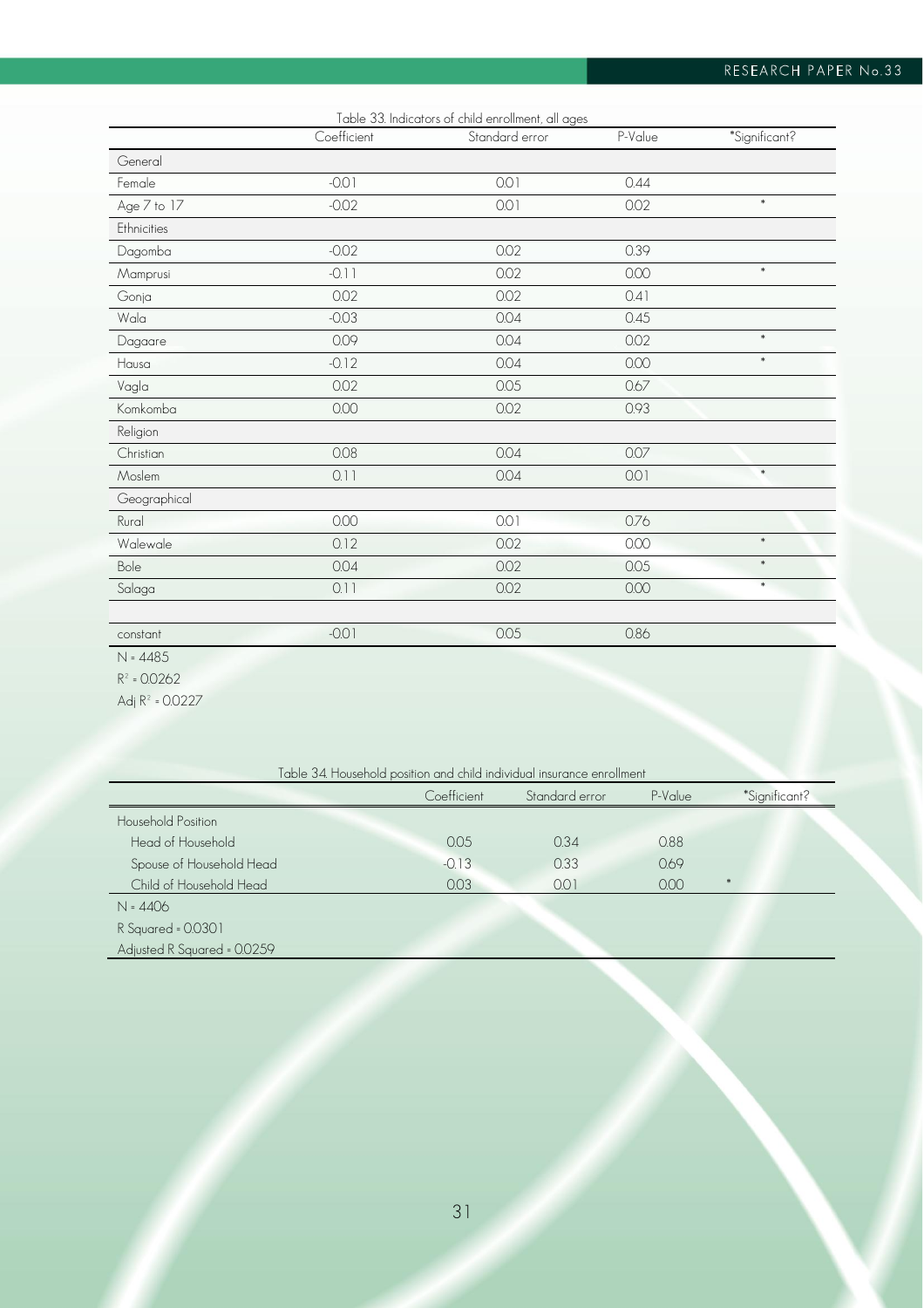Table 35. Income and household registration rates, baseline survey

| <u>, apic oo. mcomo ana noosonoia roqishanon raios, pasemio servo j</u>                                            |             |                |         |        |           |
|--------------------------------------------------------------------------------------------------------------------|-------------|----------------|---------|--------|-----------|
| Regression                                                                                                         | Coefficient | Standard error | P-Value | N      | R-Sauared |
| (1) Share of household that is registered on sales<br>revenue from SAT business (in 1000 GHC)                      | 0.0039      | 0.0032         | 0.22    | 1.50.5 | 0.0010    |
| (2) Share of household that is registered on income<br>from farming (in 1000 GHC)                                  | 0.0377      | 00459          | 041     | 505    | 0.0004    |
| (3) Share of household that is registered on income<br>from other sources (in 1000 GHC)                            | 0.0004      | 0.0006         | 047     | 505    | 0.0004    |
| (4) Share of household that is registered on annual<br>household consumption per household member (in<br>1000 GHC) | 0.8         | 0.2            | $000*$  | 1.50.5 | 00099     |

| Table 36. Income and household enrollment rates, baseline survey                                                 |             |                |         |        |           |  |
|------------------------------------------------------------------------------------------------------------------|-------------|----------------|---------|--------|-----------|--|
| Regression                                                                                                       | Coefficient | Standard error | P-Value | N      | R-Squared |  |
| (1) Share of household that is enrolled on sales revenue<br>from SAT business (in 1000 GHC)                      | 0.0004      | 0.0019         | 0.85    | 1.50.5 | 00000     |  |
| (2) Share of household that is enrolled on income from<br>farming (in 1000 GHC)                                  | 0.0013      | 0.0278         | 0.41    | 1505   | 00000     |  |
| (3) Share of household that is enrolled on income from<br>other sources (in 1000 GHC)                            | $-0.0002$   | 0.0004         | 0.50    | 1505   | 0.0003    |  |
| (4) Share of household that is enrolled on annual<br>household consumption per household member (in<br>1000 GHC) | 02          | $\Omega$       | 012     | 1505   | 0.0016    |  |

## Table 37. Endline registration and financial attributes

Dependent Variable: Insurance registration status (1 if reported enrolled, 0 otherwise)

|                                             |             | Standard |         |               |
|---------------------------------------------|-------------|----------|---------|---------------|
|                                             | Coefficient | error    | P-Value | *Sianificant? |
| Daily Food Consumption per Household Member | 0.0000      | 0.0002   | 091     |               |
| Weekly Income per Household Member          | 0.0003      | 00001    | 0.08    |               |
| Phones per Household Member                 | $-00008$    | 00038    | 0.83    |               |
| $N = 1511$                                  |             |          |         |               |

R Squared = 0.0404

Adjusted R Squared = 0.0347

\*\*Included controls for gender, household position, rural v. urban, and region

## Table 38. Endline enrollment and financial attributes

| Dependent Variable: Insurance Enrollment Status (1 if reported enrolled, 0 otherwise) |              |          |         |                |  |  |  |
|---------------------------------------------------------------------------------------|--------------|----------|---------|----------------|--|--|--|
|                                                                                       |              | Standard |         |                |  |  |  |
|                                                                                       | Coefficient. | error    | P-Value | *Sianificant?" |  |  |  |
| Daily Food Consumption per Household Member                                           | $-0.0002$    | 00001    | 0.09    |                |  |  |  |
| Weekly Income per Household Member                                                    | 0.0001       | 00001    | 0.49    |                |  |  |  |
| Phones per Household Member                                                           | 0.0009       | 00028    | 0.74    |                |  |  |  |
| $N = 1511$                                                                            |              |          |         |                |  |  |  |

R Squared = 0.5778

Adjusted R Squared = 0.5747

\*\*Included controls for gender, household position, rural v. urban, region, registration status, and ability to show card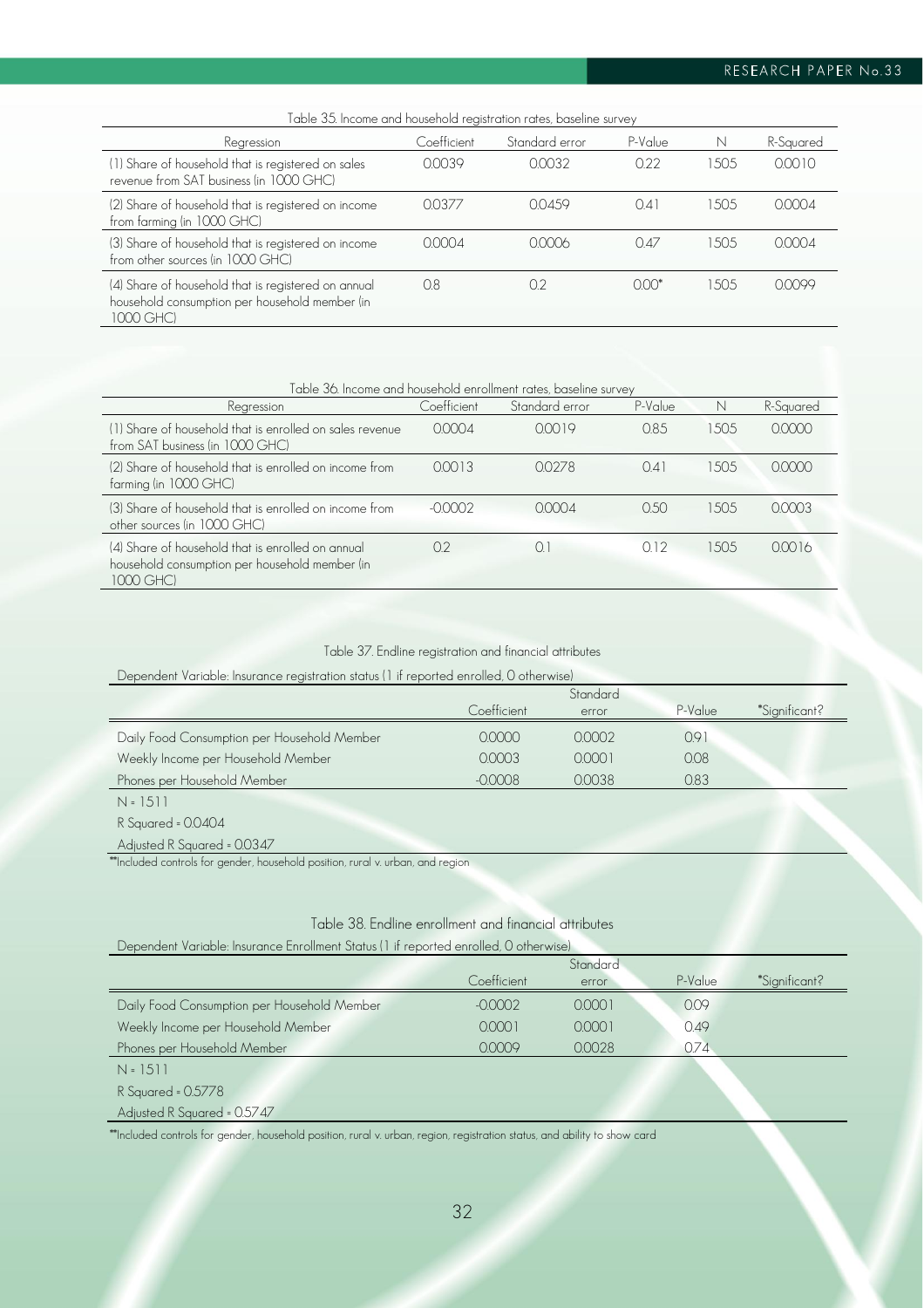# RESEARCH PAPER No.33

## Table 39. Registration and enrollment and attitudes

|                                                                                        | (1) Registration           | (2) Enrollment          | (3) Registration           | (4) Enrollment             |
|----------------------------------------------------------------------------------------|----------------------------|-------------------------|----------------------------|----------------------------|
|                                                                                        |                            |                         |                            |                            |
| I would rather risk paying cash and carry than pay for<br>health insurance (disagreed) | $0.12(0.04)^*$             | 0.01(0.04)              |                            |                            |
| Insurance is not good value (disagreed)                                                |                            |                         | 0.05(0.03)                 | $-0.01(0.02)$              |
|                                                                                        | $N = 1487$                 | $N = 1487$              | $N = 1489$                 | $N = 1489$                 |
|                                                                                        | $R^2 = 0.0821$             | $R^2 = 0.1276$          | $R^2 = 0.0791$             | $R^2 = 0.1292$             |
|                                                                                        | Adjusted $R^2$ =<br>0.0664 | Adjusted $R^2$ =<br>121 | Adjusted $R^2$ =<br>0.0634 | Adjusted $R^2$ =<br>0.1137 |

\*Note: Demographic variables were included as contols

Table 40. Registration status and probability of reporting a health event registration status and probability of reporting a health event

|                                                                  |             | Standard |         |              |
|------------------------------------------------------------------|-------------|----------|---------|--------------|
|                                                                  | Coefficient | error    | P-Value | *Significant |
| Enrolled                                                         | 0.12        | 0.01     | 0.00    | $\ast$       |
| Registered                                                       | 0.02        | 0.01     | 0.00    |              |
| Demographics                                                     |             |          |         |              |
| Female                                                           | 0.03        | 0.01     | 0.00    | *            |
| Age 7 to 17                                                      | $-0.04$     | 0.01     | 0.00    | $\ast$       |
| Age 18 to 30                                                     | $-0.04$     | 0.01     | 0.00    | *            |
| Age 31 to 45                                                     | $-0.01$     | 0.01     | 0.45    |              |
| Over 45                                                          | 0.00        | 0.02     | 0.79    |              |
| Married                                                          | $-0.01$     | 0.01     | 0.11    |              |
| Household Composition                                            |             |          |         |              |
| Number of adults in household with no schooling                  | $-0.01$     | 0.00     | 0.00    |              |
| Number of adults in household with highest schooling primary     | 0.00        | 0.00     | 0.74    |              |
| Number of adults in household with highest schooling middle      | 0.00        | 0.00     | 0.09    |              |
| Number of adults in household with highest schooling high school | $-0.01$     | 0.00     | 0.00    |              |
| Number of adults in household with highest schooling vocational  | $-0.01$     | 0.01     | 0.04    |              |
| Number of adults in household with highest schooling tertiary    | 0.00        | 0.01     | 0.56    |              |
| Number of adults in household with highest schooling Koranic     | $-0.02$     | 0.01     | 0.00    | $\ast$       |
| Ethnicity                                                        |             |          |         |              |
| Dagomba                                                          | 0.00        | 0.01     | 0.84    |              |
| Mamprusi                                                         | 0.01        | 0.01     | 0.37    |              |
| Gonja                                                            | $-0.02$     | 0.01     | 0.19    |              |
| Wala                                                             | 0.01        | 0.03     | 0.81    |              |
| Dagaare                                                          | 0.05        | 0.02     | 0.03    |              |
| Hausa                                                            | $-0.02$     | 0.02     | 0.33    |              |
| Vagla                                                            | $-0.02$     | 0.03     | 0.51    |              |
| Komkomba                                                         | 0.03        | 0.02     | 0.13    |              |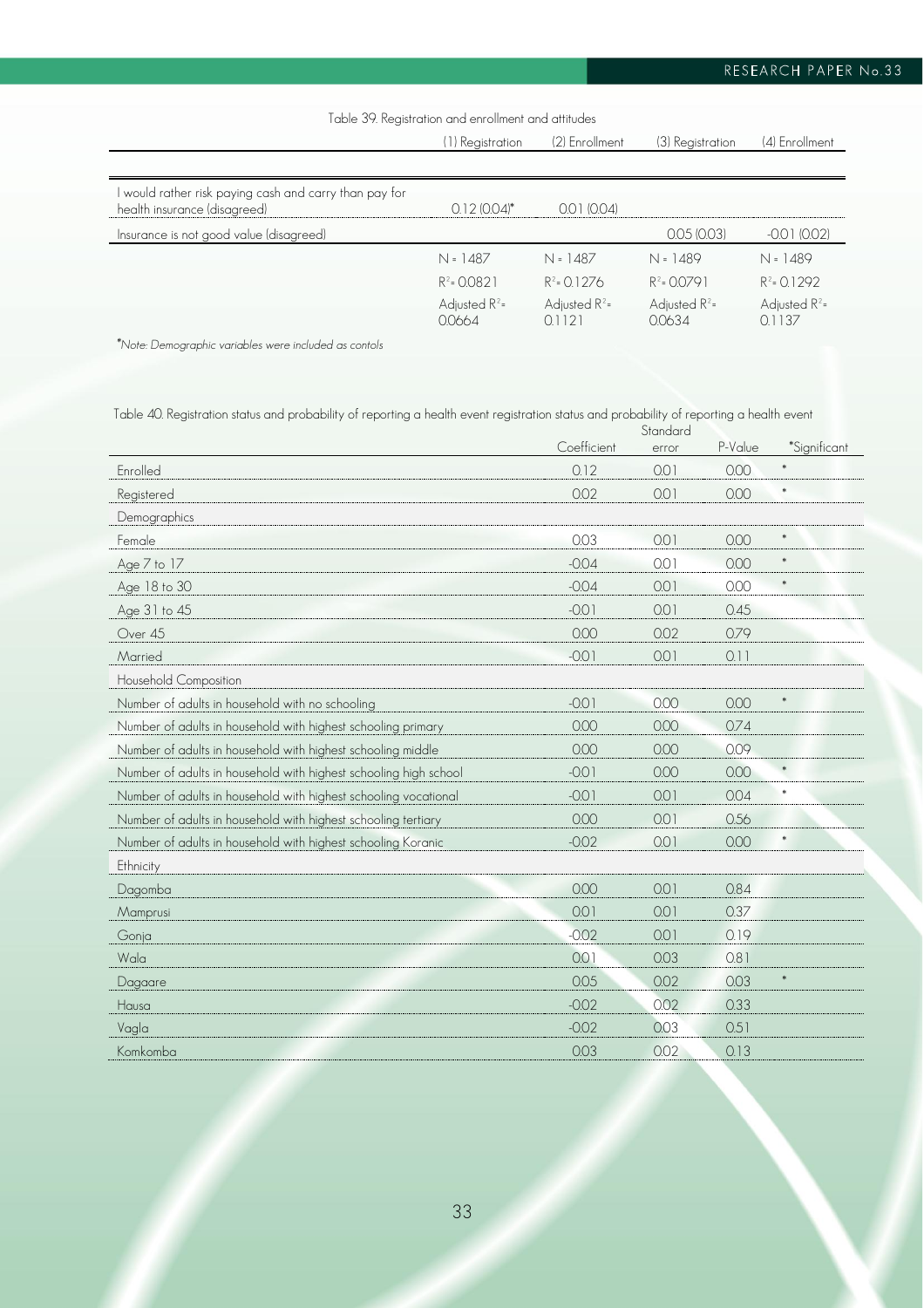Table 40. Registration status and probability of reporting a health event registration status and probability of reporting a health event (continued)

**Coefficient** Standard error P-Value \*Significant Religion Christian 0.01 0.02 0.58 Moslem 0.04 0.02 0.08 **Geographical** Rural 0.01 0.01 0.18 Walewale 0.04 0.01 0.00 \* Bole 0.01 0.01 0.56 Salaga -0.02 0.01 0.16 \_cons 0.09 0.02 0.00 \* N=10494

R²=0.0378

Adjusted R²=0.0351

| Table 41.Knowledge and treatment and registration status                           |
|------------------------------------------------------------------------------------|
| Dependent variable: Knowledge test score (percent of questions answered correctly) |

|                                |             | Standard |         |               |
|--------------------------------|-------------|----------|---------|---------------|
|                                | Coefficient | error    | P-Value | *Sianificant? |
| Short session treatment        | $-0.0015$   | 00172    | 0.93    |               |
| Consolidated session treatment | 00256       | 00172    | 014     |               |
| $\overline{M}$ $\overline{M}$  |             |          |         |               |

1499

R Squared = 0.1469 Adjusted R Squared = 0.1412

\*\*Included controls for gender, household position, rural v. urban, region, registration status, and enrollment status

| able 4Z: Enrollment and re-enrollment measures at endline and treatment group |             |                 |                          |                                                                                                                      |                |      |
|-------------------------------------------------------------------------------|-------------|-----------------|--------------------------|----------------------------------------------------------------------------------------------------------------------|----------------|------|
|                                                                               |             | Standard        |                          |                                                                                                                      | R <sup>2</sup> | N    |
|                                                                               | Coefficient | error           | P-Value                  | *Significant?                                                                                                        |                |      |
| Dependent Variable: Self-Reported Registration or Renewal                     |             |                 |                          |                                                                                                                      |                |      |
| Short session treatment                                                       | $-0.03$     | 0 <sub>03</sub> | 0.38                     |                                                                                                                      | .0363          | 1395 |
| Consolidated session treatment                                                | $-0.02$     | 0.03            | 0.49                     |                                                                                                                      |                |      |
| Dependent Variable: Self-Reported Paid Premium                                |             |                 |                          |                                                                                                                      |                |      |
| Short session treatment                                                       | $-0.02$     | 0.04            | 0.66                     |                                                                                                                      | .0640          | 1395 |
| Consolidated session treatment                                                | $-0.03$     | 0.04            | 0.36                     |                                                                                                                      |                |      |
| Dependent Variable: Proven Enrollment as Determined by Showing Card           |             |                 |                          |                                                                                                                      |                |      |
| Short session treatment                                                       | 0.02        | 0.02            | 0.41                     |                                                                                                                      | .5824          | 1395 |
| Consolidated session treatment                                                | $-0.02$     | 0.02            | 0.44                     |                                                                                                                      |                |      |
| ** III . IC . III                                                             |             |                 | <b>Contract Contract</b> | $\mathbf{1}$ $\mathbf{1}$ $\mathbf{1}$ $\mathbf{1}$ $\mathbf{1}$ $\mathbf{1}$ $\mathbf{1}$ $\mathbf{1}$ $\mathbf{1}$ |                |      |

#### Table 42: Enrollment and re-enrollment measures at endline and treatment group

\*\*Included controls for gender, household position, rural v. urban, and region. Proven enrollment controls for ability to show card.

34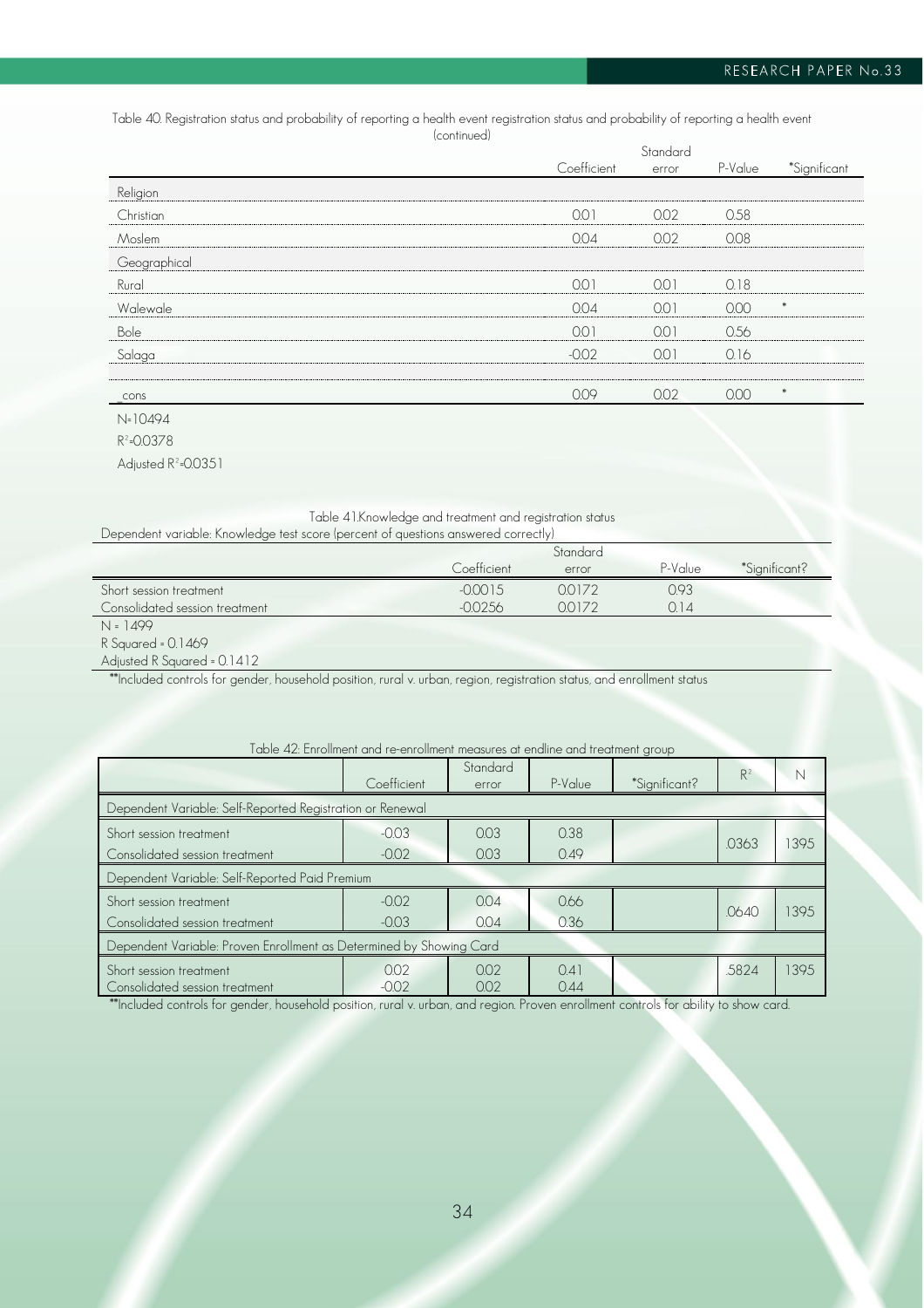| Table 43: Registration and enrollment by treatment and location                                      |                                                                        |                |         |               |  |  |  |
|------------------------------------------------------------------------------------------------------|------------------------------------------------------------------------|----------------|---------|---------------|--|--|--|
|                                                                                                      | Coefficient                                                            | Standard error | P-Value | *Significant? |  |  |  |
| Dependent variable: Registration status (1 if registered, 0 if not)<br>N=1395 R <sup>2</sup> =0.0468 |                                                                        |                |         |               |  |  |  |
| Short session treatment                                                                              | $-0.04$                                                                | 0.06           | 0.51    |               |  |  |  |
| Consolidated session treatment                                                                       | 0.05                                                                   | 0.05           | 0.33    |               |  |  |  |
| Bole <sup>*</sup> short                                                                              | 0.02                                                                   | 0.07           | 0.83    |               |  |  |  |
| Salaga*short                                                                                         | 0 <sub>04</sub>                                                        | 0.09           | 0.63    |               |  |  |  |
| Walewale*short                                                                                       | 0.00                                                                   | 0.08           | 0.98    |               |  |  |  |
| Bole <sup>*</sup> consolidated                                                                       | $-0.08$                                                                | 0.07           | 0.23    |               |  |  |  |
| Salaga <sup>*</sup> consolidated                                                                     | $-0.01$                                                                | 0.08           | 0.86    |               |  |  |  |
| Walewale* consolidated                                                                               | $-0.01$                                                                | 0.07           | 0.88    |               |  |  |  |
| N=1395 R <sup>2</sup> =5830                                                                          | Dependent variable: Proven enrollment (1 if proven enrolled, 0 if not) |                |         |               |  |  |  |
| Short session treatment                                                                              | 0.01                                                                   | 0.02           | 0.54    |               |  |  |  |
| Consolidated session treatment                                                                       | $-0.01$                                                                | 0.02           | 0.65    |               |  |  |  |
| Bole <sup>*</sup> short                                                                              | $-0.01$                                                                | 0.05           | 0.80    |               |  |  |  |
| Salaga*short                                                                                         | 0.05                                                                   | 0.08           | 0.54    |               |  |  |  |
| Walewale*short                                                                                       | $-0.01$                                                                | 0.05           | 0.80    |               |  |  |  |
| Bole <sup>*</sup> consolidated                                                                       | $-0.03$                                                                | 0.04           | 0.47    |               |  |  |  |
| Salaga <sup>*</sup> consolidated                                                                     | 0.02                                                                   | 0.07           | 0.75    |               |  |  |  |
| Walewale* consolidated                                                                               | $-0.02$                                                                | 0.05           | 071     |               |  |  |  |

\*Note: models control for gender, household position, rural v. urban. Proven enrollment model also controls for ability to show card.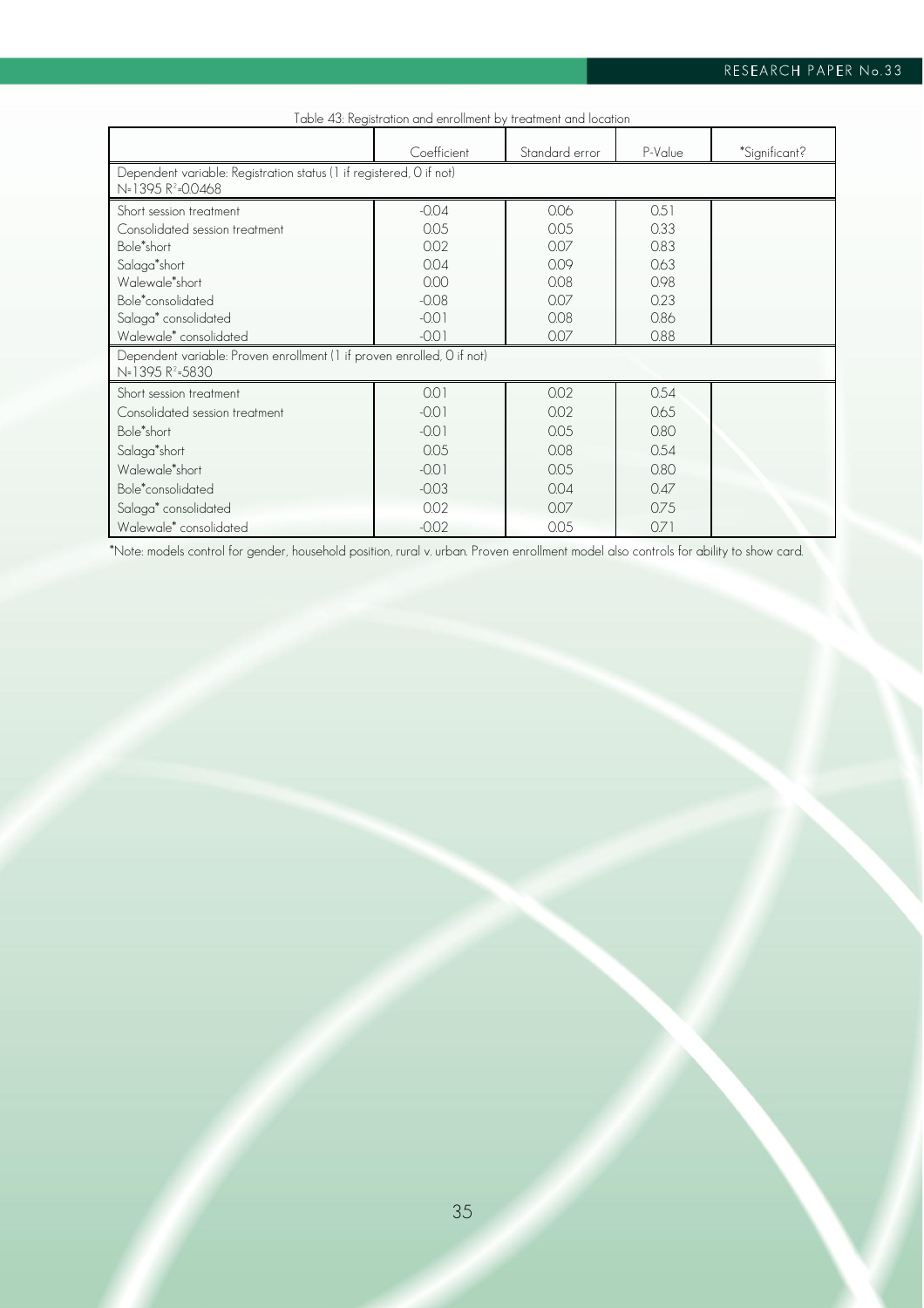| Table 44 Registration and enrollment and interactions between treatment and demographics             |             |                |         |               |
|------------------------------------------------------------------------------------------------------|-------------|----------------|---------|---------------|
|                                                                                                      | Coefficient | Standard error | P-Value | *Significant? |
| Dependent variable: Registration status (1 if registered, 0 if not)<br>N=1277 R <sup>2</sup> =0.2636 |             |                |         |               |
| Short session treatment                                                                              | $-0.03$     | 0.10           | 0.78    |               |
| Consolidated session treatment                                                                       | 0.00        | 0.09           | 0.98    |               |
| Female                                                                                               | 0.01        | 0.04           | 0.79    |               |
| Household head                                                                                       | 0.06        | 0.04           | 0.12    |               |
| Rural                                                                                                | $-0.14$     | 0.04           | 0.00    |               |
| Registered at baseline                                                                               | 0.39        | 0.04           | 0.00    |               |
| Enrolled at baseline                                                                                 | 0.03        | 0.02           | 0.19    |               |
| Female*short                                                                                         | $-0.02$     | 0.08           | 0.83    |               |
| Household head*short                                                                                 | $-0.10$     | 0.06           | 0.11    |               |
| Rural*short                                                                                          | 0.08        | 0.05           | 0.20    |               |
| No School*short                                                                                      | 0.01        | 0.04           | 0.84    |               |
| Registered at baseline*short                                                                         | 0.00        | 0.08           | 0.98    |               |
| Enrolled at baseline*short                                                                           | 0.02        | 0.04           | 0.51    |               |
| Female <sup>*</sup> consolidated                                                                     | 0.04        | 0.07           | 0.52    |               |
| Household Head* consolidated                                                                         | $-0.02$     | 0.06           | 0.81    |               |
| Rural*consolidated                                                                                   | 0.06        | 0.04           | 0.16    |               |
| No School*consolidated                                                                               | $-0.06$     | 0.03           | 0.05    |               |
| Registered at baseline*consolidated                                                                  | $-0.03$     | 0.07           | 0.65    |               |
| Enrolled at baseline*consolidated                                                                    | 0.00        | 0.04           | 0.98    |               |
| Dependent variable: Proven enrollment (1 if proven enrolled, 0 if not)                               |             |                |         |               |
| N=1277 R <sup>2</sup> =5877                                                                          |             |                |         |               |
| Short session treatment                                                                              | 0.15        | 0.05           | 0.00    | $\ast$        |
| Consolidated session treatment                                                                       | 0.03        | 0.06           | 0.56    |               |
| Female                                                                                               | 0.07        | 0.03           | 0.02    |               |
| Household head                                                                                       | 0.07        | 0.03           | 0.03    |               |
| Rural                                                                                                | $-0.04$     | 0.03           | 0.23    |               |
| Registered at baseline                                                                               | $-0.04$     | 0.03           | 0.16    |               |
| Enrolled at baseline                                                                                 | $-0.08$     | 0.04           | 0.06    |               |
| Female*short                                                                                         | $-0.08$     | 0.04           | 0.07    |               |
| Household head*short                                                                                 | $-0.11$     | 0.05           | 0.01    | $\ast$        |
| Rural*short                                                                                          | $-0.00$     | 0.04           | 0.99    |               |
| No School*short                                                                                      | $-0.03$     | 0.04           | 0.53    |               |
| Registered at baseline*short                                                                         | $-0.04$     | 0.04           | 0.32    |               |
| Enrolled at baseline*short                                                                           | 0.09        | 0.06           | 0.11    |               |
| Female* consolidated                                                                                 | $-0.04$     | 0.05           | 0.34    |               |
| Household Head* consolidated                                                                         | $-0.04$     | 0.05           | 0.49    |               |
| Rural*consolidated                                                                                   | 0.01        | 0.04           | 0.87    |               |
| No School*consolidated                                                                               | $-0.03$     | 0.05           | 0.52    |               |
| Registered at baseline*consolidated                                                                  | $-0.01$     | 0.04           | 0.80    |               |
| Enrolled at baseline*consolidated                                                                    | 0.08        | 0.06           | 0.18    |               |

\*Note: models control for gender, household position, rural v. urban. Proven enrollment model also controls for ability to show card.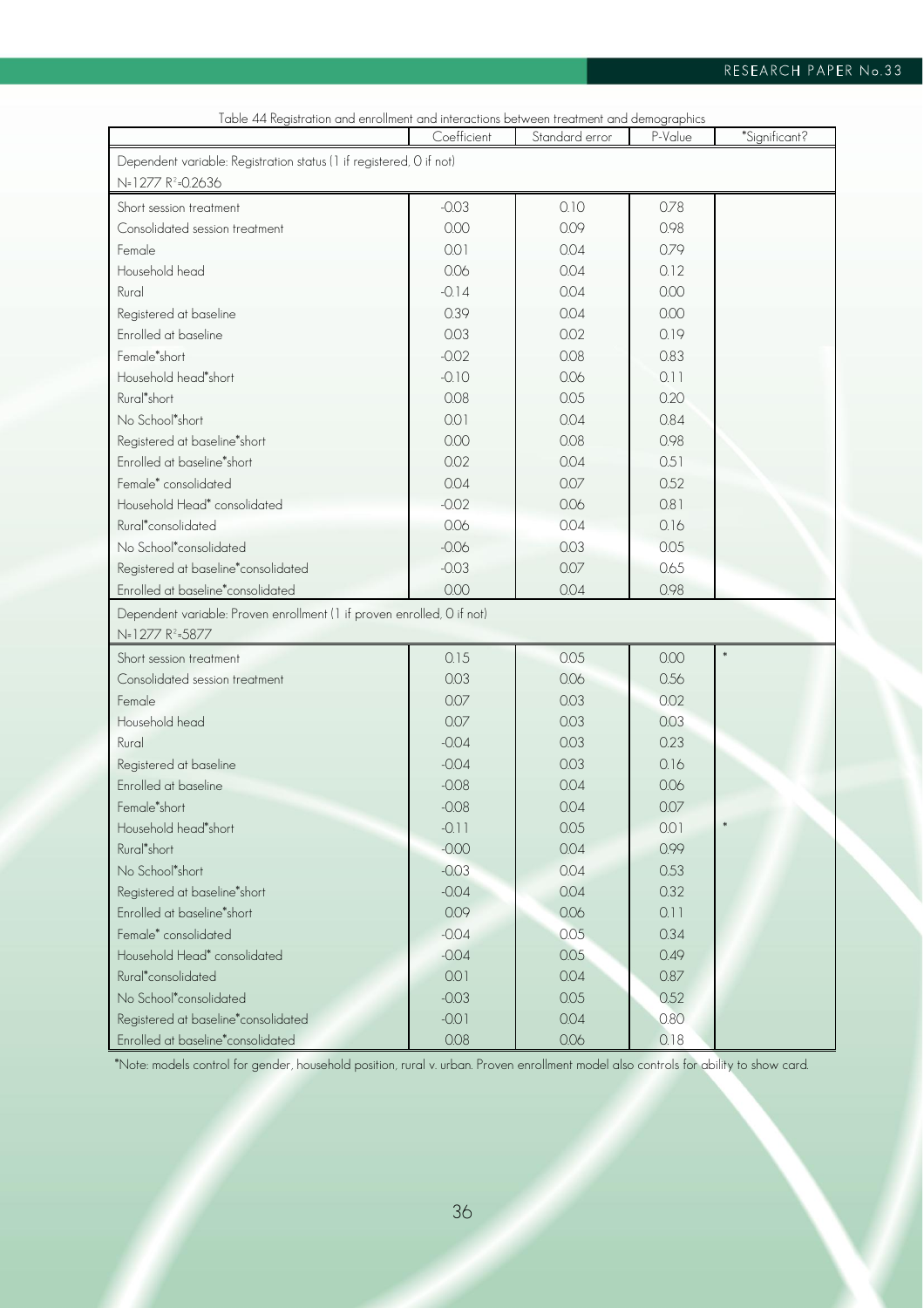Table 45: Enrollment at endline and baseline registration and enrollment

Dependent Variable: Proven Enrollment (1 if proven enrolled, 0 if not)

|                                |             | Standard |               |               |
|--------------------------------|-------------|----------|---------------|---------------|
|                                | Coefficient | error    | P-Value       | *Significant? |
| Short session treatment        | 0.02        | 002      | 737           |               |
| Consolidated session treatment | $-0.01$     | 002      | D.51          |               |
| Baseline enrollment status     | $-0.04$     | 001      | 0.00          | *             |
| Baseline registration status   | $-007$      | ากว      | $\rightarrow$ |               |

N = 1395

R Squared = 0.5858

\*\*Included controls for gender, household position, rural v. urban, region, registration status, and ability to show card to the surveyor

|                                                                  | (1) Consulted a doctor               | (2) Consulted a<br>chemical seller |
|------------------------------------------------------------------|--------------------------------------|------------------------------------|
|                                                                  | Coefficient (Standard error)         |                                    |
|                                                                  | *Significant at 95% Confidence Level |                                    |
| Enrolled                                                         | $0.09$ $(0.04)$ <sup>*</sup>         | $-0.05(0.02)$ *                    |
| Registered                                                       | $0.17(0.04)$ *                       | $-0.10(0.02)*$                     |
| Demographics                                                     |                                      |                                    |
| Female                                                           | 0.03(0.03)                           | $-0.02(0.02)$                      |
| Age 7 to 17                                                      | $-0.12(0.04)$ *                      | 0.05(0.03)                         |
| Age 18 to 30                                                     | 0.04(0.04)                           | $-0.02(0.03)$                      |
| Age 31 to 45                                                     | $-0.01$ (0.06)                       | 0.00(0.04)                         |
| Over 45                                                          | $0.15(0.07)^*$                       | $-0.03(0.05)$                      |
| Married                                                          | $-0.04(0.04)$                        | $-0.01(0.03)$                      |
| Household Composition                                            |                                      |                                    |
| Number of adults in household with no schooling                  | $-0.02$ (0.01)*                      | 0.00(0.01)                         |
| Number of adults in household with highest schooling primary     | $-0.02(0.02)$                        | 0.00(0.01)                         |
| Number of adults in household with highest schooling middle      | $-0.01(0.01)$                        | $-0.01(0.01)$                      |
| Number of adults in household with highest schooling high school | 0.01(0.01)                           | 0.00(0.01)                         |
| Number of adults in household with highest schooling vocational  | 0.05(0.04)                           | $-0.02(0.02)$                      |
| Number of adults in household with highest schooling tertiary    | $-0.01(0.03)$                        | 0.00(0.02)                         |
| Number of adults in household with highest schooling Koranic     | $-0.04(0.03)$                        | $0.04(0.02)$ *                     |
| Ethnicity                                                        |                                      |                                    |
| Dagomba                                                          | 0.09(0.06)                           | $-0.01(0.04)$                      |
| Mamprusi                                                         | $0.08$ $(0.06)$                      | $-0.04(0.04)$                      |
| Gonja                                                            | $0.18(0.06)*$                        | $-0.09(0.04)$ *                    |
| Wala                                                             | $0.24(0.12)$ *                       | $-0.03(0.08)$                      |
| Dagaare                                                          | 0.18(0.10)                           | $-0.17(0.07)^*$                    |
| Hausa                                                            | 0.03(0.13)                           | 0.07(0.09)                         |
| Vagla                                                            | 0.09(0.17)                           | $-0.07(0.11)$                      |
| Komkomba                                                         | 0.11(0.09)                           | $-0.14(0.06)*$                     |

Table46: Type of treatment sought and enrollment and registration status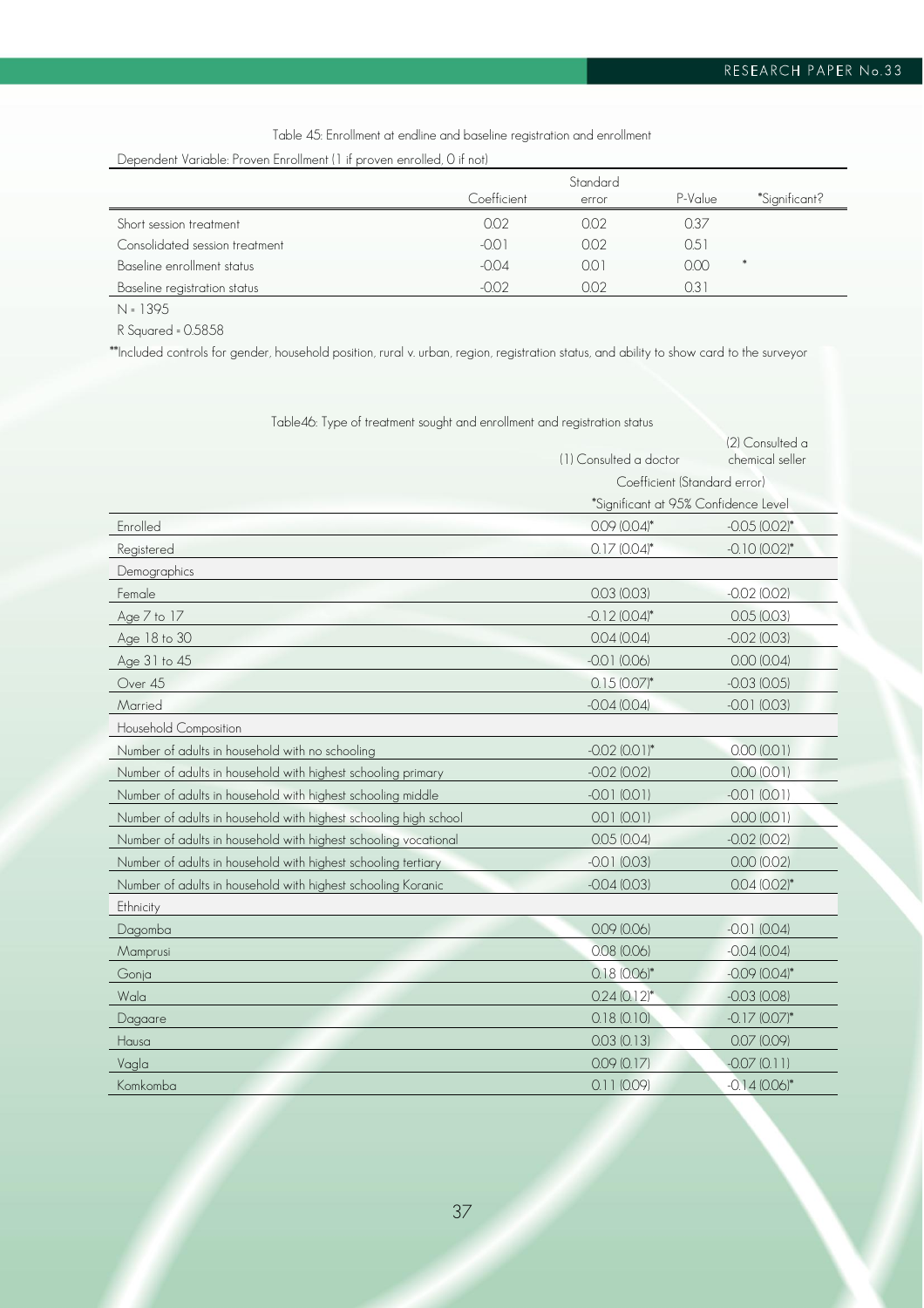# RESEARCH PAPER No.33

#### Table46: Type of treatment sought and enrollment and registration status (continued)

|            | (1) Consulted a doctor           | (2) Consulted a<br>chemical seller |
|------------|----------------------------------|------------------------------------|
| Religion   |                                  |                                    |
| Christian  | $-0.03(0.12)$                    | 0.09(0.08)                         |
| Moslem     | $-0.01(0.12)$                    | 0.07(0.08)                         |
| Geographic |                                  |                                    |
| Rural      | 0.02(0.04)                       | 0.01(0.03)                         |
| Walewale   | $-0.05(0.06)$                    | 0.05(0.04)                         |
| Bole       | $-0.16(0.06)*$                   | 0.08(0.04)                         |
| Salaga     | $-0.28$ (0.06)*                  | 0.03(0.04)                         |
|            |                                  |                                    |
| Constant   | $0.58$ (0.13)*                   | 0.13(0.09)                         |
|            | $N=1029$                         | $N=1029$                           |
|            | $R^2 = 0.1264$                   | $R^2 = 0.0633$                     |
|            | Adjusted R <sup>2</sup> =-0.1010 | Adjusted R <sup>2</sup> =0.0361    |

## Table478: Household health expenses and registration and enrollment

| Dependent Variable: Reported Cost of Health Event Expenses |  |  |  |
|------------------------------------------------------------|--|--|--|
|                                                            |  |  |  |

|                    | Coefficient | <b>Standard</b> | P-Value | *Significant? |
|--------------------|-------------|-----------------|---------|---------------|
|                    |             | error           |         |               |
| Registered         | $-2.58$     | 6.01            | 0.66    |               |
| Confirmed Enrolled | 378         | 5.45            | 0.49    |               |
|                    |             |                 |         |               |

N = 1486

R Squared = 0.0149

Adj. R Squared = 0.0103

\*\*Included controls for gender, household position, and region

#### Table 48: Shocks and insurance registration and enrollment

| Dependent Variable: Did household pull a child from school? (1 if yes, 0 if no) |  |
|---------------------------------------------------------------------------------|--|
|---------------------------------------------------------------------------------|--|

|                                                                                 | Coefficient | Standard | P-Value | *Significant? |
|---------------------------------------------------------------------------------|-------------|----------|---------|---------------|
|                                                                                 |             | Error    |         |               |
| Dependent Variable: Did household pull a child from school? (1 if yes, 0 if no) |             |          |         |               |
| Registered                                                                      | $-0.07$     | 0.02     | 0.00    |               |
| Confirmed Enrolled                                                              | 0.02        | 0.02     | 0.30    |               |
| $N = 1511$                                                                      |             |          |         |               |
| R Squared = 0.0235                                                              |             |          |         |               |
| Adj. R Squared = 0.0164                                                         |             |          |         |               |
| Dependent Variable: Did household sell assets? (1 if yes, 0 if no)              |             |          |         |               |
| Registered                                                                      | $-0.05$     | 0.03     | 0.08    |               |
| Confirmed Enrolled                                                              | 0.01        | 0.03     | 0.35    |               |
| $N = 1511$                                                                      |             |          |         |               |

#### R Squared = 0.0645

Adj. R Squared = 0.0576

\*\*Included controls for gender, household position, rural v. urban, region, food consumption per capita, reported income per capita, and number of phones per capita.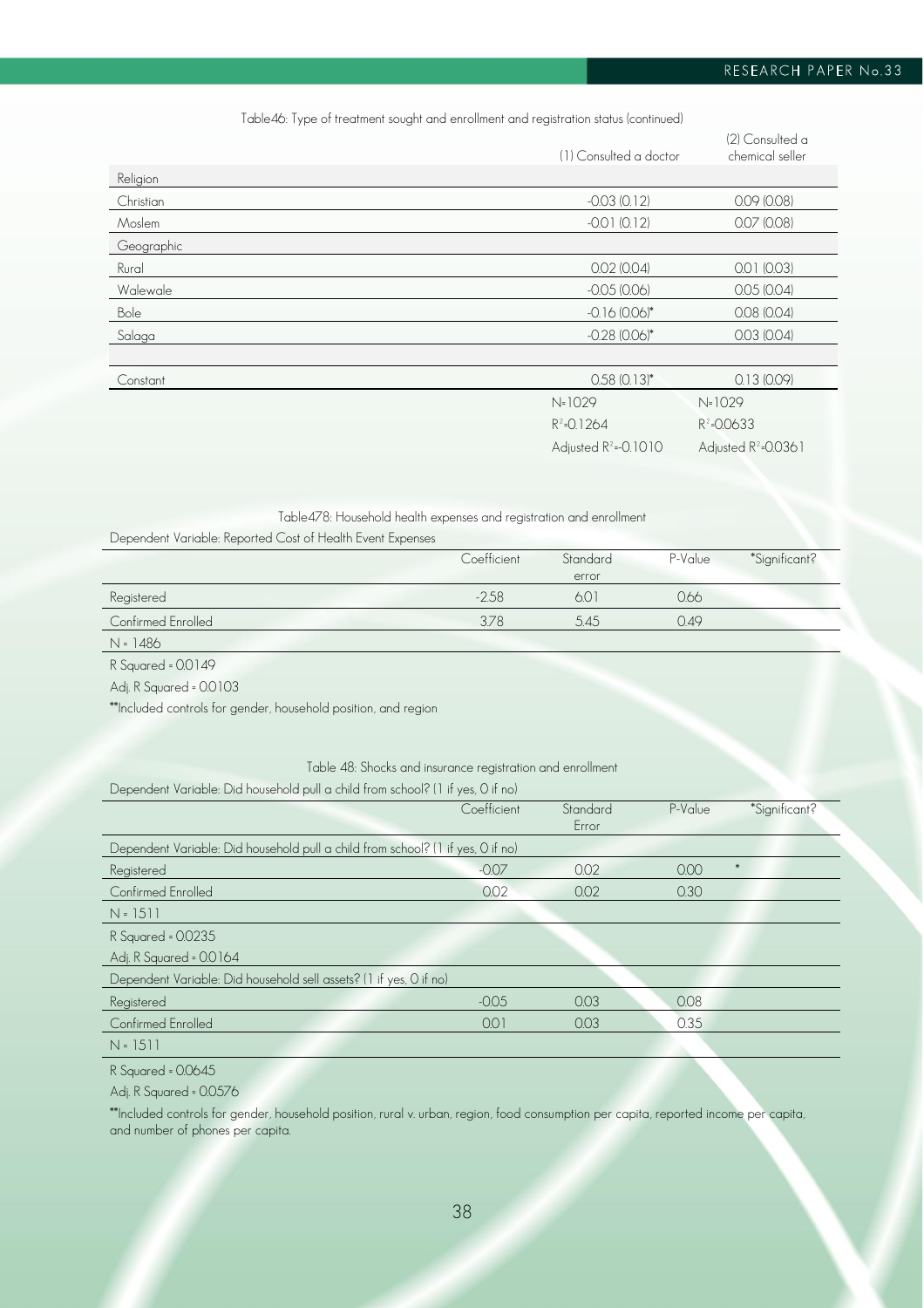# RESEARCH PAPER No.33

Table 49: Food insecurity index and insurance registration and enrollment

Dependent variable: Food insecurity index, value from 0 to 12, where higher values indicate more frequent incidences of food insecurity

|                    | Coefficient | Standard | P-Value | *Significant? |
|--------------------|-------------|----------|---------|---------------|
|                    |             | error    |         |               |
| Registered         | $-0.35$     | 0.15     | 0.02    |               |
| Confirmed Enrolled |             | 013      | 0.04    | $\ast$        |
| $N = 1508$         |             |          |         |               |
|                    |             |          |         |               |

R Squared = 0.0576 Adj. R Squared = 0.0507